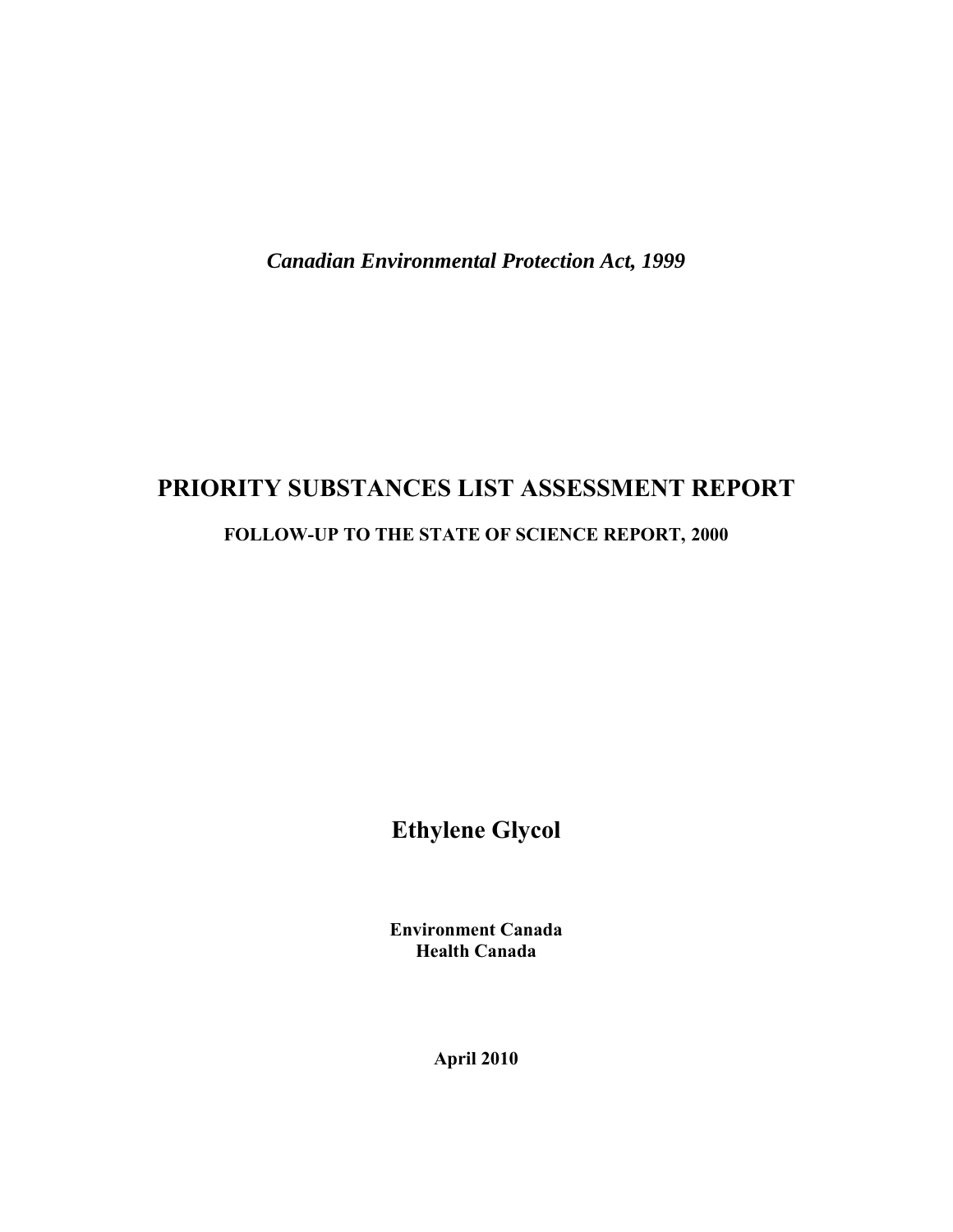# <span id="page-1-0"></span>**TABLE OF CONTENTS**

| 1.0                                                                                      |
|------------------------------------------------------------------------------------------|
| SUMMARY OF INFORMATION CRITICAL TO THE RISK ASSESSMENT<br>2.0                            |
|                                                                                          |
| 2.1                                                                                      |
| $2.2^{\circ}$                                                                            |
|                                                                                          |
|                                                                                          |
| 2.3                                                                                      |
| 3.0                                                                                      |
| 3.1                                                                                      |
|                                                                                          |
|                                                                                          |
|                                                                                          |
|                                                                                          |
|                                                                                          |
| 3.2                                                                                      |
|                                                                                          |
|                                                                                          |
|                                                                                          |
|                                                                                          |
| 3.2.5 Uncertainties and degree of confidence in human health risk characterization<br>23 |
| 3.3                                                                                      |
|                                                                                          |
|                                                                                          |
|                                                                                          |
| APPENDIX B: LITERATURE SEARCH STRATEGY - NEW INFORMATION FOR                             |
|                                                                                          |
| APPENDIX C: LITERATURE SEARCH STRATEGY - NEW INFORMATION FOR                             |
|                                                                                          |
| APPENDIX D: MANAGEMENT OF ETHYLENE GLYCOL AT CANADIAN                                    |
|                                                                                          |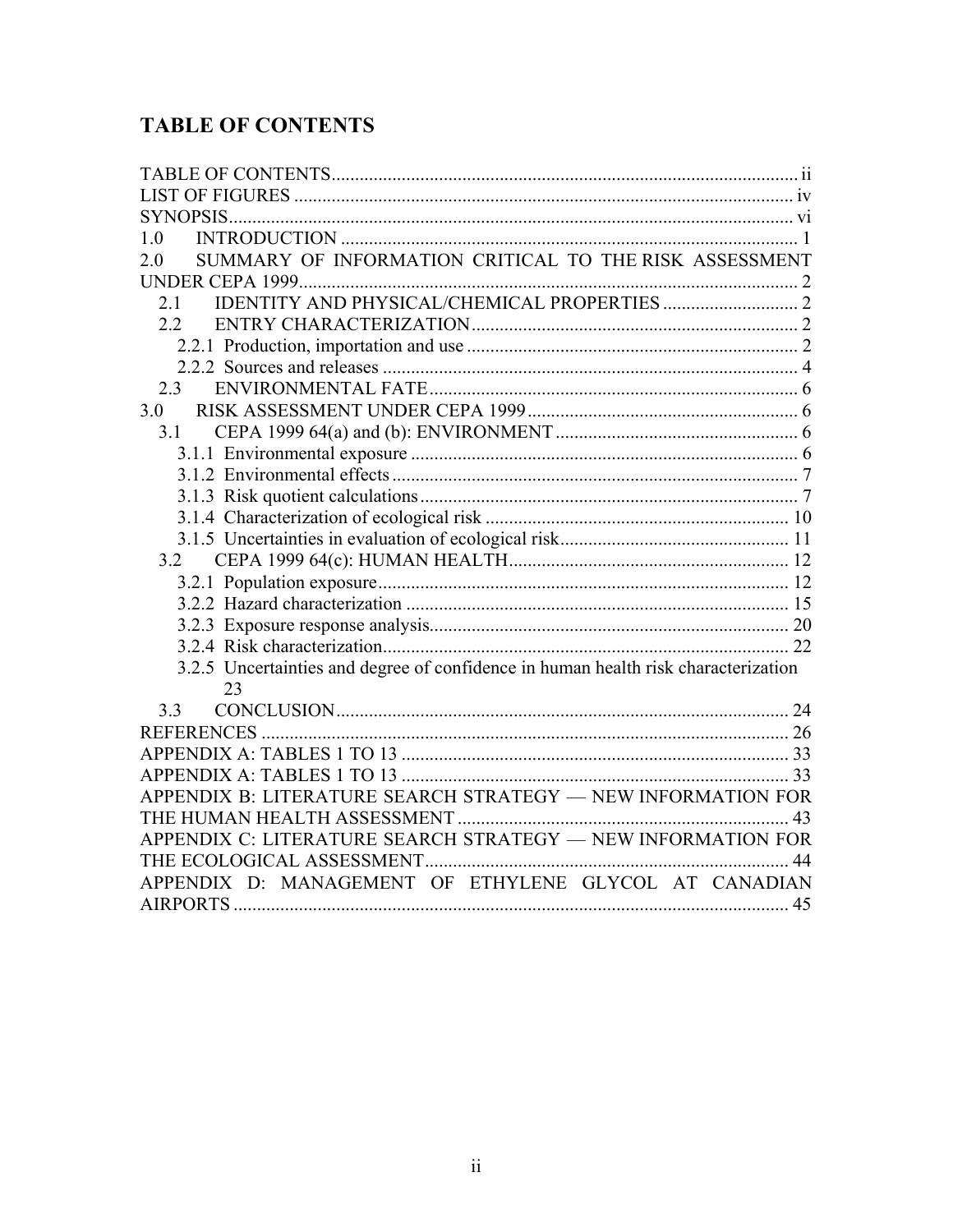# LIST OF TABLES

| Table 1. Chemical and physical properties of ethylene glycol 38                                                                                                   |  |
|-------------------------------------------------------------------------------------------------------------------------------------------------------------------|--|
| Table 2. Ethylene glycol releases from all reporting sources (NPRI 1994–2005)39                                                                                   |  |
| Table 3. Untreated ethylene glycol releases, by compartment, all sources (NPRI 1994-                                                                              |  |
|                                                                                                                                                                   |  |
| Table 5. Summary statistics of concentrations of ethylene glycol in stormwater released                                                                           |  |
| Table 6. Direct toxicity risk quotients for exposure of algae to ethylene glycol40                                                                                |  |
| Table 7. Direct toxicity risk quotients for exposure of amphibians to ethylene glycol 41                                                                          |  |
| Table 8. Indirect toxicity risk quotients for exposure of aquatic biota                                                                                           |  |
| Table 9. Upper-bounding estimates of daily intake of ethylene glycol by the general                                                                               |  |
| Table 10. Upper-bounding estimates of daily intake of ethylene glycol by a highly<br>exposed population in the immediate vicinity of an industrial point source43 |  |
| Table 11. Upper-bounding estimates of exposure to ethylene glycol from                                                                                            |  |
| Table 12. Benchmark dose (BMD) values for key toxicity studies: Gaunt et al. (1974),<br>Depass et al. (1976), Neeper-Bradley et. al. (1995), Cruzan et al. (2004) |  |
| Table 13. Maternal and developmental effects in CD-1 mice from nose-only exposure to<br>ethylene glycol during gestation days 6-15 (Tyl et al.                    |  |
| Table 14. Concentrations of ethylene glycol in groundwater sampled at                                                                                             |  |
| Table 15. Concentrations of total glycol sampled at selected monitoring stations of                                                                               |  |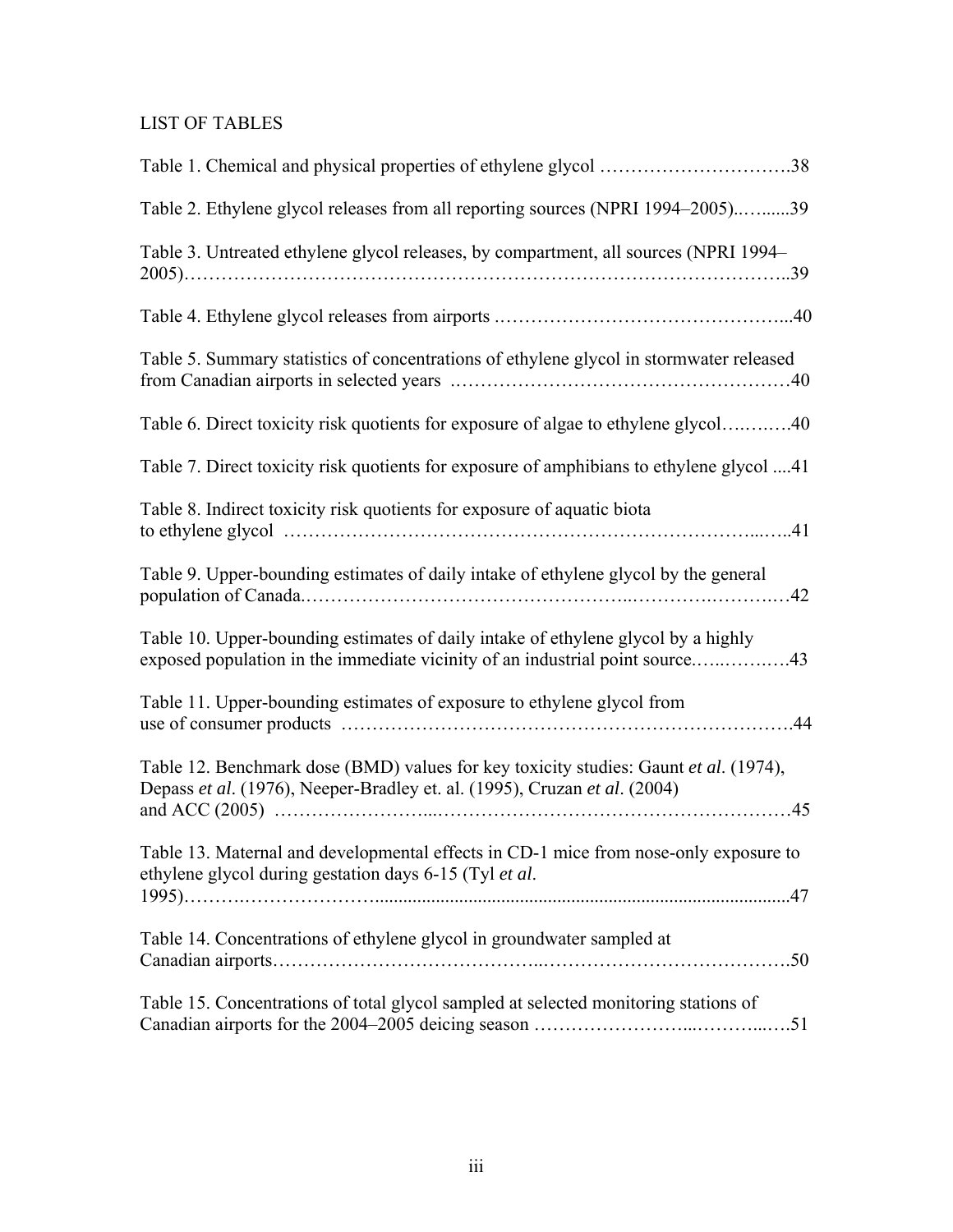# <span id="page-3-0"></span>**LIST OF FIGURES**

| Figure 2. Frequency distribution of glycol concentrations in airport stormwater9 |  |
|----------------------------------------------------------------------------------|--|
|                                                                                  |  |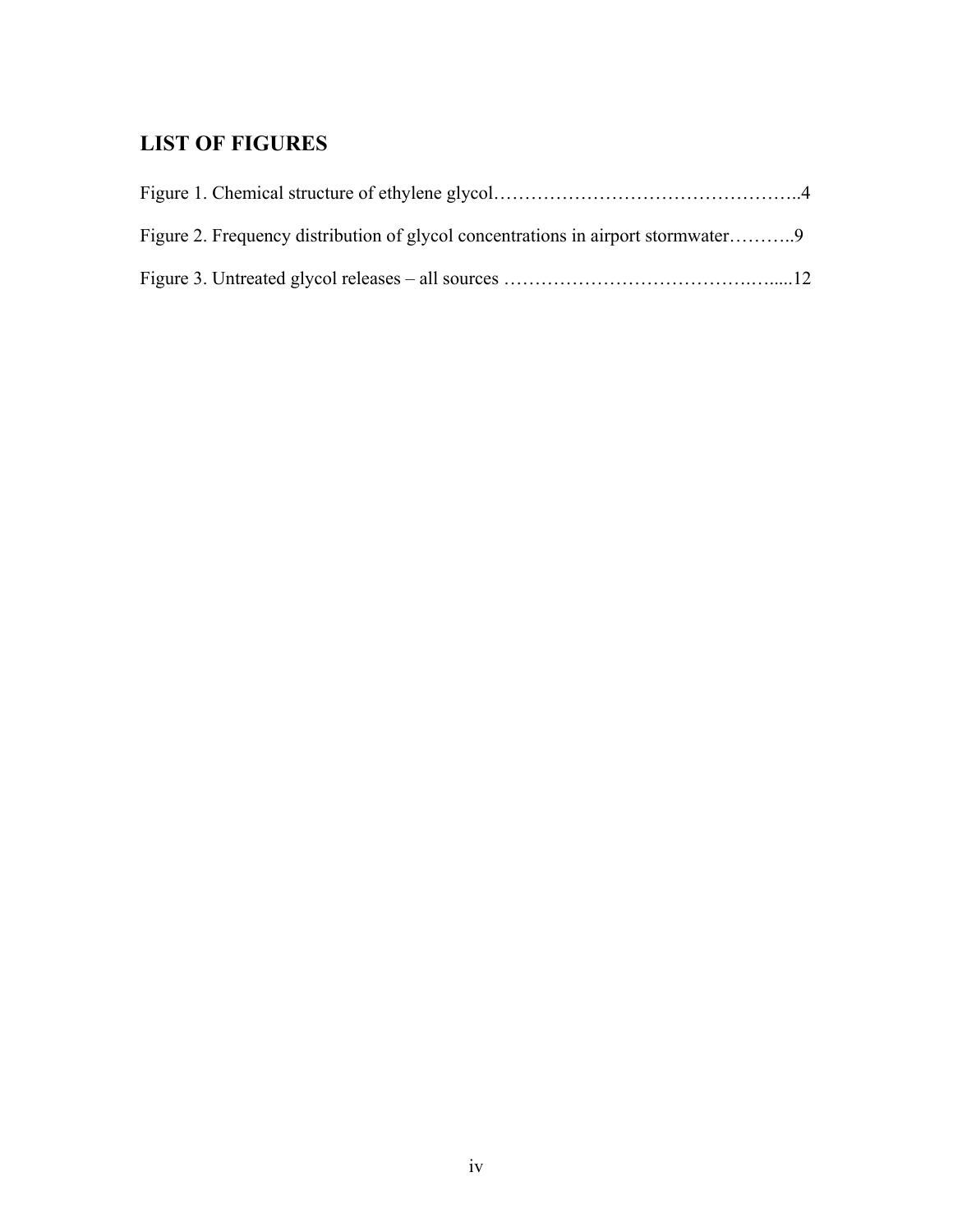# **LIST OF ACRONYMS AND ABBREVIATIONS**

| <b>ADAF</b>      | aircraft deicing and anti-icing fluids                                     |
|------------------|----------------------------------------------------------------------------|
| <b>ATAC</b>      | Air Transport Association of Canada                                        |
| <b>ACC</b>       | <b>American Chemistry Council</b>                                          |
| $BMD_{05}$       | benchmark dose <sub>05</sub>                                               |
| CAS              | <b>Chemical Abstracts Service</b>                                          |
| <b>CCME</b>      | Canadian Council of Ministers of the Environment                           |
| <b>CCSPA</b>     | Canadian Consumer Speciality Products Association                          |
| <b>CEPA</b>      | <b>Canadian Environmental Protection Act</b>                               |
| <b>CEPA 1999</b> | Canadian Environmental Protection Act, 1999                                |
| <b>COM</b>       | calcium oxalate monohydrate                                                |
| <b>CTV</b>       | critical toxicity value                                                    |
| D <sub>O</sub>   | dissolved oxygen                                                           |
| <b>EEV</b>       | estimated environmental value                                              |
| <b>ENEV</b>      | estimated no-effect value                                                  |
| $F-344$          | Fischer 344 rats                                                           |
| GA               | glycolic acid                                                              |
| <b>GMP</b>       | glycol mitigation plan                                                     |
| <b>GOMP</b>      | glycol operational management plan                                         |
| <b>HPT</b>       | human proximal tubule                                                      |
| kg-bw            | kilogram-body weight                                                       |
| 95% LCL          | lower 95% confidence limit                                                 |
| <b>LOAEL</b>     | lowest-observed-adverse-effect level                                       |
| <b>LOEL</b>      | lowest-observed-effect level                                               |
| <b>NOAEL</b>     | no-observed-adverse-effect level                                           |
| <b>NOEL</b>      | no-observed-effect level                                                   |
| OX               | oxalic acid                                                                |
| PT               | proximal tubule                                                            |
| <b>PTSs</b>      | proximal tubular segments                                                  |
| PSL <sub>2</sub> | second Priority Substances List                                            |
| <b>PBPK</b>      | physiologically based pharmacokinetic model                                |
| SoS Report       | State of the Science Report; short for "Canadian Environmental             |
|                  | Protection Act, 1999: Priority Substances List State of the Science Report |
|                  | for Ethylene Glycol"                                                       |
| <b>TC</b>        | tolerable concentration                                                    |
| TI               | tolerable intake                                                           |
| <b>US EPA</b>    | United States Environmental Protection Agency                              |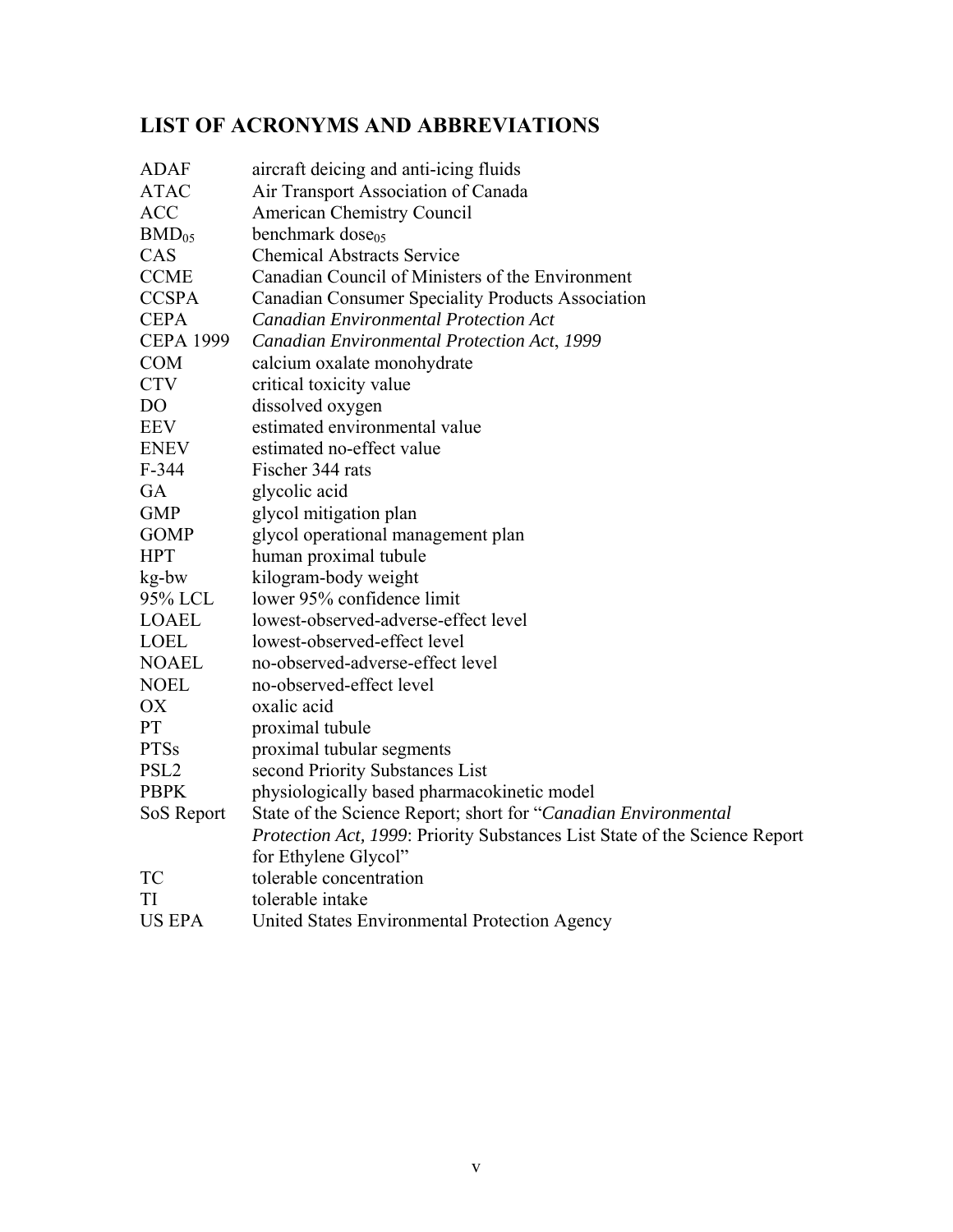# <span id="page-5-0"></span>**SYNOPSIS**

Ethylene glycol was included on the Priority Substances List (PSL) under the *Canadian Environmental Protection Act* (CEPA) to assess the potential environmental and human health risks posed by exposure to ethylene glycol in consumer products and the environment.

In December 2000, the Priority Substances List (PSL) assessment of ethylene glycol was formally suspended due to limitations in the available data for assessing health effects. At the same time, a state of the science report (Environment Canada and Health Canada 2000) on ethylene glycol was released, providing an in-depth review of the toxicity and exposure information related to human health and the environment. The essential information needed to complete the assessment was identified and acquired during the subsequent seven years.

During the suspension period, more data were obtained. This led to the proposed conclusion, published in 2007, that the substance met one or more of the criteria under section 64 of CEPA 1999. During the comment period that followed that publication, additional data were received on levels of ethylene glycol in latex paints as well as ethylene glycol-specific model parameters which supported a refinement of exposure estimates from use of latex paints. The revised exposure estimates were not considered to be of concern and resulted in the final conclusion that the substance does not meet any of the criteria under section 64 of CEPA 1999.

Ethylene glycol is primarily used as a component of deicer and anti-icer/anti-freeze fluid used in aircraft deicing and anti-icing operations, and as an anti-freeze component in motor vehicles. It is also used in manufacturing polyester products. Ethylene glycol is present as a slow-evaporating solvent and/or freeze-thaw stabilizer in latex paints. Ethylene glycol can also be used in a variety of other products such as floor and wall adhesives, brake fluid, automotive wax/polish and floor wax/polish. In 2006, approximately 1540 kilotonnes (kt) of ethylene glycol were manufactured in Canada by three companies in Alberta. Most Canadian glycol production is destined for export.

With regard to the environment, the highest reported releases of ethylene glycol to the environment are to land resulting from aircraft deicing/anti-icing operations, with subsequent release to the aquatic environment. However, in recent years, management practices at Canada's major airports have improved with the installation of new ethylene glycol application and mitigation facilities or improvements to existing ones.

The direct comparison of exposure concentrations measured in the aquatic environment with the estimated no-effect values (ENEVs) suggests that adverse effects are unlikely when consideration is given to the seasonal nature of releases, ambient temperatures, metabolic rates and duration of exposure. Furthermore, examination of potential indirect effects through oxygen depletion caused by biodegradation of ethylene glycol suggests a low potential for concentrations of dissolved oxygen (DO) to drop to levels of concern.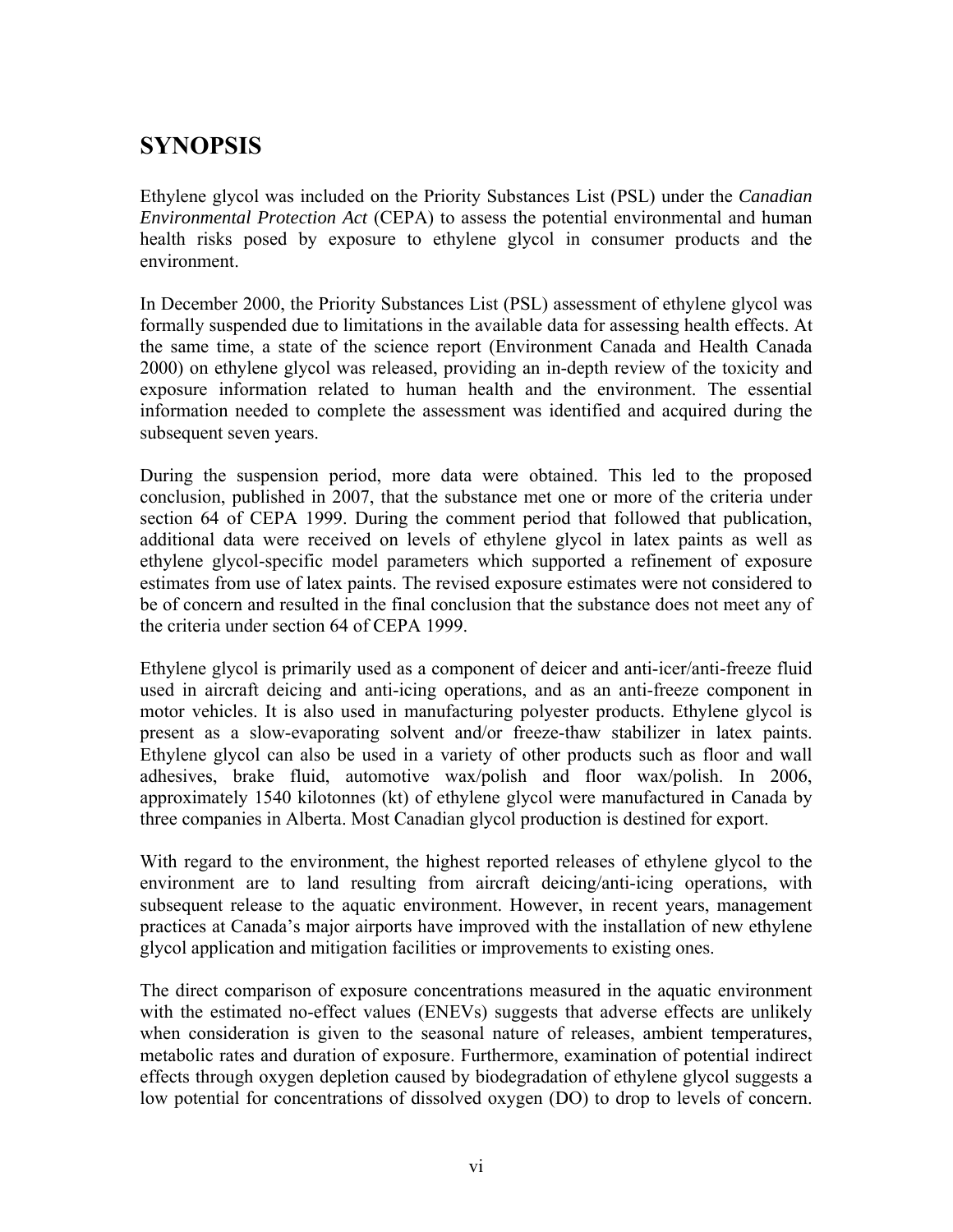As such, it is proposed that ethylene glycol is not entering the environment in a quantity or concentration or under conditions that have or may have an immediate or long-term harmful effect on the environment or its biological diversity, or that constitutes or may constitute a danger to the environment on which life depends.

With regard to human health, upper-bounding estimates of daily intake of ethylene glycol by the general population of Canada, and by a highly exposed population in the immediate vicinity of an industrial point source, are well below tolerable intake (TI), derived based on a Benchmark Dose calculated for non-neoplastic renal effects in animals and an uncertainty factor. "Tolerable intake" is the level of intake to which it is believed a person may be exposed daily over a lifetime without deleterious effect. Estimates of short-term indoor air concentrations from use of consumer products containing this substance, such as latex paint, are not considered to be of concern based on a comparison of upper-bounding exposure estimates and the no-observed-adverse– effect level in an inhalation study conducted with humans. Ethylene glycol is, therefore, not entering the environment in a quantity or concentration or under conditions that may constitute a danger to human life or health.

This substance will be considered for inclusion in the *Domestic Substances List* inventory update initiative. In addition and where relevant, research and monitoring will support verification of assumptions used during the screening assessment.

Based on the information available for human health and the environment, it is thus concluded that ethylene glycol does not meet any of the criteria set out in section 64 of the *Canadian Environmental Protection Act, 1999* (CEPA 1999).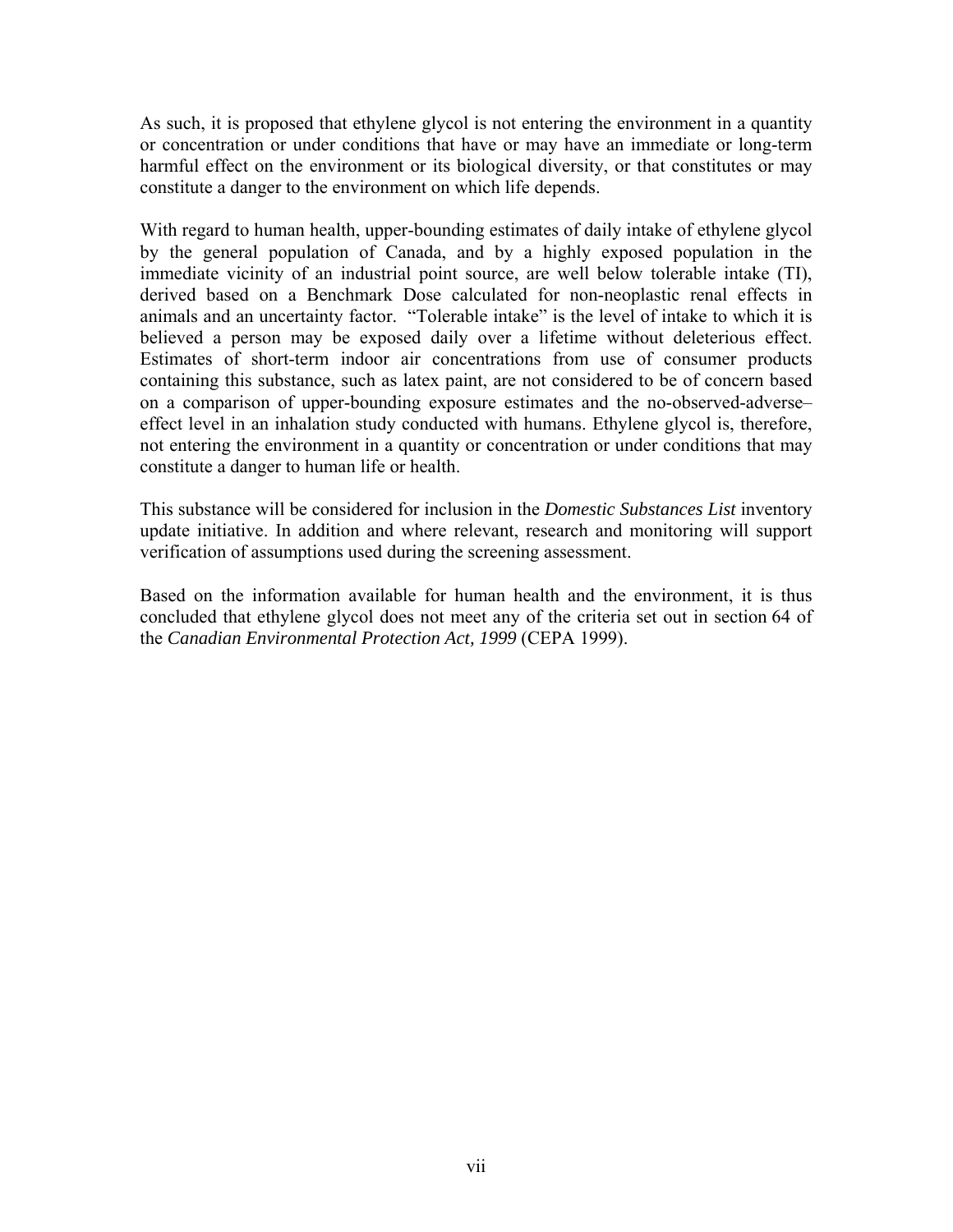# <span id="page-7-0"></span>**1.0 INTRODUCTION**

Ethylene glycol was added in 1995 to the Priority Substances List (PSL) under the *Canadian Environmental Protection Act* (CEPA) to assess the potential environmental and human health risk posed by exposure to ethylene glycol in the environment and consumer products.

The PSL assessment of ethylene glycol was formally suspended in December 2000 due to the uncertainties associated with the human effect and exposure data set. At the same time, a state of the science report (SoS report) (Environment Canada and Health Canada 2000) on ethylene glycol was released, providing an in-depth review of the available toxicity and exposure information related to human health and the environment. A large number of uncertainties were identified in the SoS Report and Health Canada was unable to determine whether ethylene glycol was toxic or capable of becoming toxic to the general population in Canada. The SoS Report stated that information on concentrations of ethylene glycol present in consumer products in Canada, dose-response results for renal effects of ethylene glycol based on a chronic animal study, and information on the intake of ethylene glycol by individuals living in the vicinity of industrial point sources were essential for the completion of the human health assessment.

Furthermore, the SoS Report concluded that harmful environmental effects were unlikely to result from exposure to ethylene glycol in Canada. However, effects related to the depletion of dissolved oxygen (DO), resulting from the biodegradation of ethylene glycol in receiving waters were possible near some Canadian airports a very small percentage of the time under conditions of maximum loading. It was therefore recommended that efforts to reduce releases of ethylene glycol during aircraft deicing/anti-icing operations continue to be strengthened with the aim of reducing further the instances when ethylene glycol concentrations in stormwaters exceed the CEPA Part IV guideline of 100 mg total glycol/L.

The essential information needed to complete the PSL human health assessment was identified and acquired during the ensuing seven years, and is included in this report.

This assessment was prepared by staff in the Existing Substances Programs at Health Canada and Environment Canada and incorporates input from other programs within these departments. The ecological and human health portions of this assessment have undergone external written peer review/consultation. Comments on the technical portions relevant to human health were coordinated by Toxicology Excellence in Risk Assessment (TERA) in 2007 and 2009. Dr. Douglas C. Wolf, U.S. Environmental Protection Agency, provided expert advice on endpoint selection for key dietary toxicity studies. Mike Walker, Health Canada, provided biostatistical expertise. Additionally, the draft of this assessment was subject to a 60-day public comment period. Although external comments were taken into consideration, the final content and outcome of the risk assessment remain the responsibility of Health Canada and Environment Canada.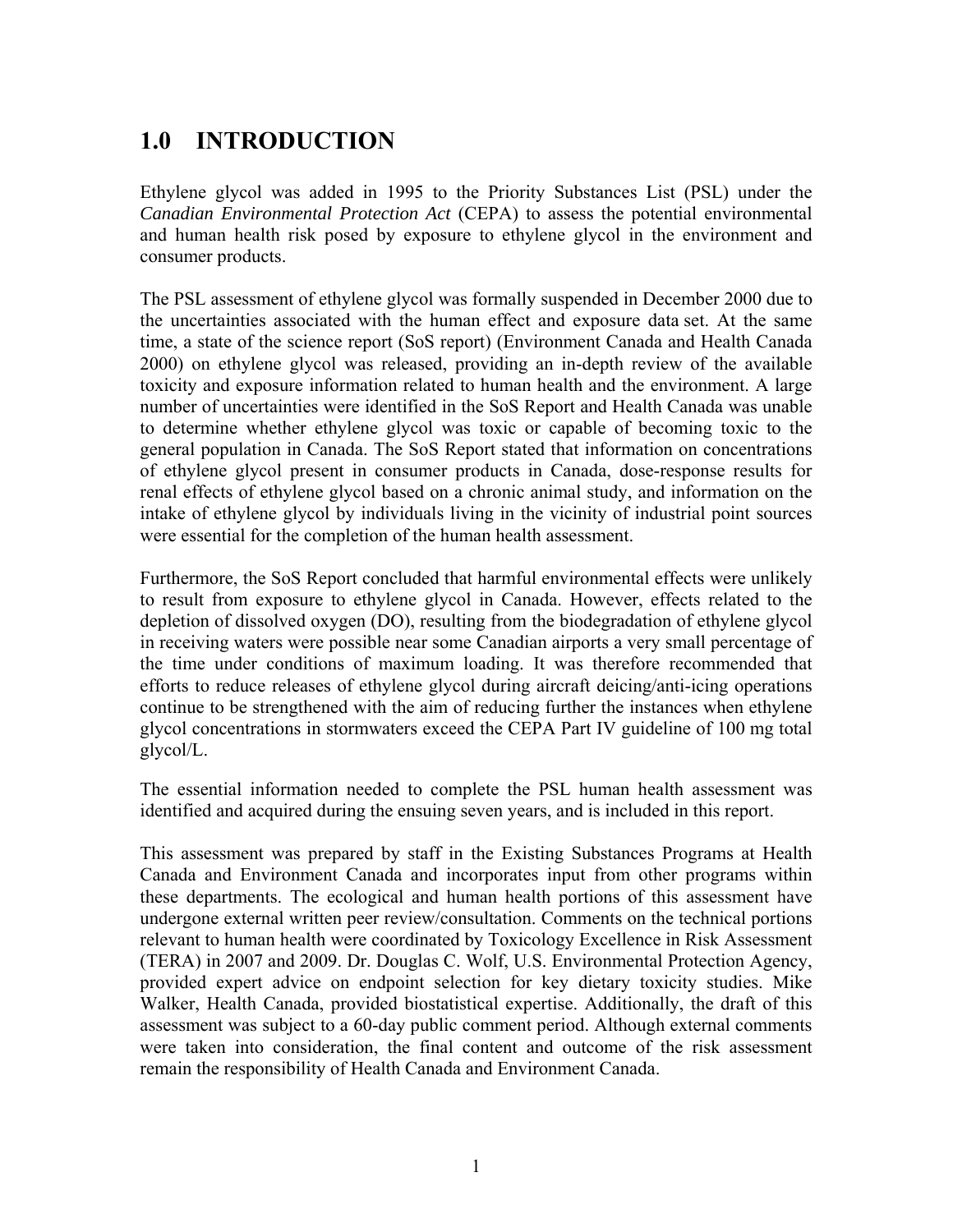# <span id="page-8-0"></span>**2.0 SUMMARY OF INFORMATION CRITICAL TO THE RISK ASSESSMENT UNDER CEPA 1999**

### *2.1 IDENTITY AND PHYSICAL/CHEMICAL PROPERTIES*

Ethylene glycol (CAS No. 107-21-1) belongs to the simplest group of organic chemicals of the chemical family of glycols, which are characterized by two hydroxyl (OH) groups at adjacent positions in a hydrocarbon chain (see [Figure 1](#page-8-1)).



**Figure 1. Chemical structure of ethylene glycol** 

<span id="page-8-1"></span>The physical and chemical properties of ethylene glycol, also known as monoethylene glycol and 1,2-ethanediol, are presented in Table 1. Ethylene glycol is a clear, colourless, odourless, relatively non-volatile, viscous liquid (Nielsen *et al*. 1993). It has a sweet taste and imparts a warming sensation to the tongue when swallowed (Beasley and Buck 1980). Ethylene glycol has a relatively low vapour pressure (7–12 Pa at 20°C) (Verschueren 1983; Howard 1990) and a low Henry's Law constant of  $5.8 \times 10^{-6}$  to  $6.0 \times$ 10<sup>-3</sup> Pa·m<sup>3</sup>/mol (Hine and Mookerjee 1975; Howard 1990). It is completely miscible in water (Canada 1985; Budavari *et al*. 1989). It is very hygroscopic and will absorb up to 200% of its weight in water at 100% relative humidity (Budavari *et al*. 1989). The octanol/water partition coefficient of ethylene glycol is very low (i.e., log  $K_{ow} = -1.36$ ) (Verschueren 1983; Budavari *et al*. 1989; Howard 1990).

## *2.2 ENTRY CHARACTERIZATION*

### **2.2.1 Production, importation and use**

The worldwide production capacity of ethylene glycol in 2006 was approximately 19 500 kilotonnes (kt), where the majority went into the production of polyethylene terephthalate (81.5%) (Chinn 2007).

In 2006, there were three companies (in four locations, all in Alberta) manufacturing ethylene glycol in Canada: Alberta & Orient Glycol (in Prentiss), MEGlobal Limited (in Fort Saskatchewan and Prentiss) and Shell Chemicals (in Scotford) (Chinn 2007). The total annual capacity in 2006 from these three companies was 1540 kt: 370 kt for Alberta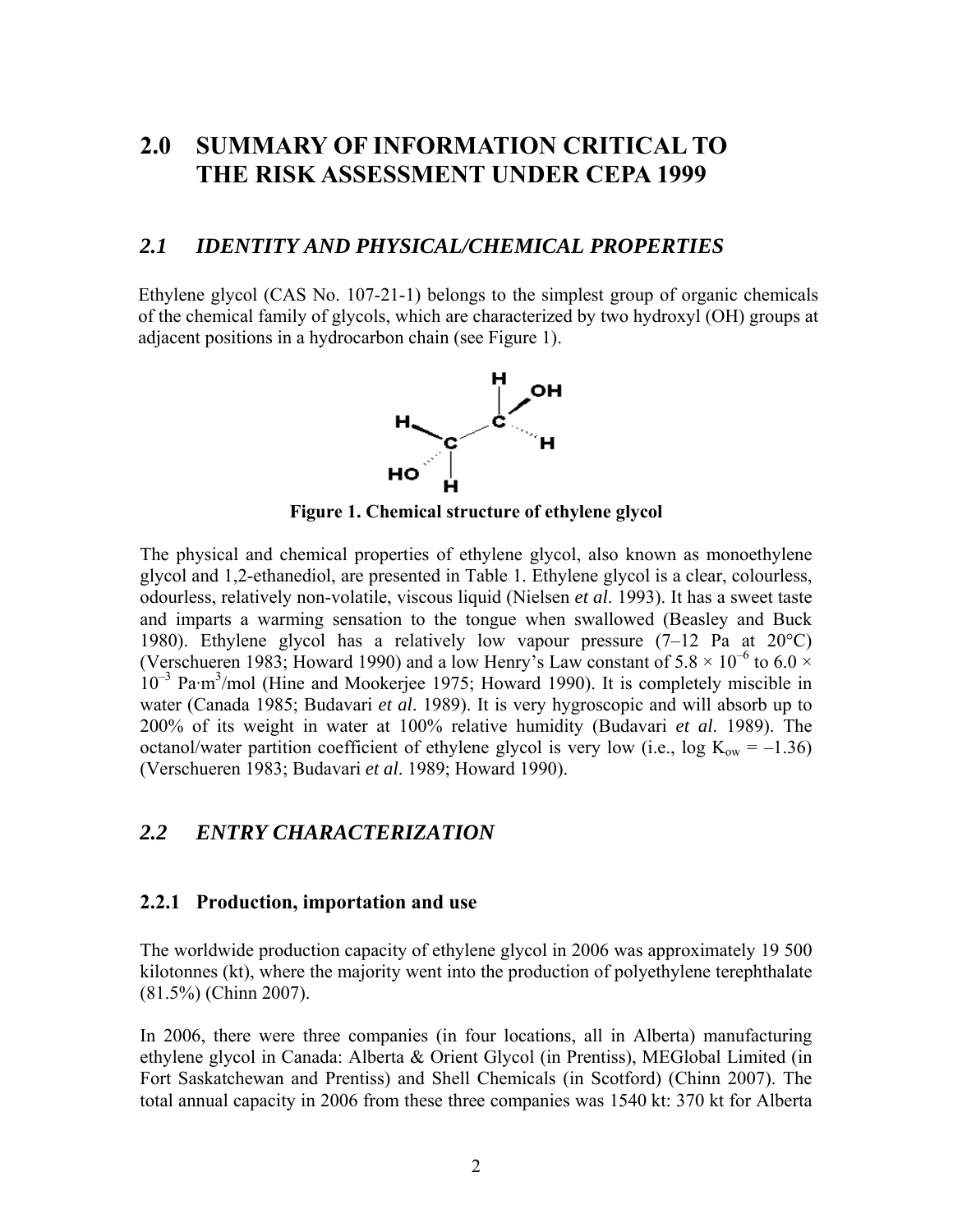& Orient Glycol, 720 kt for the two MEGlobal Limited plants combined and 450 kt for Shell Chemicals (Chinn 2007).

Canada produced 1410 kt and imported 3 kt of ethylene glycol from the United States in 2006. In total, 1200 kt of ethylene glycol were exported in the same year, mainly to China (Chinn 2007).

In Canada in 2006, ethylene glycol was mainly used for anti-freeze mixtures and deicing fluids, and in the production of polyethylene terephthalate (PET) (Chinn 2007). The ethylene glycol used for anti-freeze mixtures and deicing fluids accounted for 70 kt (33% of the domestic demand) (Chinn 2007). This amount has slowly decreased since 2000 with a slight increase from 2005 (Chinn 2007). The amount of ethylene glycol used for the production of PET has increased since 2000 and was 69 kt (31% of the domestic demand) in 2006 (Chinn 2007). PET is manufactured into resins, fibres and films that are subsequently converted into numerous products such as bottles, packaging, and textiles (Chinn 2007). The amount of ethylene glycol used in other applications such as for oil and gas processing and in miscellaneous industrial applications, including its use as a solvent, totalled 70 kt in 2006 (Chinn 2007; CIS 2003).

1. Ethylene glycol is present in various surface coatings, including latex paint, as a slow-evaporating solvent and/or freeze-thaw stabilizer, as well as to provide coalescence and wet-edge control (Chinn 2007; US EPA 1986; NLM 2009). It is noteworthy that information indicates a trend in Canada towards substitution of ethylene glycol in paint formulations with other solvents/stabilizers (ICI Canada 2007). Ethylene glycol is used as a formulant in pesticide products in Canada (e-mail from Pest Management Regulatory Agency [PMRA] to [Healthy Environments and Consumer Safety](http://www.hc-sc.gc.ca/ahc-asc/pubs/_reg/qc-hecs-sesc/index-eng.php) [HECS] September 2009, unreferenced). This substance can also be used in a variety of other products such as in automotive anti-freeze/coolant and wax/polish; brake fluid; as a solvent in adhesives; in floor wax/polish; in caulks and grout, spackling compound, concrete sealers, and shoe polish (NLM 2009; Chinn 2007; US EPA 1986). In addition, ethylene glycol may be used in asphalt emulsion paints; as a coolant and heat transfer fluid; in low-pressure laminates; in glycol diacetate production; in low-freezing dynamite; as a solvent mixture for cellulose esters and ether (a softening agent in cellophane in particular), printing inks, stamp pad inks, ballpoint pen inks, and wood stains; in lacquers; in alkyd resins; in leather dyeing; in textile processing; in humectants; and as a foam stabilizer (ATSDR 2007; Lewis 2007; O'Neil *et al.* 2006). The quantities used in Canada for most of these products are unknown.

Ethylene glycol may also be present in pharmaceutical products as a residual solvent. It is classified by the International Conference on Harmonisation of Technical Requirements for Registration of Pharmaceuticals for Human Use (ICH) as a Class 2 solvent or a solvent that is to be limited in pharmaceutical products (ICH 1997). The concentration limit of 620 ppm of ethylene glycol in pharmaceutical products has been set by both the ICH and the United States Pharmacopoeia (ICH 1997; USPC 2007).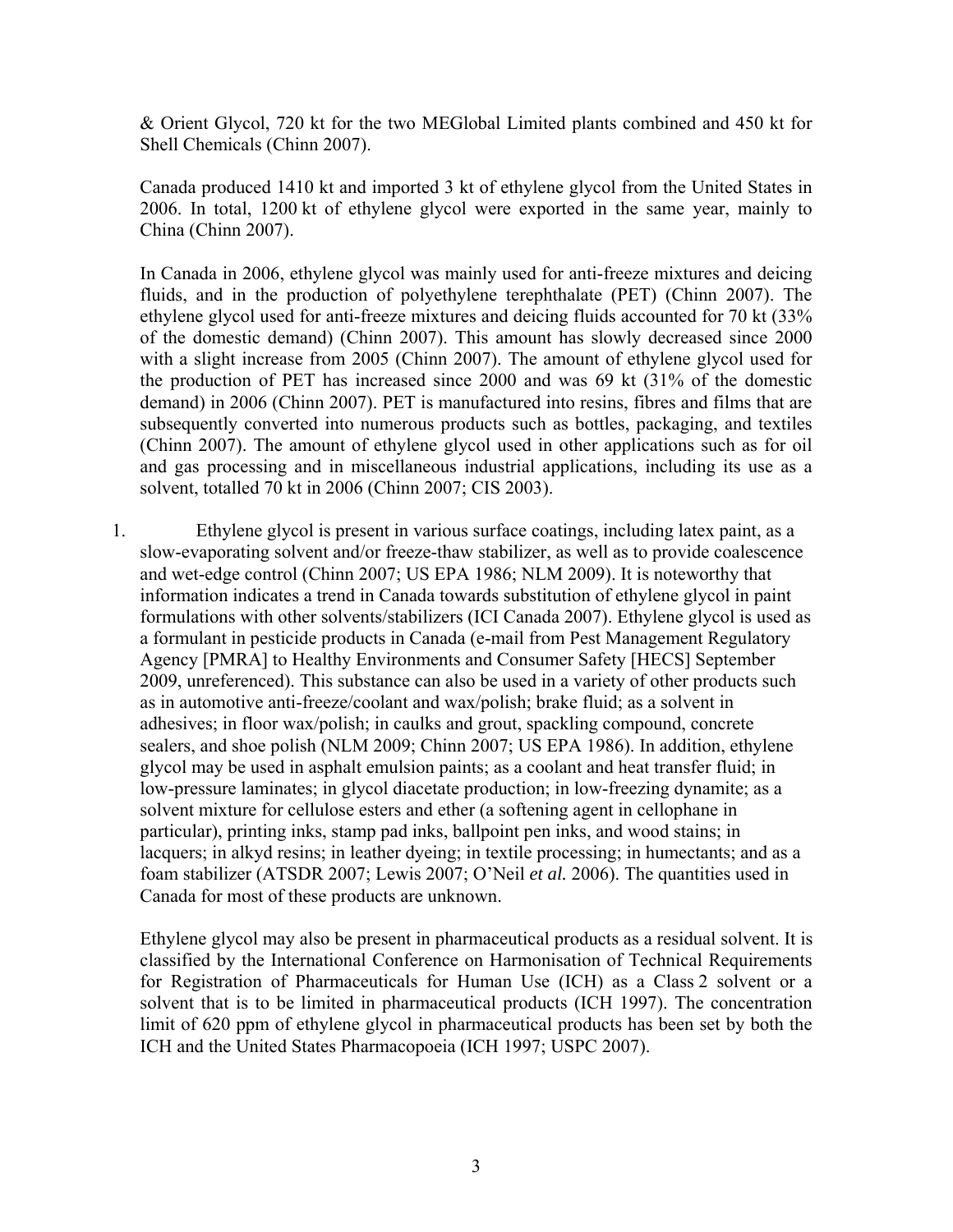### <span id="page-10-0"></span>**2.2.2 Sources and releases**

Table 2 presents data from the National Pollutant Release Inventory (NPRI) on total industrial annual volumes of releases, disposal and recycling of ethylene glycol from all reporting sources from 1994 to 2005. There are year-to-year fluctuations, but the total of releases, disposal and transfers for recycling (together taken as an indirect measure of usage) generally increased while untreated releases dropped. Thus, untreated releases have declined in this period, both numerically and proportionally.

Annual volumes of untreated releases from all reporting sources of ethylene glycol to air, water and land for the period 1994 to 2005 are shown in Table 3. Since peaking in 1997 at 4698 tonnes, total untreated releases have trended downwards, reaching 2263 tonnes in 2005. While both air and land releases continue to show a downward trend, reported releases to water have increased fivefold since 2000.

#### *Releases to air*

The amount of untreated ethylene glycol released to air has gone down since 1995 (Table 3). While petrochemical manufacture is still the biggest contributor (144 tonnes, or 49%), significant amounts are also released by conventional oil and gas extraction (85 tonnes, or 29%), as well as from the paint and coating industry (20 tonnes, or 7%), resin and synthetic rubber manufacturing (11 tonnes, or 4%), and petroleum refineries (10 tonnes, or 3.5%) (NPRI 2005).

Other contributing industrial activity includes motor vehicle brake and motor manufacturing, printing, and iron ore mining. Together these account for approximately 7% of the total releases to air (NPRI 2005). Use of consumer products containing ethylene glycol may also contribute to releases to air.

#### *Releases to water*

Releases (untreated) to water have gone up significantly since 1994. Releases then were reported at 91 tonnes, mostly from the paper products and the primary steel industry sectors. A sharp increase in releases occurred in 2003 and continued increases were reported up to 2005. Total 2005 releases to water were reported as 572 tonnes, with oil and gas accounting for 446 tonnes (78%). The paper products sector, including pulp mills, reported a significant drop. While this sector was previously reported as the biggest contributor of releases to water, it accounted for only 8 tonnes (1.4%) in 2005. Iron and steel mills accounted for 44 tonnes (8%).

As indicated in the SoS Report, ethylene glycol is used in large volumes for aircraft deicing/anti-icing practices and these volumes are reportedly released to land (see below); however, airport collection facilities and drainage systems may divert substantial quantities to the aquatic environment. This point is presented further in Appendix D.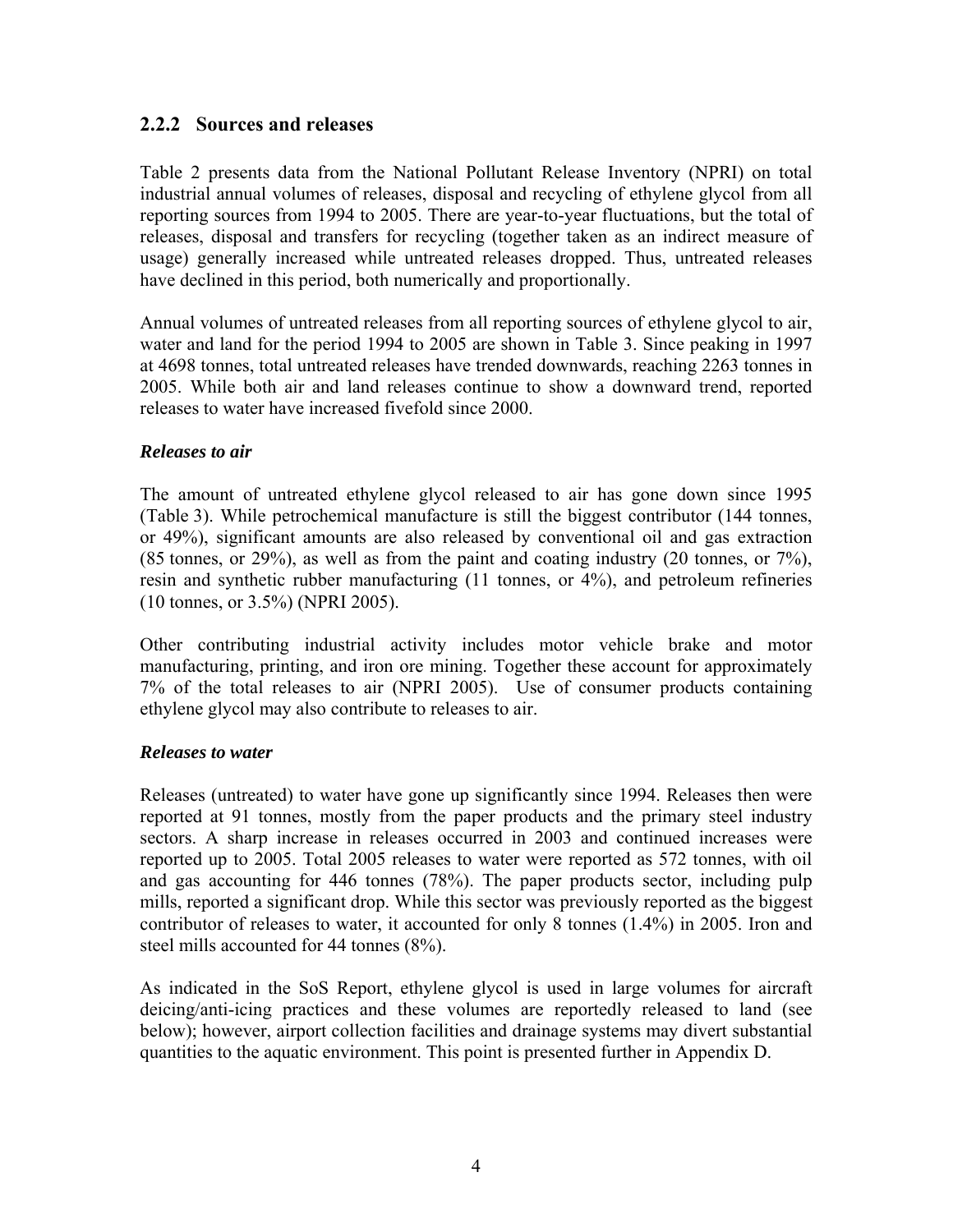### *Releases to land*

NPRI data show that land releases are the biggest component of total untreated releases in 2005. For that year, scheduled air transportation and support activities for air transport account for 95% of untreated releases to land. Other sources of untreated releases to land include chemical pulp mills, diamond mines and cement manufacturing.

Since 2000, several major federal airports have built and/or improved their glycol handling facilities. These include the following locations:

- Ottawa Macdonald-Cartier International: A new biological treatment facility was opened in 2003.
- Toronto Pearson International: The Central Deicing Facility (CDF), built in 1998, was expanded in 1999–2000. Three additional deicing pads were built in 2004. An on-site glycol recycling facility was commissioned in 2005 (GTAA 2005).
- Winnipeg James Armstrong Richardson International: A central deicing facility was opened in 2005. Aeration to Truro Creek, one of two receiving water bodies for airport runoff, was started in 2001.
- Edmonton International: A subsurface-flow (SSF) wetland facility was commissioned in 2000–2001 to treat ethylene glycol-containing aircraft deicing/anti-icing fluids (ADAFs) on-site.
- Vancouver International: work began on a new deicing pad in 2005 and the pad was operational in 2006.
- Montréal-Trudeau: extensive improvements have been made since 2000, including a new enlarged deicing pad.

Releases, disposal and recycling of ethylene glycol from airport operations for the years 1998 to 2005 are shown in Table 4. As can be seen, there is an increase in the total for these three categories from 4577 tonnes in 1998 to 6745 tonnes in 2005. This was due to an increase in the amount of ethylene glycol that was either recycled or disposed of. The term "disposal" indicates that the glycol received some form of treatment before being either released or sent to a municipal wastewater treatment system.

For the same 1998 to 2005 period, untreated releases of ethylene glycol dropped from 2450 tonnes to 1232 tonnes. This represents a decrease of 50%. For the same period, the fraction of ethylene glycol that was released with no treatment compared with the total amount (including recycling and disposal) declined steadily from 53% in 1998 to 18% in 2005.

### *Releases underground*

Table 3 shows that compared with 1994, when underground injections (mostly on-site) amounted to 77 tonnes, some 93 tonnes were disposed of in this manner in the 2005 reporting year. There was a peak of 422 tonnes injected underground in the 2000 reporting year. The natural gas industry in western Canada is the biggest user of this type of disposal method (NPRI 2005).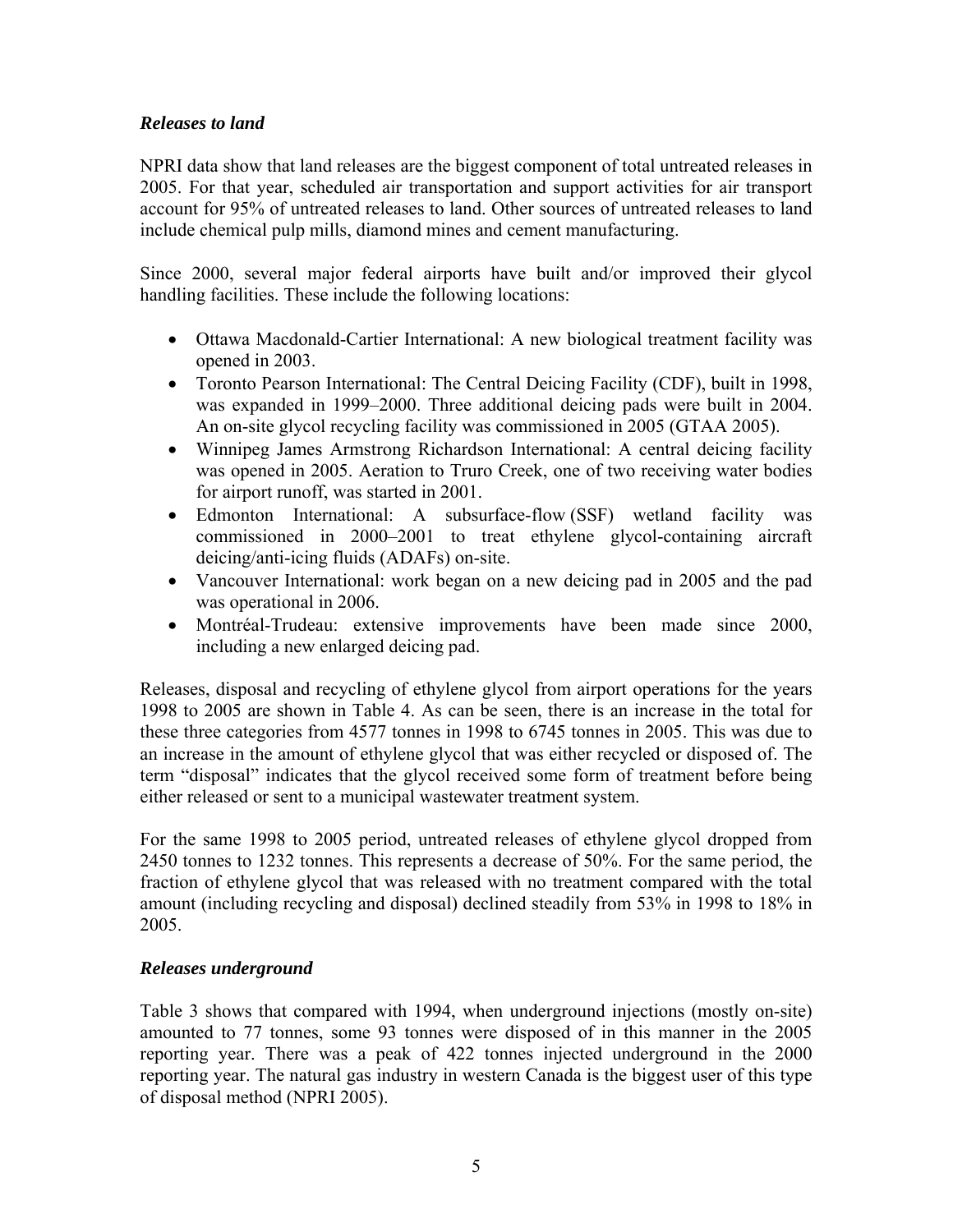# <span id="page-12-0"></span>*2.3 ENVIRONMENTAL FATE*

The SoS Report presents a detailed discussion of fate in the environment. Once released into the environment, ethylene glycol partitions mainly into surface water or groundwater. It does not bioaccumulate or persist in the environment, primarily due to biodegradation. Half-lives are estimated to typically range from 0.35 to 3.5 days in air, 2 to 12 days in water, 4 to 24 days in groundwater and 2 to 12 days in soil, but may exceed these ranges, depending on environmental conditions. Ethylene glycol has been found to biodegrade rapidly in the aquatic environment and therefore has the potential to induce depletion of the dissolved oxygen (DO) in receiving waters.

# **3.0 RISK ASSESSMENT UNDER CEPA 1999**

# *3.1 CEPA 1999 64(a)* **and** *(b): ENVIRONMENT*

## **3.1.1 Environmental exposure**

Given that releases from airports (releases to land, with subsequent movement to receiving waters) are by far the largest releases of ethylene glycol in Canada and that those releases occur over a limited part of the year (as opposed to industrial releases that occur over the whole year), the highest environmental exposures are expected in the winter and spring in receiving waters adjacent to airports. The ecological assessment therefore focuses on potential exposure resulting from releases from airports.

Figure 2 illustrates the distribution of 3254 individual measurements of ethylene glycol sampled in stormwater at airports across Canada over the combined 2003–2004 and 2004–2005 deicing seasons. Key percentiles in this distribution and the breakdown by season are summarized in Table 5**.** Generally, mean glycol concentrations measured over these two years were very similar to the 1997 to 1999 data (as reported in the 2000 SoS Report).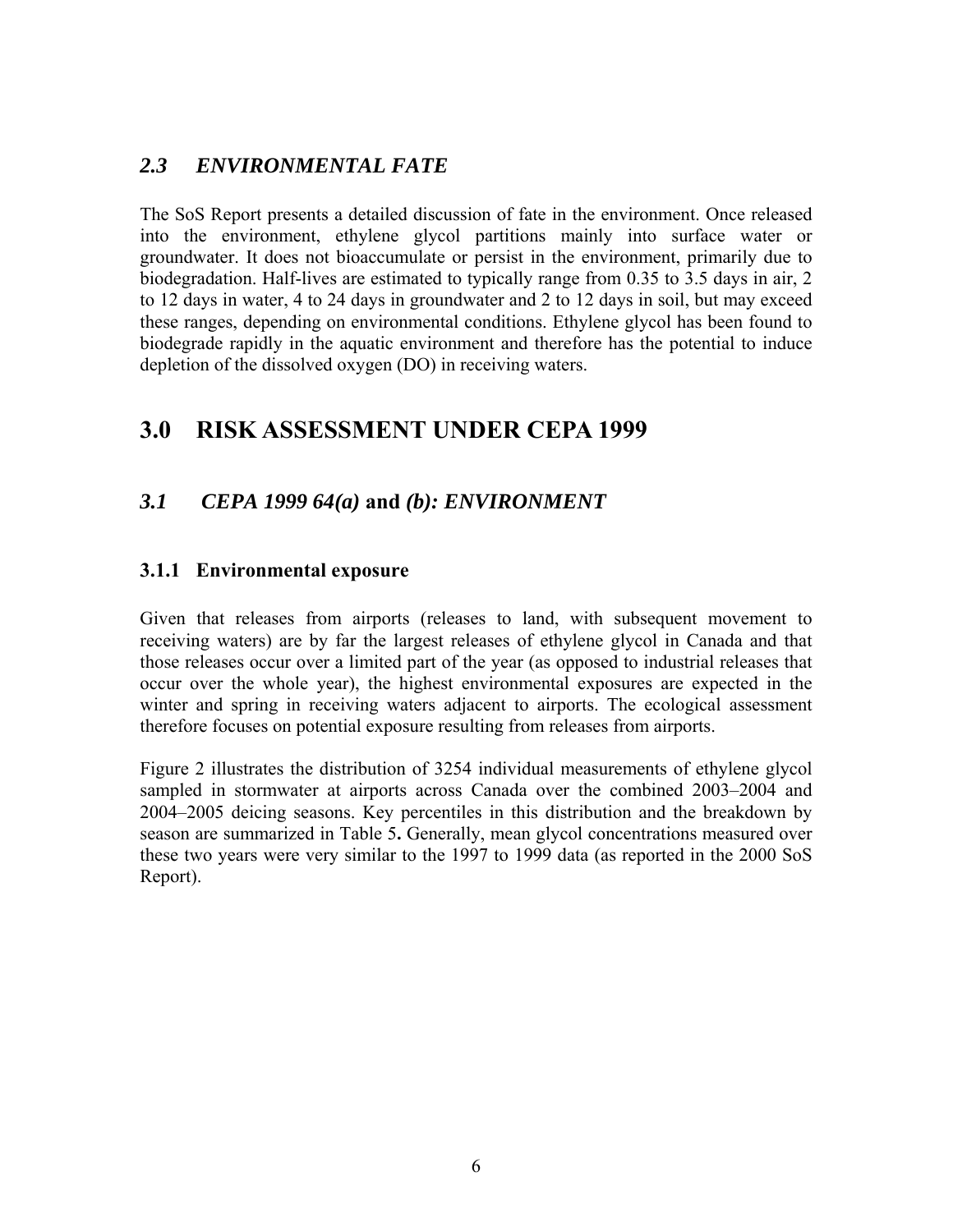<span id="page-13-0"></span>

**Figure 2. Frequency distribution of glycol concentrations in airport stormwater** 

### **3.1.2 Environmental effects**

The critical toxicity values presented in the SoS Report (Environment Canada and Health Canada 2000), namely the IC<sub>25</sub> of 3268 mg/L for the green alga *Selenastrum capricornutum* and the subchronic toxicity value of 4732 mg/L for the amphibian *Xenopus laevis*, still represent the most sensitive measurements of toxicity of ethylene glycol to aquatic organisms. Using  $IC<sub>25</sub>$  of 3268 mg/L from the most conservative algae test results as the critical toxicity value (CTV) and applying an application factor of 5 to account for interspecies variability and laboratory to field extrapolation, the estimated noeffect value (ENEV) (or predicted no-effect concentration [PNEC])of 654 mg/L is obtained. As well, using 4732 mg/L as a CTV and applying an application factor of 10 to account for the fact that the amphibian study used a non-native species and for uncertainty in laboratory to field extrapolation, the subchronic ENEV becomes 473 mg/L.

### **3.1.3 Risk quotient calculations**

#### *Aquatic biota – direct effects*

Based on the most recent available data from all airports for the 2004–2005 season, the levels of ethylene glycol in effluent streams are below 136 mg/L 99% of the time and below 200 mg/L 99.5% of the time from the over 1728 measurements taken (Table 5), with the reported maximum of 2560 mg/L measured in the spring of 2005. The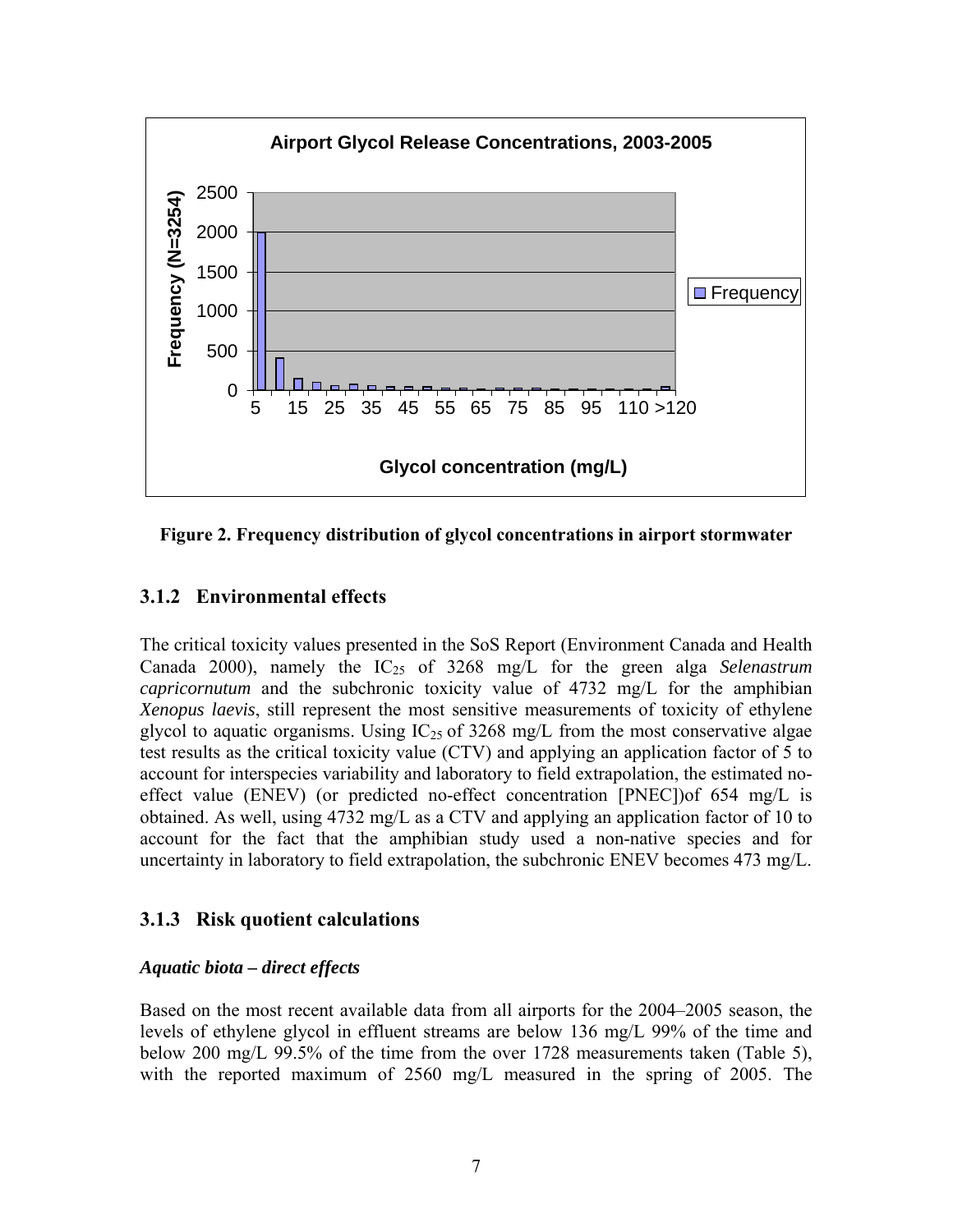concentrations of ethylene glycol in effluent streams, measured from all the airports, for the most recent 2004–2005 season, were below 100 mg/L 97.6% of the time.

Natural dilution of effluents occurs in the receiving waters and must be considered in calculating the risk to aquatic organisms. The level of dilution varies with each location; therefore, a generic and conservative dilution factor of 10 is applied. The effluent concentrations are assumed to be reduced by one order of magnitude—that is, the isolated maximum effluent concentration of 2560 mg/L referred to above becomes 256 mg/L in the receiving waters.

It is assumed that, under worst-case conditions, high levels of ethylene glycol will be found in the effluent for a period of several days.

Conservative risk quotients for the most recent 2004–2005 season presented in Table 6 and Table 7 are all less than 1; however, the conservative risk quotients using the highest reported concentration for the 1997–1998 and 1998–1999 seasons were about 1 (0.99) for amphibians and 0.71 for algae.

Risk quotients at the 95th and 99th percentile values for the two comparison periods are quite comparable in the case of both algae and amphibians. At the maximum recorded values, the risk quotient is of course lower, again for both algae and amphibians.

#### *Aquatic biota – indirect effects*

One of the potential indirect effects of ethylene glycol is the depletion of dissolved oxygen levels in receiving waters resulting from microbiological degradation. For characterization of risk from indirect effects, the input parameters applied to the Streeter-Phelps oxygen sag model (Streeter and Phelps 1925) include the assumption of complete ice cover and therefore no re-aeration, a dilution factor of 10, an initial DO concentration of 12.4 mg/L and concentrations of ethylene glycol in stormwater (maximums and percentiles) released from 32 airports during the 1997–1998 and 1998–1999 seasons. Oxygen deficit quotients are provided in Table 8. This table has been updated to include comparative data from the latest available Transport Canada Airport Glycol Monitoring Report for the 2003–2004 and 2004–2005 seasons.

From the quotients presented in Table 8, depletion of oxygen below the Canadian Council of Ministers of the Environment (CCME) guideline of 9.5 mg/L is not expected to occur, based on the 99th percentile of effluent releases. However, the potential for oxygen depletion appears to exist when the analysis assumes the worst-case maximum levels for both pre- and post-2000 Transport Canada data. The worst-case risk quotient for the 1997–1999 season was 16.1, whereas for the 2003–2005 period it was lower at 9.1.

Results of a separate probabilistic modeling study that used maximum loadings from individual airport facilities during the 1997–1998 or 1998–99 season and assumed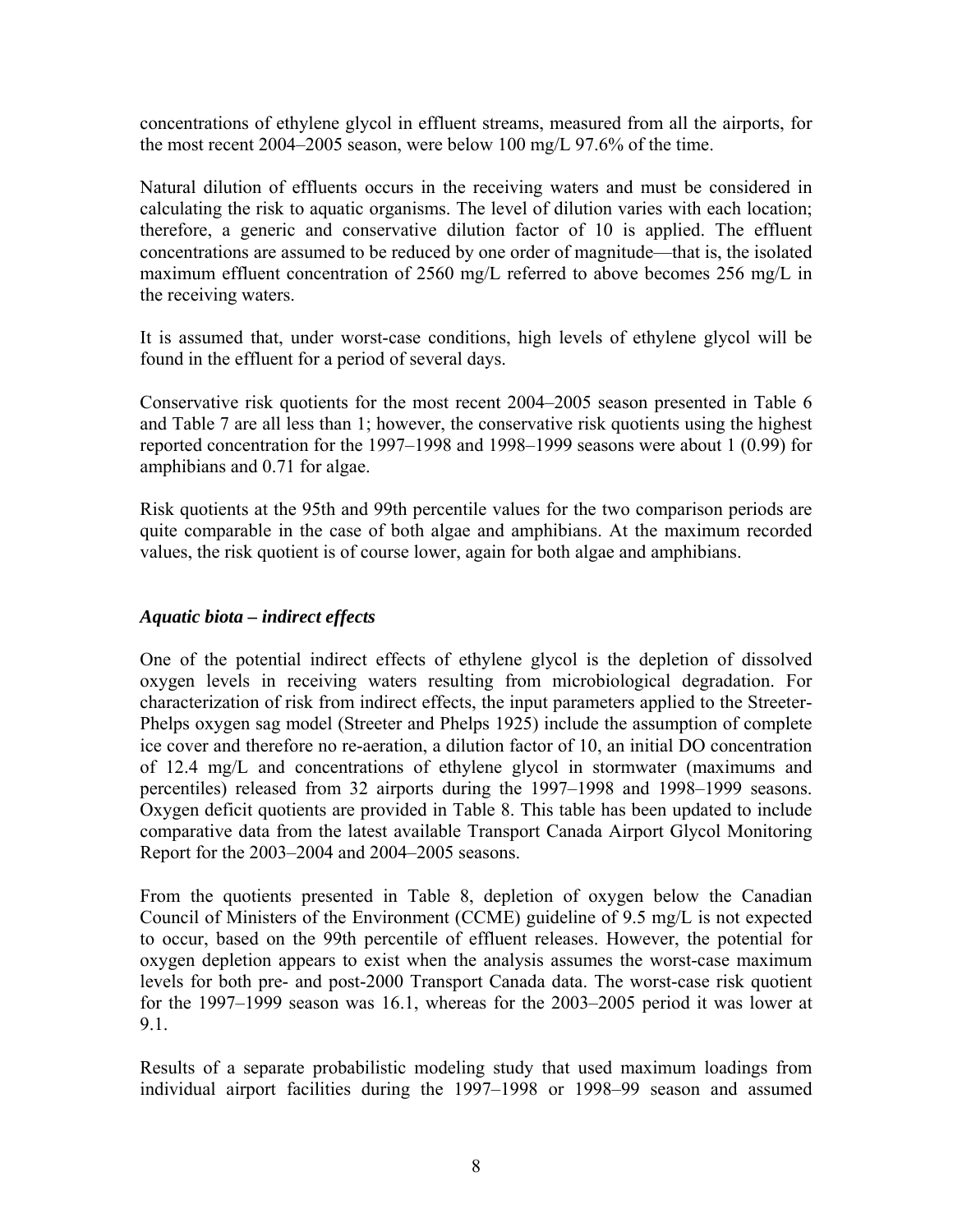complete ice cover, predicted that DO levels below the CCME DO guideline would occur about 17% of the time under worst-case conditions (Parker 1999). In a more recent study, using actual geophysical and precipitation data from several major Canadian airports, it was shown that ethylene glycol could reduce oxygen levels below the CCME guideline in the airports' receiving watercourses, even under some conditions of no ice cover, especially at higher concentrations (> 500 mg/L) (Chaulk 2003). It should be pointed out that concentrations of 500 mg/L or higher represent less than 0.5% of recently recorded values at these airports, thus indicating a very low probability for this scenario.

#### *Terrestrial wildlife – direct effects*

The SoS Report (Environment Canada and Health Canada 2000) reported the following toxicity information, which is pertinent to the potential effects of ethylene glycol on terrestrial wildlife. Ethylene glycol poisoning is common among domestic animals and has been reported in cats, pigs, poultry, wildlife and calves (Kersting and Nielsen 1965; Riddell *et al.* 1967; Black 1983; Amstrup *et al.* 1989). Ethylene glycol is a slow-acting poison. Even after a massive dose, an animal will be unaffected for 0.5–2 hours postexposure (Penumarthy and Oehme 1975; Oehme 1983; Beasley 1985; Grauer and Thrall 1986). The oral toxicity of ethylene glycol varies among species. Cats were reported to be the most susceptible to poisoning (Osweiler *et al.* 1985). The reported lethal dose for cats is only 1.5 mL/kg-bw (1650 mg/kg-bw) (Black 1983), whereas for dogs it is 4.2–6.6 mL/kg-bw (4620–6600 mg/kg-bw) (Beasley and Buck 1980; Oehme 1983; Grauer and Thrall 1986). Osweiler *et al.* (1985) reported a lethal dose of 2–4 mL/kg-bw (2200–4400 mg/kg-bw) in cats, 4–5 mL/kg-bw (4400–5500 mg/kg-bw) in dogs and 7–8 mL/kg-bw (7700–8800 mg/kg-bw) in poultry. Mallard ducks (*Anas platyrhynchos*) exposed orally to ethylene glycol demonstrated adverse toxic effects (lowest-observed-effect dose, or LOED) at 2.3 mL/kg-bw (2530 mg/kg-bw) (Stowe *et al.* 1981). A no-observed-effect level (NOEL) for orally dosed ducks at 1221 mg/kg-bw and lethal doses for poultry at approximately 8000 mg/kg-bw were reported in CA/ICCA (2000).

For the assessment of very short-term exposure to ethylene glycol, applying an assessment factor of 10 to the LD50 for cats of 1650 mg/kg-bw, to account for interspecies and intraspecies variability in sensitivity, gives an ENEV of 165 mg/kg-bw. The 99th-percentile concentration in stormwater runoff from airports from all data from the 1997–1999 seasons is 200 mg/L. Therefore, an animal would have to drink its own weight of stormwater runoff in a short period of time in order to attain the ENEV dose of 165 mg/kg-bw. Assuming a dilution factor of 10, an animal would have to drink about 10 times its own weight of water from a receiving stream in order to attain the ENEV dose.

Elevated concentrations of ethylene glycol in receiving waters may persist for several days. In a 16-week study with rats, the lowest-observed-effect level, based on increased incidence of calcium oxalate crystals, was 150 mg/kg-bw/day (Cruzan *et al*. 2004). Dividing this value by an assessment factor of 10, to account for interspecies and intraspecies variability in sensitivity, gives an ENEV of 15 mg/kg-bw/day. A 1-kg animal would have to drink about 75 mL/day of airport stormwater runoff containing 200 mg ethylene glycol/L, or 7.5% of its body weight per day, to attain this ENEV. Assuming a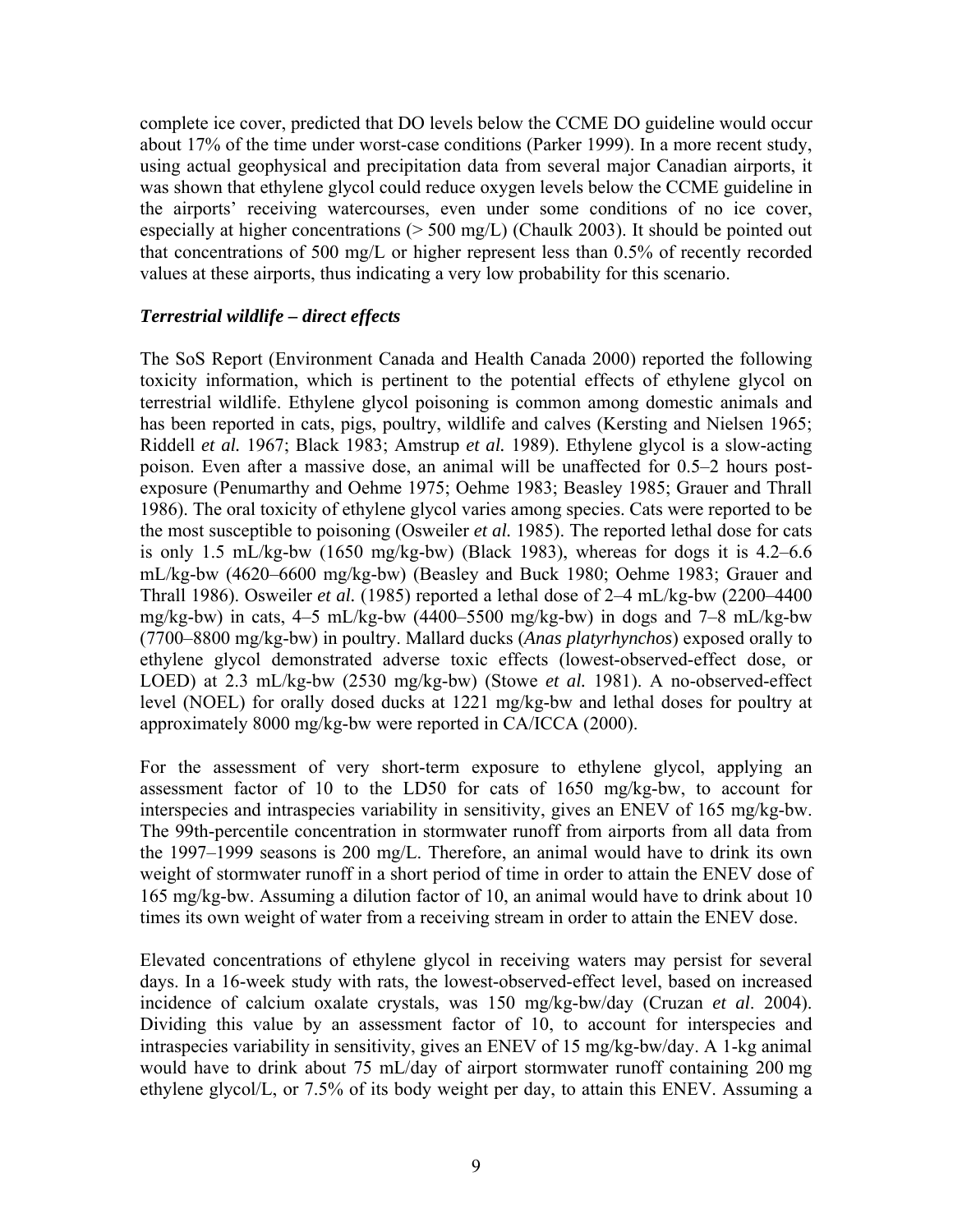<span id="page-16-0"></span>dilution factor of 10, an animal would have to drink about 75% of its own weight of water per day from a receiving stream in order to attain the ENEV dose.

Given that a 70-kg human drinks about 3 kg of water per day, or about 4% of his or her body weight and extrapolating this to other species and considering that high levels of ethylene glycol occur for only a few days at a time, it is unlikely that terrestrial wildlife would be harmed by drinking water from receiving waters in the vicinity of airports for a period of time ranging from a few days to several weeks.

### **3.1.4 Characterization of ecological risk**

Ethylene glycol is not persistent in air, water or soil and does not accumulate in organisms. The substance has a low inherent toxicity; that is, it causes adverse effects in organisms only at relatively high doses or concentrations.

With respect to releases of ethylene glycol from all sources, as reported to the National Pollutant Release Inventory (NPRI), there is a general downward trend both in total amounts of untreated releases and in the fraction of untreated releases relative to total releases (including disposed of or recycled releases). Based on data from Table 3, the following graph shows the downward trend in total untreated releases from all sources.



**Figure 3. Untreated glycol releases – all sources**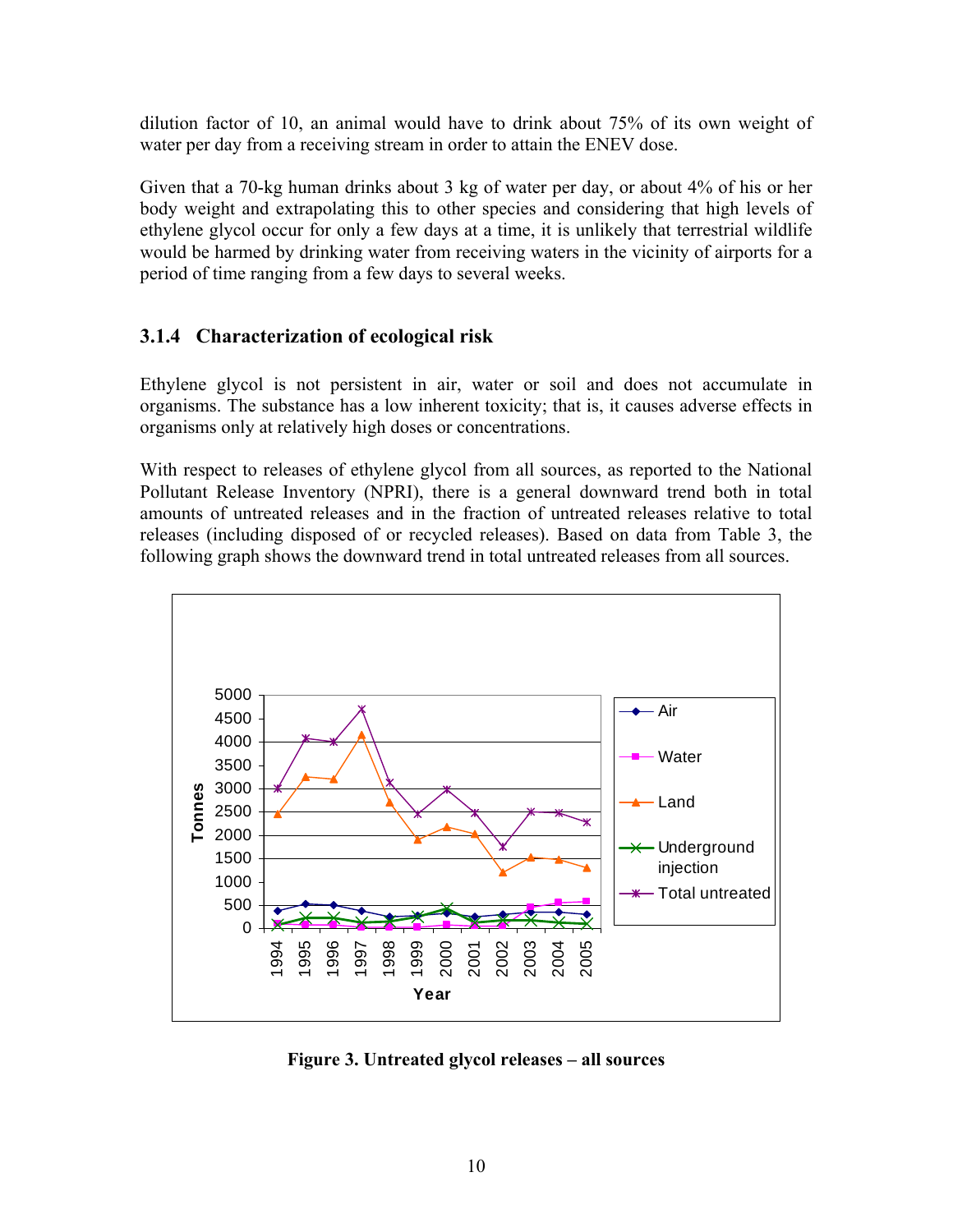<span id="page-17-0"></span>In Figure 3 above, "Total Untreated" is the sum of all ethylene glycol released untreated to air, water, land, and underground injection. The largest portion of untreated releases of ethylene glycol is to land, with 95% of those releases originating from airports. Much of the ethylene glycol released subsequently moves to watercourses, such that airports are ultimately the greatest source to water as well. For airports, improved management practices have led to increases in the amounts of ethylene glycol that are treated or disposed of, such that the proportion of untreated glycol to total glycol releases has steadily declined from 53% in 1998 to 18% in the 2005 reporting year.

Based on extensive monitoring data from airports, the risk quotients for effects in freshwater ecosystems indicate that ethylene glycol concentrations likely do not exceed concentrations associated with effects, based on the 99th percentile glycol concentration measured at airports for both direct and indirect effects. Examination of potential indirect effects through oxygen depletion suggests a low potential for dissolved oxygen (DO) levels to drop below the Canadian water quality guideline value (9.5 mg/L DO) under very infrequent maximal loading conditions. It is thus expected that direct or indirect effects are unlikely, especially when consideration is given to the seasonal and transient nature of the releases, the short duration of exposure, and the low ambient temperatures and metabolic rates at the periods of maximum release.

## **3.1.5 Uncertainties in evaluation of ecological risk**

As reported in the SoS Report (Environment Canada and Health Canada 2000), there is a lack of measurement data for ethylene glycol in the ambient environment. However, a large data set of measurements of ethylene glycol in effluents from Canadian airports provides a very good indication of the concentrations being released. Because the conditions of the receiving waters can be highly variable across Canada, some conservative assumptions, including the use of a dilution factor of 10, have been applied in estimating concentrations in waterways. It is expected that an adequate estimate of the concentrations of ethylene glycol in the receiving waters has been obtained.

The use of deicing and anti-icing fluids at airports across Canada will vary from year to year and from region to region, depending on climatic factors. Through control programs by Transport Canada, the Air Transport Association of Canada and local airports and airlines, including the implementation of glycol mitigation plans and glycol operational management plans at the major airports in Canada, the amounts of untreated ethylene glycol being released to the ambient environment have been declining over the past years, and in particular since 2000 with improvements in glycol application and control methods.

While this assessment addressed the potential ecological impacts of ethylene glycol, it is recognized that, while ethylene glycol is the principal ingredient in airplane deicing and anti-icing formulations in Canada, other constituents can be present and can increase the toxicity of the formulation. For example, some deicing formulations can be three to ten times more toxic to certain organisms than ethylene glycol alone (Pillard 1995).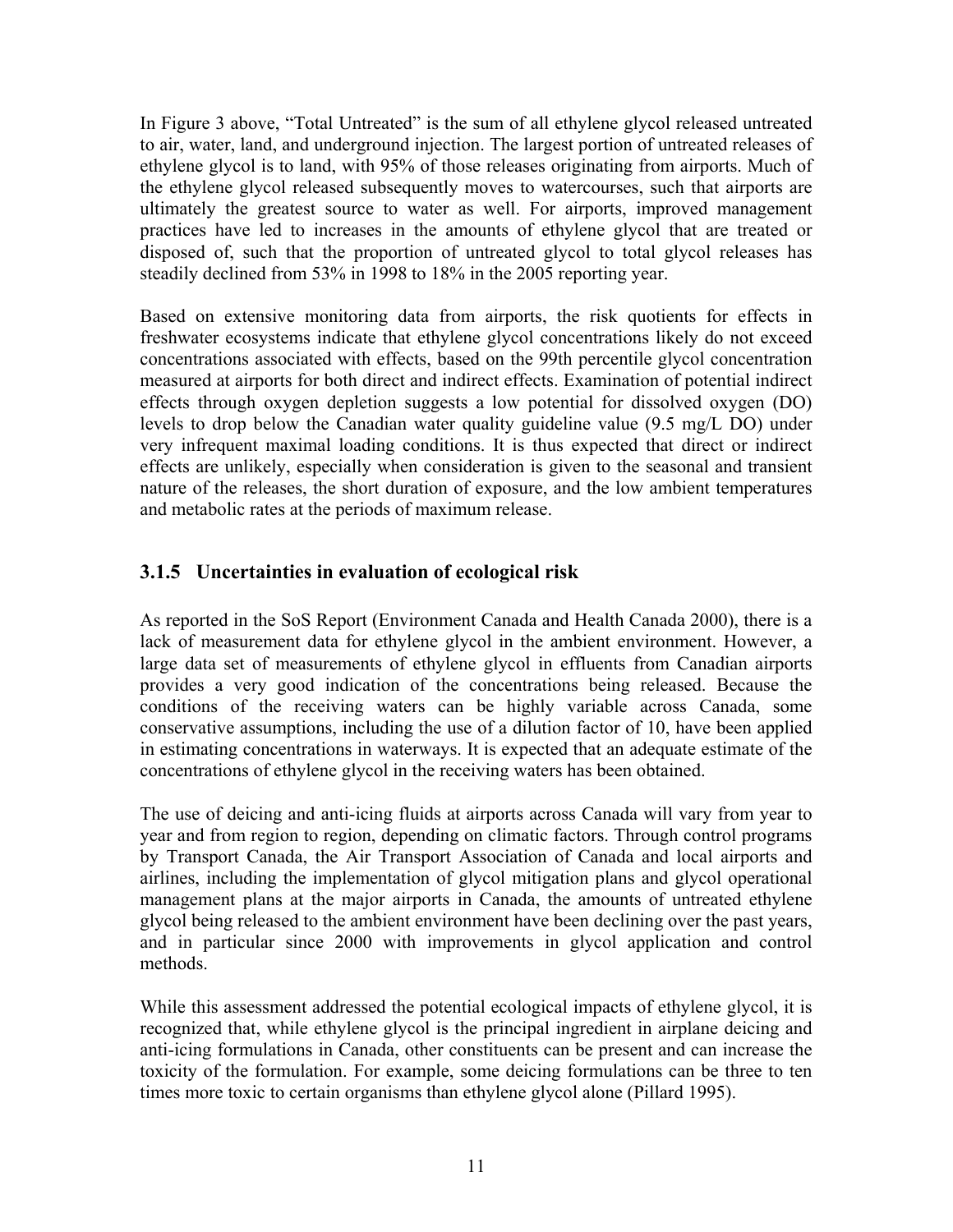<span id="page-18-0"></span>Based on the present analyses, harmful ecological effects are unlikely to result from exposure to ethylene glycol in Canada. Similarly, effects related to reductions in concentrations of dissolved oxygen are unlikely. However, concentrations could reach levels of concern near some Canadian airports a very small percentage of the time under conditions of maximum loading. Continued monitoring of stormwater effluents and receiving waters at airports would permit an ongoing determination of the occurrence or frequency of such occasional high releases.

## *3.2 CEPA 1999 64(c): HUMAN HEALTH*

### **3.2.1 Population exposure**

The following presentation is limited to identifying recent data considered critical to the quantitative estimation of the exposure to ethylene glycol for various age groups in the general population of Canada and, hence, to a risk assessment under paragraph 64(*c*) of the *Canadian Environmental Protection Act, 1999* (CEPA 1999) (Canada 1999).

The Environmental Monitoring and Reporting Branch of the Ontario Ministry of Environment (formerly the Ontario Ministry of Environment and Energy) used Trace Atmospheric Gas Analyzer (TAGA) 6000 units to carry out several mobile air-monitoring surveys in Windsor, Ontario, in 1991 and 1992 (OMEE 1994). The surveys were performed in order to determine the concentrations of certain substances in air that are not usually measured in routine monitoring programs (OMEE 1994). Ethylene glycol was measured during the 1992 survey that focused on determining concentrations of industrial chemicals found in areas where the general population could be exposed, such as in city parks and near schools (OMEE 1994). Levels of ethylene glycol ranged from  $\leq 1$   $\mu$ g/m<sup>3</sup> to 75  $\mu$ g/m<sup>3</sup> (detection limit of 1  $\mu$ g/m<sup>3</sup>) (OMEE 1994). Based on the maximum value, the upper-bounding estimates of intake for ambient air range from 1.9 to 5.6 µg/kg-bw/day and are shown in Table 9.

Zhu *et al*. (2004) developed an analytical method for measuring ethylene glycol and propylene glycol in indoor air. This Canadian study involved sampling 9 residential homes (2 apartments and 7 single detached houses), 1 attached residential garage, 1 office and 2 laboratories. The samples were collected from an area that had no industrial point source releases nearby. Ethylene glycol was detected in all locations with levels from the residences (including the attached garage) ranging from 2.0 to 223  $\mu$ g/m<sup>3</sup> and levels from the office and laboratories, ranging from 1.9 to 4.4  $\mu$ g/m<sup>3</sup> (method detection limit of  $0.07 \mu g/m^3$ ). Hodgson *et al.* (2000) sampled indoor air in 11 newly built houses (4 manufactured and 7 site-built houses) in the eastern and southeastern United States. Levels of ethylene glycol were measured at least one month after the completion of the house and ranged from  $\leq$  23.4–1247  $\mu$ g/m<sup>3</sup>. Latex paint was indicated as a source of ethylene glycol emissions. It is noteworthy that in a study of ethylene glycol emission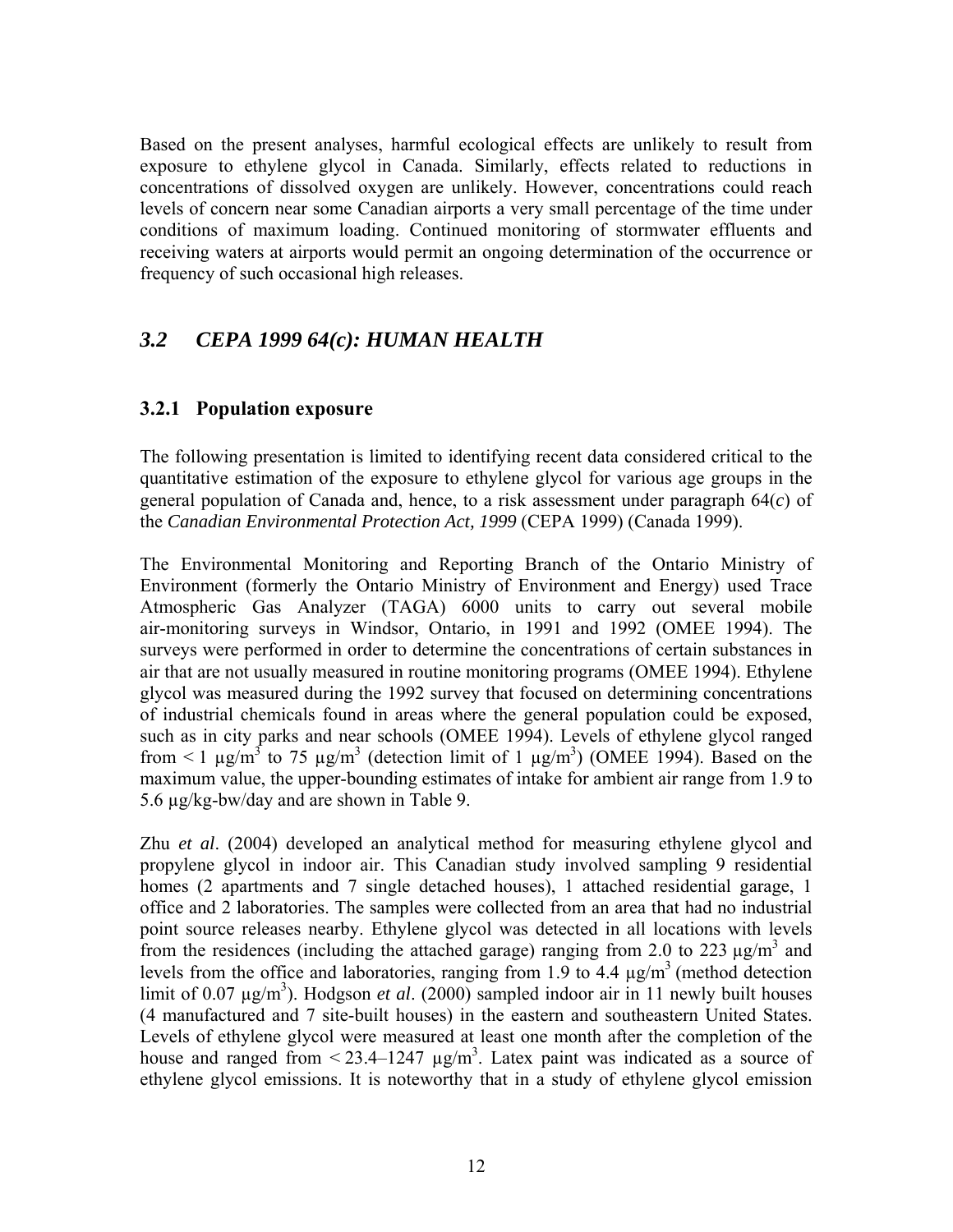rates from carpets (possibly from an adhesive), the emission rate decreased from 949 µg/m2 /h to less than 50 µg/m2 /h (detection limit) in 28 days (Wilke *et al*. 2002).

Based on the maximum value found in residences from the Canadian study (Zhu *et al*. 2004), the upper-bounding estimates of daily intake from indoor air range from 39 to 117 µg/kg-bw/day and are shown in Table 9.

As no new data on levels of ethylene glycol in food or food packaging were identified, it is assumed that the level of ethylene glycol intake through food has not changed since the publication of the 2000 SoS Report. This source of intake is summarized in Table 9 and Table 10.

Upper-bounding estimates of total daily intake of ethylene glycol for the general Canadian population range from 53 µg/kg-bw/day in adults (60+ years) to 157 µg/kg-bw/day in children (0.5–4 years), as shown in Table 9. For each age group, indoor air is the primary source of exposure.

Sciences International, Inc. was commissioned by the Ethylene Glycol Panel of the American Chemistry Council to characterize potential exposures of the general population to ethylene glycol near an ethylene-glycol manufacturing plant located in Red Deer, Alberta (Sciences International, Inc. 2003). The purpose of this study was in part to respond to the need for more research on exposure to humans located near point source releases, which was an uncertainty identified in the SoS Report.

Sciences International, Inc. used ISC PRIME (Industrial Source Complex Plume Rise Model Enhancements), a site-specific air dispersion model, to estimate potential human exposure to ethylene glycol. The model incorporated ethylene glycol emission data acquired from the facility, as well as five years of meteorological data (Sciences International, Inc. 2003). The predicted maximum 24-hr concentration at nearby residences was 154  $\mu$ g/m<sup>3</sup> (60 ppb). Based on this output, the upper-bounding estimates of daily intake from ambient air ranges from 3.82 in adults  $(60+)$  years) to 11.55  $\mu$ g/kgbw/day  $(0.5 - 4$  years) for individuals living near point sources (Table 10).

The intake values from exposure to soils located near a point source remain the same as those reported in the SoS Report.

Upper-bounding estimates of daily intake of ethylene glycol for a highly exposed population in the immediate vicinity of an industrial point source range from 57  $\mu$ g/kg-bw/day in adults (60+ years) to 191  $\mu$ g/kg-bw/day in children (0.5–4 years), as shown in Table 10. For most age groups, the present estimation is approximately two to three times higher than the estimate presented in the SoS Report. Indoor air is the primary source of exposure for all age groups living in the vicinity of a point source.

In the SoS Report, the highest exposure to the general population was considered to be from dermal exposure to ethylene glycol from use of tub and tile cleaners. Dermal exposure estimates were also derived for latex paints, floor polish/wax and auto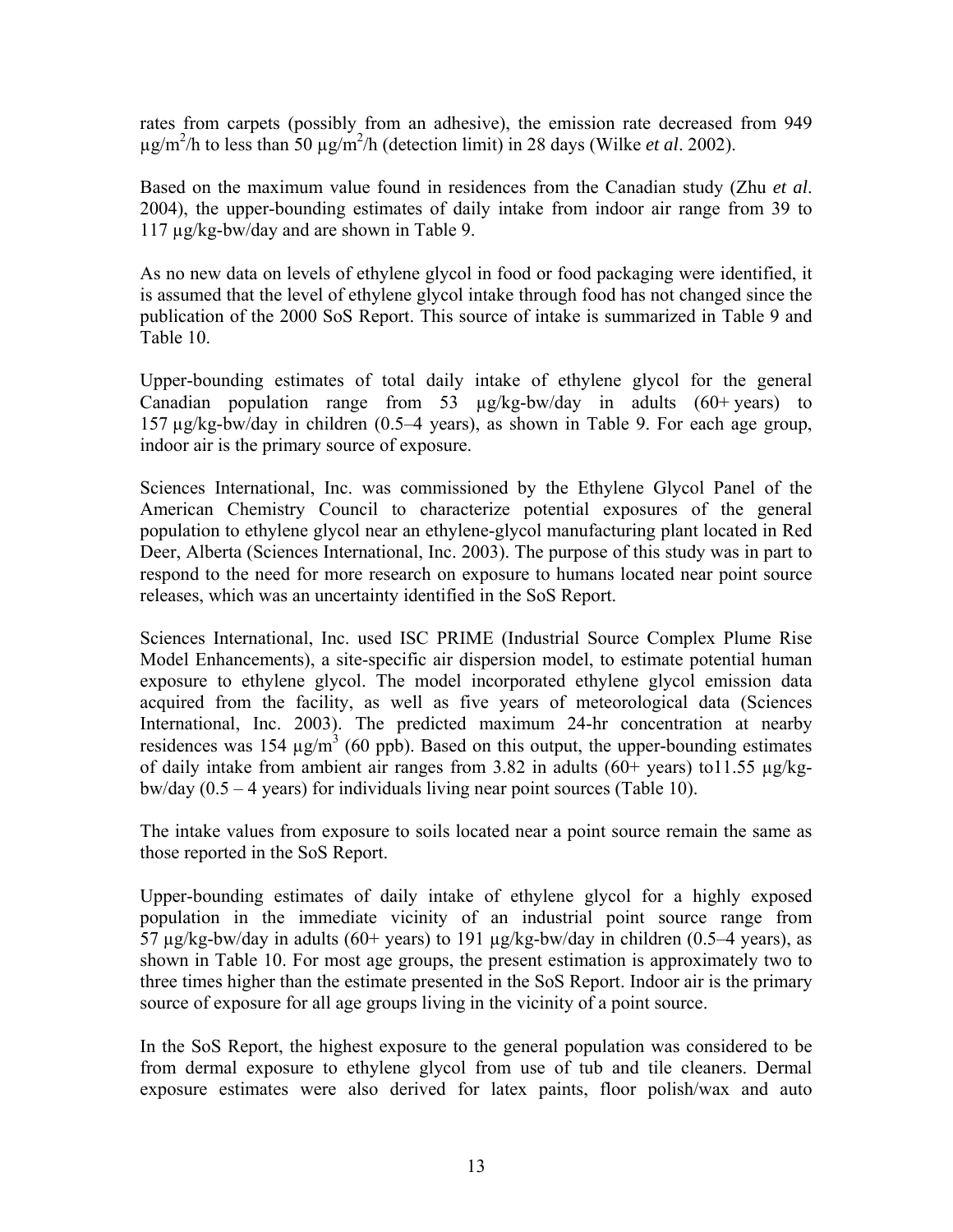polish/wax. According to the Canadian Consumer Specialty Products Association (CCSPA) (2002), tub and tile cleaners found in the Canadian market do not contain ethylene glycol. CCSPA (2007) has also confirmed that floor polish/wax products containing ethylene glycol are for use in commercial and institutional settings and are not for consumer use. Therefore, the daily intake of ethylene glycol through dermal exposure is considered to be mainly from auto polish/wax and latex paints. The estimates of exposure to adults from dermal contact to these consumer products were 0.56 and 1.9 mg/kg-bw/day, respectively (Table 11). These estimates would be lower if dermal absorption is taken into account.

Information on levels of ethylene glycol in latex paint in Canada as well as on types of paint sold (primer versus topcoat) was submitted by the Canadian Paint and Coatings Association (CPCA) (2008). CPCA surveyed ten architectural paint manufacturers in Canada asking them to report the maximum content of ethylene glycol in their interior paint products, and to provide more detailed information on the average ethylene glycol content found in all paint products, including primers, as well as the ratio of sales within various concentration ranges. The results of this survey indicated that the average ethylene glycol content in consumer paints sold in Canada is 1.9%; that approximately 85% of paints contain less than 3% ethylene glycol; and 99.6% of latex paints contain less than 5% ethylene glycol (i.e., less than 0.4% of consumer paints sold in Canada exceed 5% ethylene glycol content). The ethylene glycol levels in primer were considered to be lower than 5%, with an estimated average ethylene glycol content of 1.57%. The survey also showed that based on paint sold in Canada in 2007, 1.2 gallons (4.5 L) of interior primer were sold for every 8.8 gallons (33.3 L) of interior topcoat, indicating that primers are not used as often as topcoats (ratio of approximately 1:9). Based on the information submitted by CPCA, the following concentration values were used to estimate exposures to latex paint: 1.9% (average), 3% and 5% (maximum).

Inhalation exposure to consumer products was not estimated in the SoS Report; however, based on the levels identified in indoor air from Zhu *et al*., (2004) and Hodgson *et al*. (2000), it was determined that this route of exposure should be investigated.

Table 11 shows estimated air concentrations from use of latex paint using the US EPA's Wall Paint Exposure Model (WPEM), information from CPCA on ethylene glycol content in paint and primers, as well as ethylene glycol-specific default values for mass recovery rate (Chang *et al.* 1997; Chang 2001) and emission decay rate constant for desorption  $(k_1)$  (US EPA 2001). The highest 8-hr average concentration for a do-ityourself painter painting a room with two coats of latex paint was  $2.5 \text{ mg/m}^3$  for paint containing  $1.9\%$  ethylene glycol;  $4.0 \text{ mg/m}^3$  for paint containing  $3\%$  ethylene glycol; and 6.7 mg/m3 for paint containing 5% ethylene glycol. The highest 8-hr average concentration for child occupants of the home being painted was  $0.7 \text{ mg/m}^3$  for paint containing  $1.9\%$  ethylene glycol;  $1.1 \text{ mg/m}^3$  for paint containing  $3\%$  ethylene glycol; and 1.8 mg/m<sup>3</sup> for paint containing 5% ethylene glycol (Table 11). It should be noted that all Canadian paint products are sold with the following label warning: "Use only under wellventilated conditions" (CPCA 2008) and the model used to estimate indoor air concentrations assumed a low ventilation rate of 0.45 air changes per hour.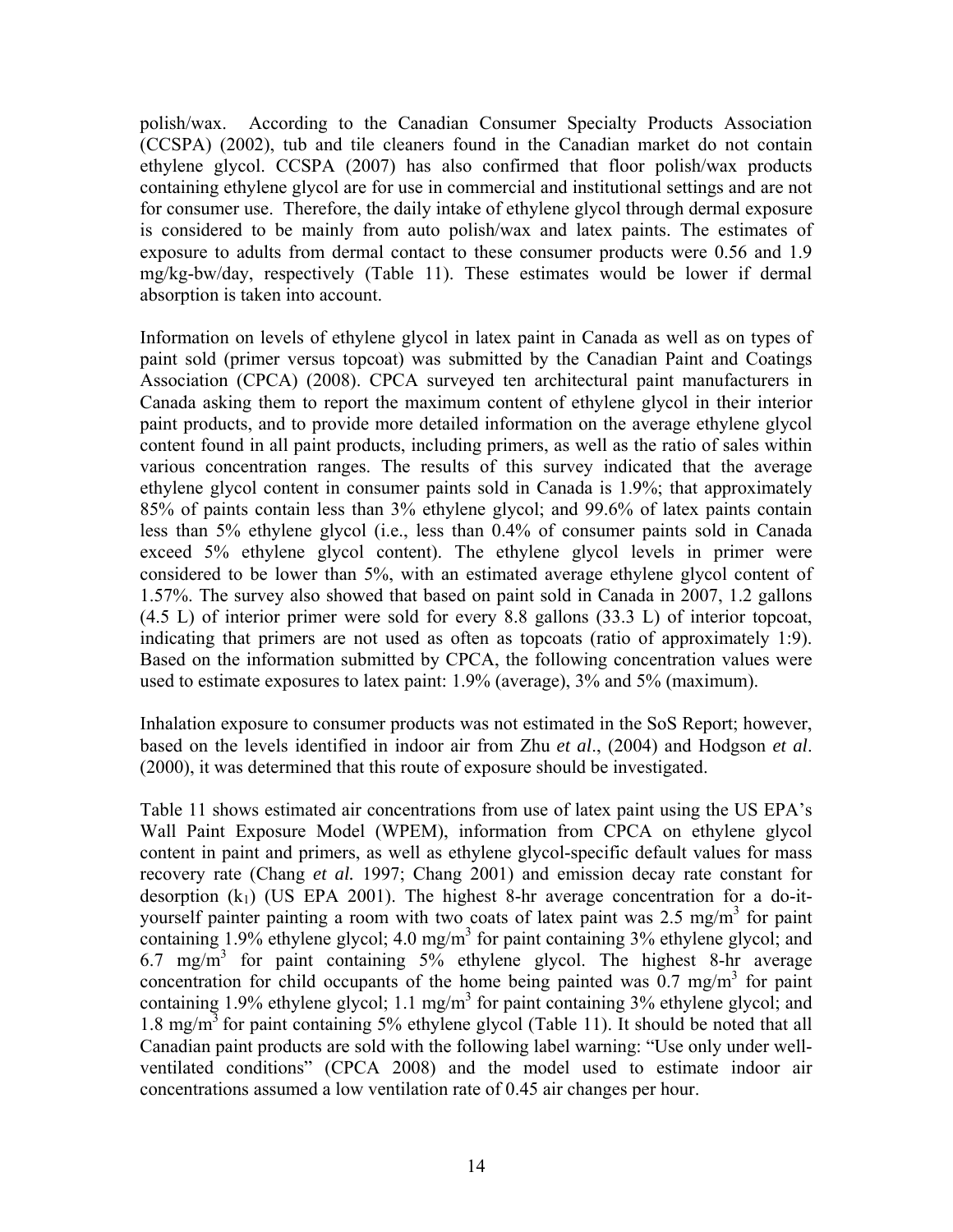<span id="page-21-0"></span>Although CCSPA (2007) has confirmed that floor polish/wax products containing ethylene glycol are restricted to commercial and institutional settings, inhalation exposure to occupants of these facilities is possible and was therefore investigated using the ConsExpo model developed by The National Institute for Public Health and the Environment (RIVM 2006). The mean event concentration while applying floor polish in a residential setting was  $2.1 \text{ mg/m}^3$  (see Table 11) and is considered an upper-bounding estimate of the concentrations that occupants may be exposed to. It was considered that auto polish/wax is used primarily outdoors and inhalation exposure would be negligible (US EPA 1986).

In the SoS Report, exposure estimates from use of consumer products were derived through amortization of daily exposures over a one-year period, taking event frequency into account. However, to characterize risk from short-term exposures, daily exposure estimates during product use may be a more appropriate basis for comparison. As such, daily exposure estimates are considered the most appropriate exposure metric for the current assessment.

## **3.2.2 Hazard characterization**

In the period following the release of the 2000 SoS Report, a number of studies have been reported on ethylene glycol toxicity, including those conducted specifically to address uncertainties identified in the report. Key recent mammalian *in vitro* and *in vivo* toxicity studies and human studies are presented below for the hazard characterization of ethylene glycol.

In human acute toxicokinetic studies, when four male volunteers were exposed to 31 mg/m<sup>3</sup> vaporized labelled ethylene glycol through inhalation for four hours (16 times at 15-minute intervals), 71% to 85% uptake (equivalent to 0.92–1.46 mg/kg-bw) and complete bioavailability were reported. The half-lives of labelled ethylene glycol and glycolic acid were 1.6–2.6 and 1.8–2.9 h, respectively, and urine excretion rates for ethylene glycol, glycolic acid and oxalic acid were 5.5%, 0.77% and 0.10% of inhaled ethylene glycol, respectively (Carstens *et al*. 2002, 2003; Upadhyay *et al.* 2008). The half-lives described in those studies are shorter than those derived from cases of ethylene glycol intoxication (3.0–8.6 h) and Upadhyay *et al*. 2008 propose that this is because ethylene glycol metabolism is not saturated at the lower level exposures. No adverse effect related to exposure was reported by the volunteers.

Dermal absorption was examined *in vitro* using split-thickness human skin exposed to various aqueous formulations of labelled ethylene glycol for 24 hours. The percent dose absorbed was 0.84%, 1.04% and 0.94% of the applied dose for 100% (undiluted), 50% and 10% ethylene glycol, respectively, and the skin permeability coefficient at all three concentrations was estimated to range from  $1.5x10^{-4}$  to  $2.6x10^{-4}$  cm/h. The average, steady-state flux of ethylene glycol through the skin was essentially linear with concentration at 217, 129 and 15  $\mu$ g equivalents/cm<sup>2</sup>xh for the 100%, 50% and 10%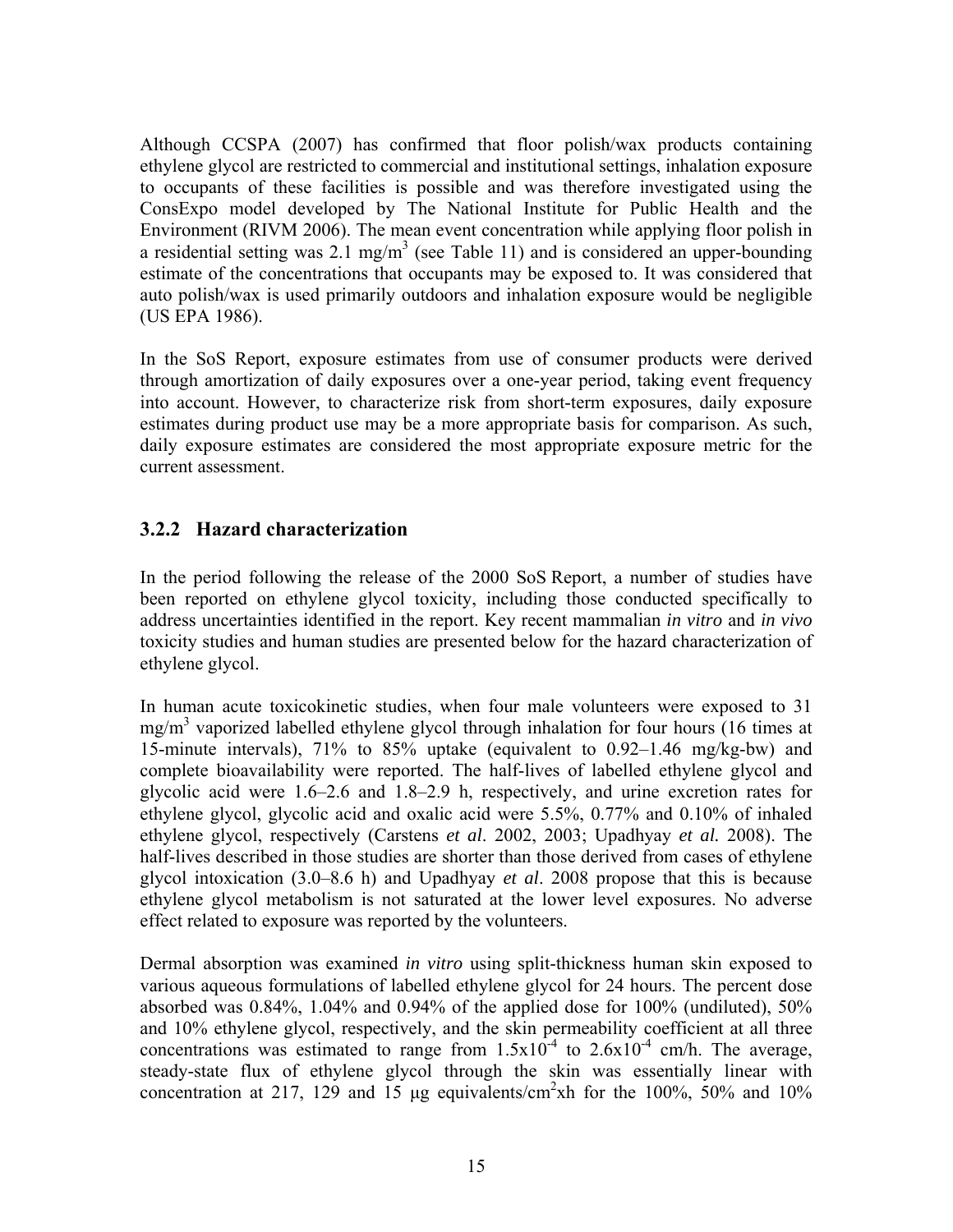aqueous formulations, respectively (Jovanovic 2008 unpublished). Dermal uptake of ethylene glycol was also determined in three male volunteers. Dermal exposure (skin area 66 cm2 ) to labelled liquid ethylene glycol (undiluted) for up to six hours resulted in a maximum ethylene glycol plasma concentration of 1.1–2.0 μmol/l, and 8.1% and 0.4% of the dose was excreted in urine as ethylene glycol and glycolic acid, respectively. In addition, the skin permeability constant of liquid ethylene glycol was determined to be 2.7 x 10<sup>-5</sup> cm/h (Upadhyay *et al.* 2008). No exposure-related adverse effect was reported.

In short-term toxicity studies, when Wistar and Sprague-Dawley rats were exposed to 1050 mg/kg-bw/day of ethylene glycol through drinking water for 42 and 28 days, respectively, both strains showed increased urinary oxalate and renal calculi (Huang *et al*. 2000, 2002, 2003; Green *et al*. 2005). Khan *et al*. (2002) conducted a similar study using Sprague-Dawley rats exposed to the same dose of ethylene glycol in their drinking water for eight weeks. Calcium oxalate crystal deposition in the kidneys was present in all treated animals. In another study, when mice were orally administered 2200 mg/kg-bw ethylene glycol for seven days, decreased body weight was reported (Mohanasundari *et al*. 2005).

A recent 16-week subchronic (Cruzan *et al*. 2004) and a 12-month chronic (ACC 2005, Corley *et al*. 2008) dietary study on rats allowed for a more in-depth characterization of the repeat dose toxicity of ethylene glycol to mammals. The subchronic toxicity study (Cruzan *et al*. 2004) was conducted using both Wistar and Fischer 344 (F-344) rats to further investigate strain differences in toxicity. When rats were exposed to 0, 50, 150, 500 and 1000 mg/kg-bw/day ethylene glycol for 16 weeks under identical dietary exposure conditions, the no-observed-adverse-effect level (NOAEL) and the lowestobserved-adverse-effect level (LOAEL) for both strains were reported as 150 and 500 mg/kg-bw/day, respectively. At the LOAEL, increased incidence of calcium oxalate crystals was found in both strains.

Wistar rats were more sensitive to ethylene glycol at higher doses than were F-344 rats; their sensitivity to ethylene glycol at 500 mg/kg-bw/day was comparable to that of F-344 rats at 1000 mg/kg-bw/day. Toxicokinetic studies showed significant strain difference in oxalic acid levels in the kidney at an ethylene glycol dosage level of 500 mg/kg-bw/day and above. At the end of a 16-week exposure period, the oxalic acid levels in kidney tissues of F-344 rats at 500 and 1000 mg/kg-bw/day were 0.033 and 20.6 mg/g, respectively, whereas in Wistar rats these levels were 33.1 and 100.8 mg/g, respectively (Cruzan *et al*. 2004). There was a clear strain difference in elimination of oxalic acid in urine. Wistar rats exposed to 500 and 1000 mg/kg-bw/day had 21 and 14 times less elimination in urine, respectively, compared to F-344 rats.

A chronic toxicity study (ACC 2005: Corley *et al*. 2008) with male Wistar rats, the most sensitive strain, is considered a key study for the human health risk assessment of ethylene glycol for chronic exposures. When rats were exposed to 0, 50, 150, 300 and 400 mg/kg-bw/day in their diet for 12 months, the NOAEL was 150 mg/kg-bw/day, and the LOAEL was 300 mg/kg-bw/day based on renal toxicity (e.g., crystal nephropathy) as well as a significant increase in plasma glycolic acid. The highest dose exceeded the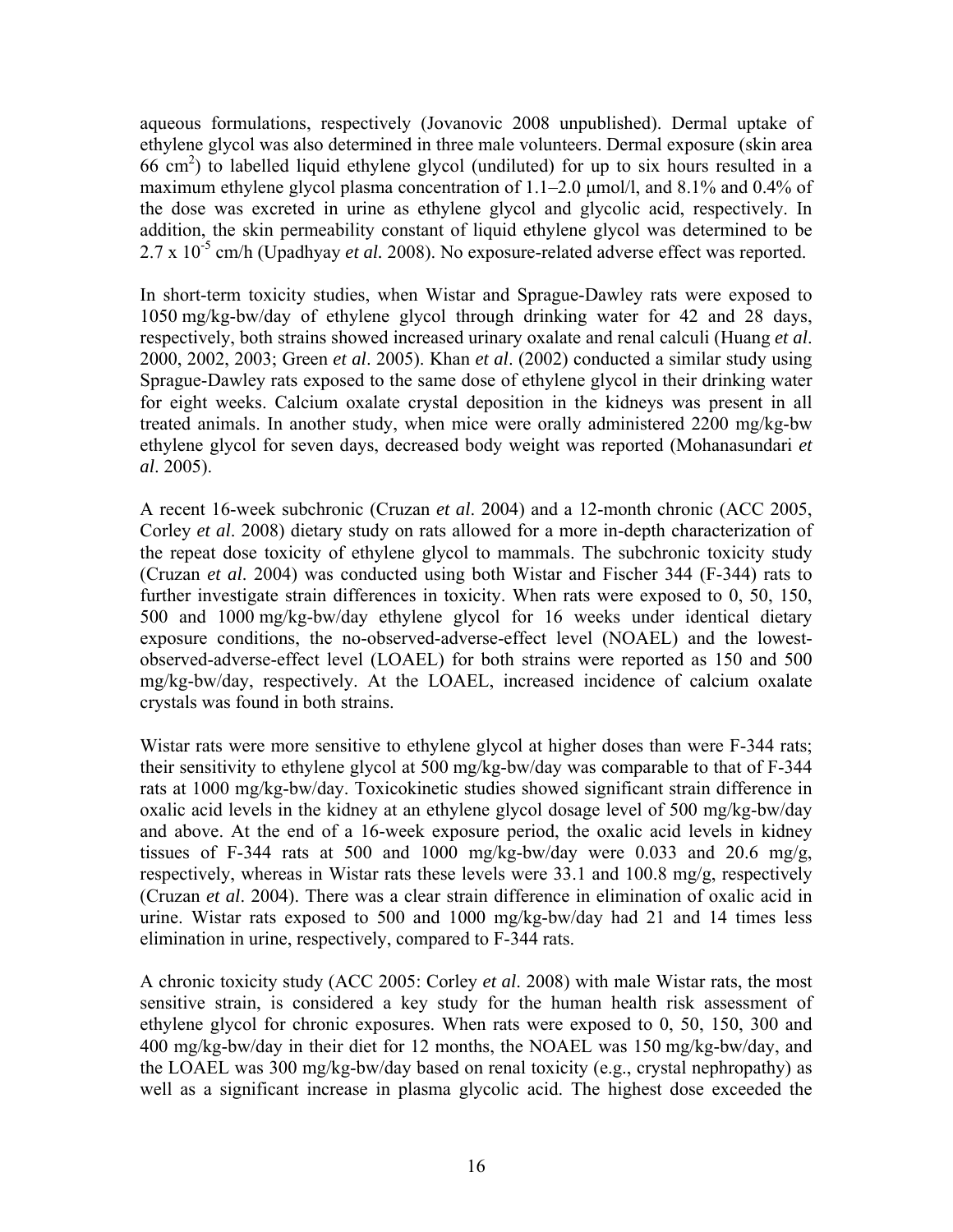maximum tolerable dose (MTD), as all the surviving rats had to be euthanized before the scheduled termination due to excessive weight loss.

Analysis of blood, urine and kidney samples for ethylene glycol metabolites showed a rapid and non-linear increase in oxalic acid levels in the kidneys. At 0, 50, 150, 300 and 400 mg/kg-bw/day, the oxalic acid levels were 5.31, 16.07, 8.72, 6561 and 18 789 µg/g, respectively. While elimination of ethylene glycol followed a linear dose-response relationship, elimination of glycolic acid (GA) was linear up to 150 mg/kg-bw/day. However, it increased non-linearly at 300 mg/kg-bw/day and urinary elimination of oxalic acid was similar to control animals across all the doses.

In the same study, the renal clearance of oxalic acid in Wistar rats was compared with F-344 rats. A significantly higher renal clearance was present in young F-344 rats (6.06 mL/min/kg-bw) compared to young Wistar rats (3.8 mL/min/kg-bw). There was no age difference in renal clearance of oxalic acid among Wistar rats.

Poldelski *et al*. (2001) exposed isolated mouse proximal tubular segments (PTSs) to ethylene glycol or its main metabolites (glycolate, glycoaldehyde, glyoxylate or oxalate) for 15 or 60 minutes and cell injury was measured by the percentage of lactate dehydrogenase (LDH) release, LDH destruction, adenosine triphosphate (ATP) depletion or membrane phospholipid degradation. Only glyoxalate and glycoaldehyde resulted in significant ATP depletion and LDH release causing cytotoxicity. Ethylene glycol, glycolate and oxalate were not injurious to PTSs. The authors concluded that glyoxalate and glycoaldehyde are the principle metabolites responsible for ethylene-glycol-induced nephrotoxicity.

Similarly, glyoxylate-treated C57BL/6 mice showed decreased superoxide dismutase and increased malondialdehyde expression, markers for oxidative stress and renal epithelial cell injury, respectively, in renal epithelial cells. Mitochondria structure in renal tubular cells was also severely disrupted in regions with calcium oxalate crystals. These particular changes or crystal formation were not observed in ethylene glycol or glycolic acid-treated mice despite induction of hyperoxaluria in the former (Hirose *et al.* 2008). The lack of oxalate crystal formation in these mice differs from what has been observed in rats and in cases of acute poisoning in humans. Hirose *et al.* (2008) propose that this may be due to quantitative differences in the metabolic pathway for oxalate precursors and the presence of a defense mechanism against cell injury in mice.

Guo *et al*. (2005, 2007) conducted *in vitro* studies with human proximal tubule (HPT) cells and showed that calcium oxalate monohydrate (COM) dose-dependently increased the LDH release while glycolic acid, glyoxylic acid or glycoaldehyde did not increase LDH release at any of the pH levels tested (pH 6, 6.5, 7 or 7.4). The results of these studies suggest that COM, not the other metabolites of ethylene glycol, is toxic to HPT cells at the relevant concentrations.

In another *in vitro* study (Guo and McMartin 2005), the toxicity of oxalate and calcium oxalate monohydrate (COM) to rat proximal tubular (PT) cells and human proximal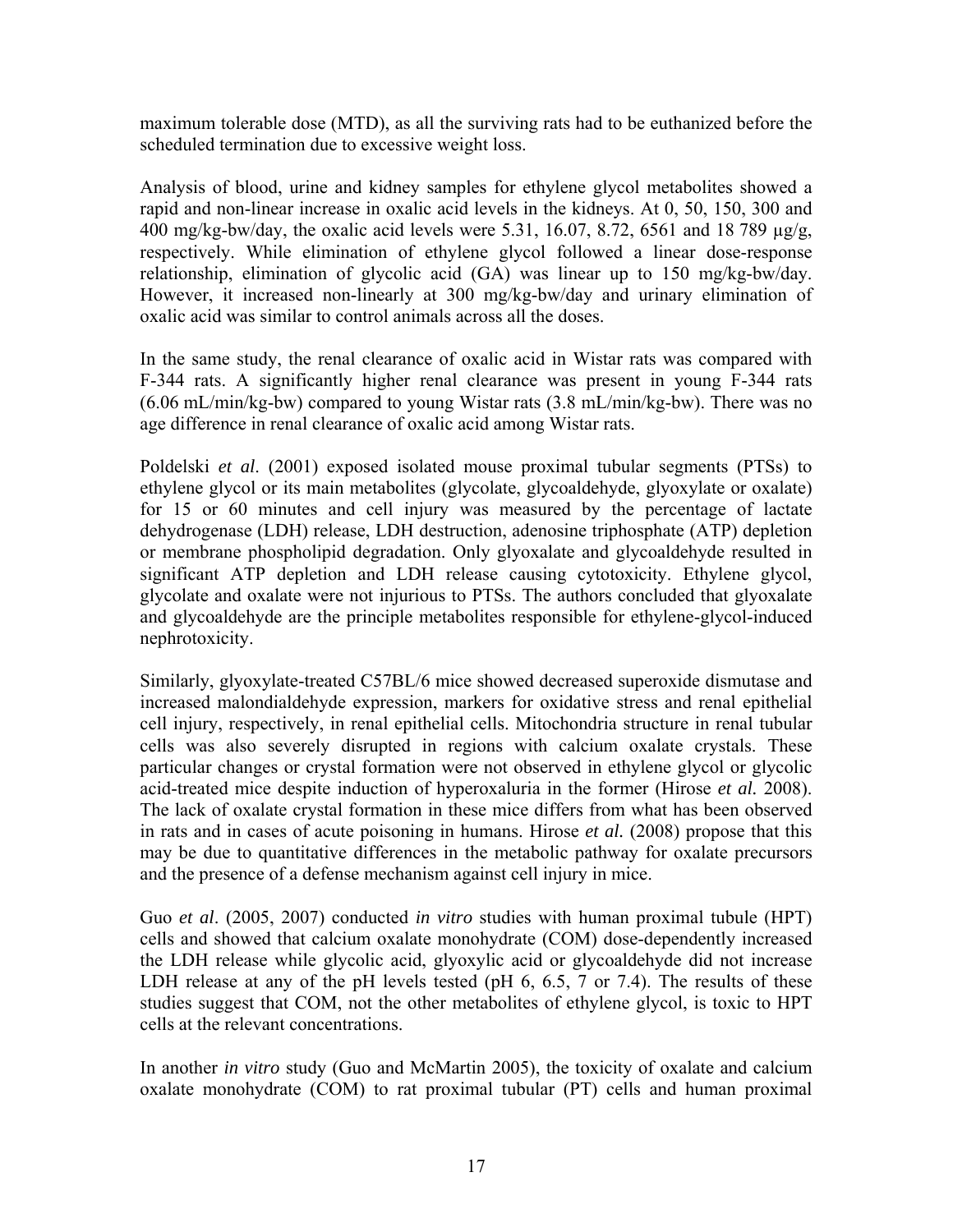tubular (HPT) cells was investigated. COM, not oxalate ion, caused the cytotoxicity in HPT cells, assessed by the release of LDH and percentage of cell death. Similar results were observed in Wistar and F-344 rat PT cells. This study also showed that HPT cells are less sensitive than rat PT cells to COM-induced cytotoxicity. This difference in sensitivity may be due to the ability of rat PT cells to bind to and internalize five times more COM crystals compared to HPT cells (McMartin and Guo 2007). Furthermore, McMartin and Wallace (2005) found that inhibition of mitochondrial respiratory function in PT cells by COM crystals is an important factor for the renal toxicity of ethylene glycol. These *in vitro* findings of COM toxicity are in agreement with the findings of Cruzan *et al*. (2004).

As reported in the SoS Report, slight reproductive effects and developmental toxicity, including teratogenicity, have been observed in rodents exposed to ethylene glycol by the oral route at doses greater than those associated with renal effects. For example, developmental toxicity was observed in mice when 11 090 mg/kg-bw/day ethylene glycol was administered orally during gestational day (GD) 7–14 (Schuler *et al*. 1984). Similar observations were made from other developmental toxicity studies.

Maternal toxicity and fetal malformations were detected when pregnant rats were exposed to ethylene glycol through a subcutaneous  $(\geq 1000 \text{ mg/kg-bw/day})$  bolus injection during GD 7–15, but not when the same doses were administered at a slower rate via a subcutaneous implanted infusion pump (Carney *et al*. 2001, 2002, as cited in the OECD 2009). This difference in toxicity is considered to be due to the saturation of an intermediary step in ethylene glycol metabolism, resulting in the accumulation of glycolic acid in the bolus exposure. Previous investigations have shown that ethylene glycol-induced developmental toxicity is caused by the intermediate metabolite glycolic acid (Carney *et al*. 1999, 2001).

Wistar rat whole embryo (on GD 9.5–11.5) cultures were exposed to ethylene glycol and its metabolites (glycoaldehyde, glycolic acid, glyoxale, glyoxylic acid and oxalic acid), and the LOAELs for developmental toxicity were reported as 200 mM for ethylene glycol and 3 mM for glycolic acid. Decreased growth parameters (protein content and crown-rump length) were reported at the LOAEL (Klug *et al*. 2001).

In a toxicokinetic study, when ethylene glycol was administered orally to pregnant and non-pregnant Sprague-Dawley rats, the pregnancy status did not have any impact on the pharmacokinetic parameters of ethylene glycol and its metabolites. The LOAEL for developmental toxicity was 1000 mg/kg-bw/day based on abnormal embryos and a peak blood glycolic acid level of 363 µg/g or 4.8 mM (Pottenger *et al.* 2001).

No evidence of developmental or reproductive effects was observed in rabbits in the only such study for this species, as reported in the SoS Report. This species difference has been recently addressed and was attributed to toxicokinetics. Glycolic acid levels in rabbit maternal blood and embryo were only 46% and 10% of the respective values in rats. This is possibly due to a slower rate of maternal metabolism and to fundamental differences in disposition of glycolic acid to the embryo (Carney *et al.* 2008).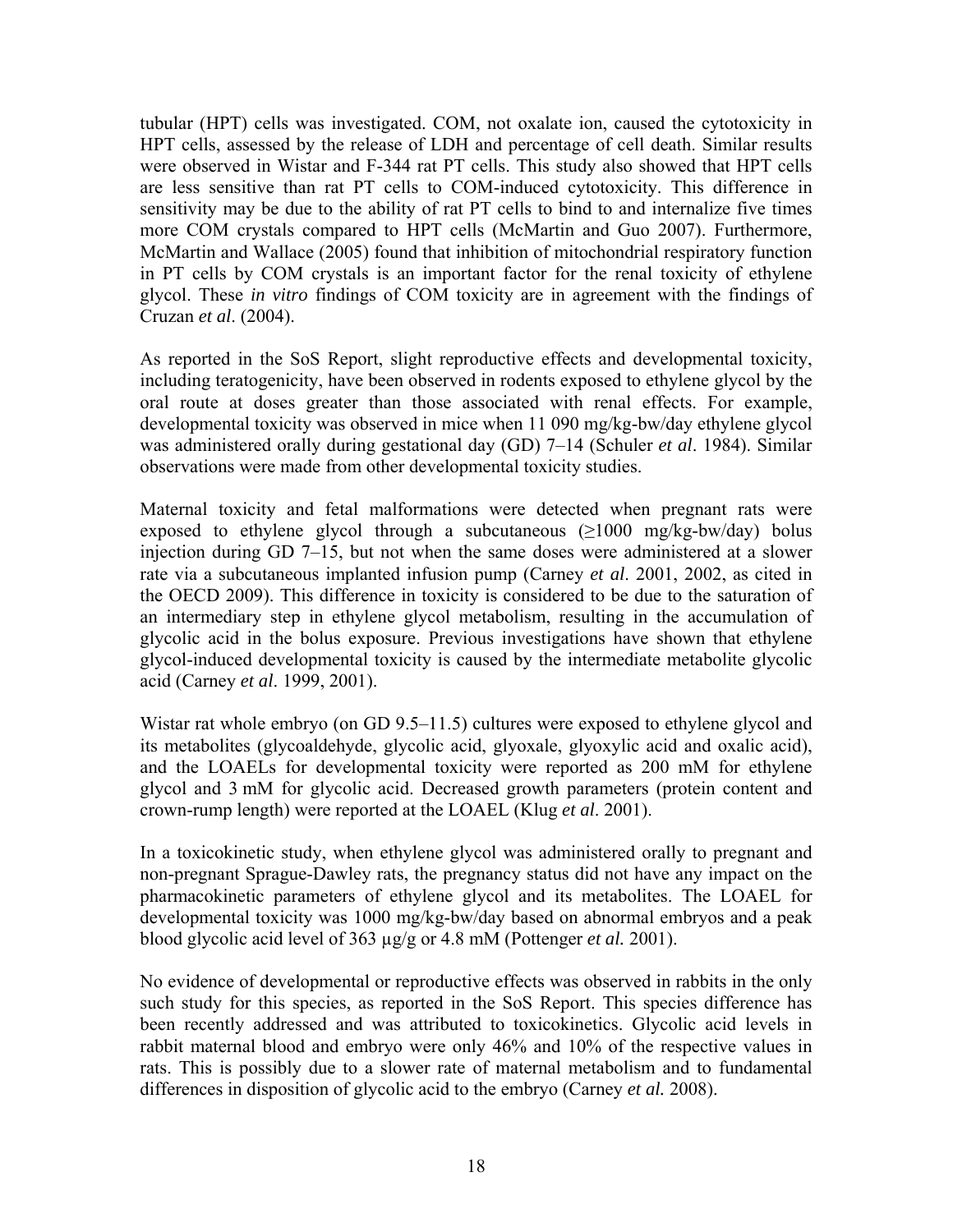In a metabolism study, Booth *et al*. (2004) exposed rat, rabbit and human liver slices to ethylene glycol. Liver glycolic acid levels in rats were approximately 10 times higher than in rabbits and were not detected in humans. Human liver tissues were also more efficient in further metabolizing glycolic acid to glyoxylic acid. There is therefore less chance for glycolic acid accumulation in humans compared to rats and rabbits, clearly suggesting that, of the three species, humans may be less sensitive because of this difference in hepatic metabolism.

There are no human developmental or reproductive toxicity data available on ethylene glycol. However, physiologically based pharmacokinetic (PBPK) models have been developed for ethylene glycol and its metabolite, glycolic acid, in rats and humans (Corley *et al*. 2005a, 2005b; Corley and McMartin 2005). They were developed to integrate partition coefficients and metabolic rate constants for ethylene glycol and glycolic acid determined in rat and human tissues *in vitro* as well as the estimated clearance of each metabolite in urine from applicable *in vivo* studies. These PBPK models have predicted that it is unlikely to achieve levels of human blood glycolic acid concentrations that could lead to developmental toxicity. Humans would only achieve the threshold for developmental effects determined in rats of 2 mM if they consumed bolus oral doses greater than 350 mg/kg ( $> 20$  g ethylene glycol for a 58 kg female) during the critical window of susceptibility based on simulations of peak maximum blood concentrations of glycolic acid. In addition, the low volatility of ethylene glycol and its potential irritancy limits the possibility of achieving such high blood levels in humans following inhalation exposure (Corley *et al*. 2005a).

Similar conclusions were drawn in by the U.S. National Toxicology Programme's Center for the Evaluation of Risks to Human Reproduction. In 2004, they released an Expert Panel Report on the reproductive and developmental toxicity of ethylene glycol (NTP 2004). In this report, by considering all the available data from animal studies and *in vitro* metabolism studies, the panel concluded that "there is negligible concern of adverse developmental toxicity in humans from ethylene glycol at exposure levels below 125 mg/kg-bw/day." The Expert Panel also concluded that the concerns for reproductive toxicity in humans are negligible due to lack of evidence for reproductive toxicity in experimental animals.

Available data suggest that there are qualitative similarities in toxicokinetic parameters and mode of action of nephrotoxicity among experimental animals and humans (Cruzan *et al.* 2004: Corley *et al*. 2005b and 2008). Furthermore, there is evidence that humans are more efficient in metabolizing ethylene glycol into less toxic metabolites (Hess *et al.* 2004) and are more effective in eliminating oxalate metabolites than experimental animals (Corley *et al*. 2008). Although the mode of action of developmental toxicity is not fully understood, the qualitative similarity in toxicokinetics of ethylene glycol and glycolic acid in humans and experimental animals has been well characterized. Hence, this information could be of value in refining the toxicokinetic uncertainty factor in risk assessment.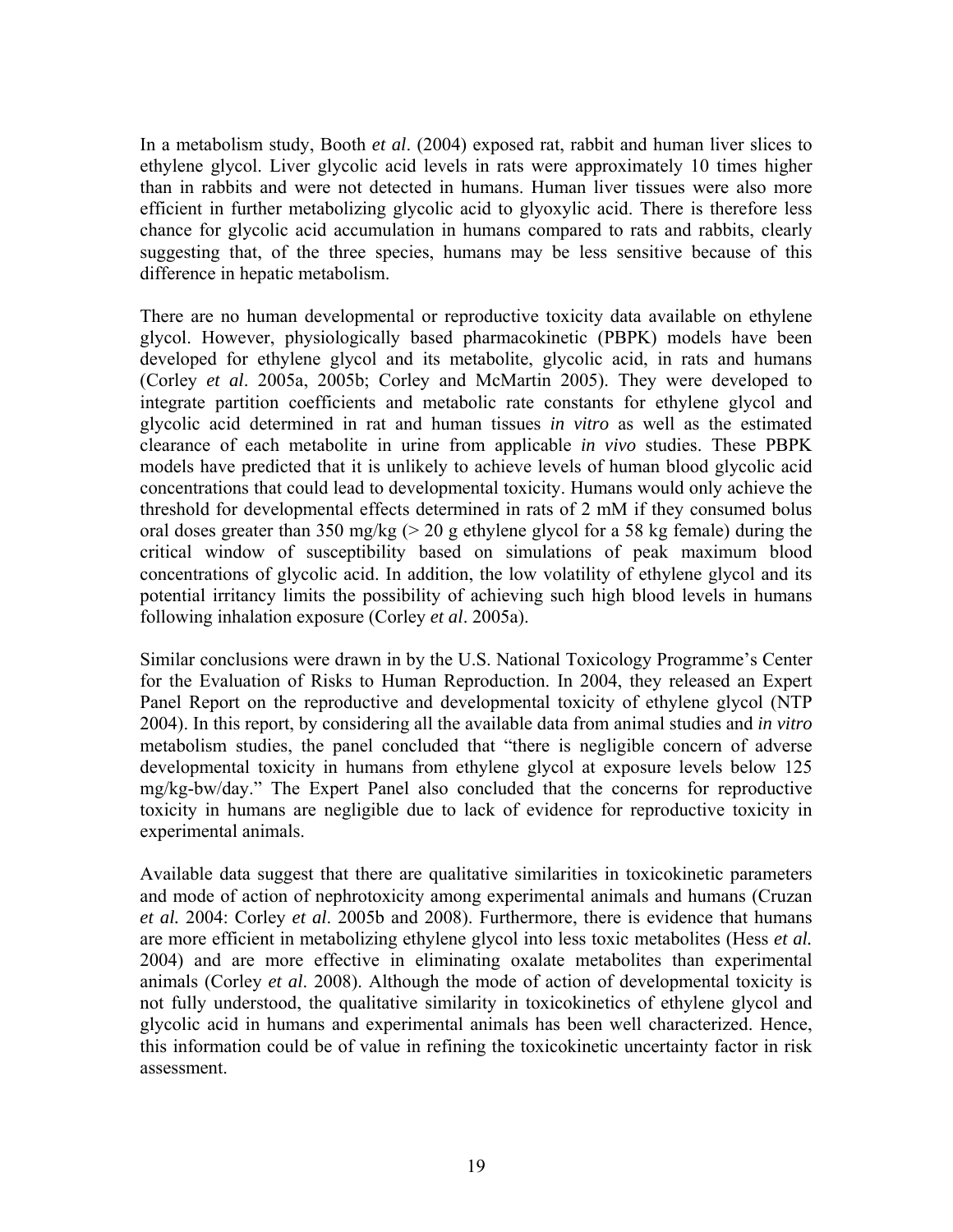<span id="page-26-0"></span>There is an extensive database on accidental or intentional ingestion of large quantities of ethylene glycol, in the form of anti-freeze, among humans. These case studies (Leth and Gregersen 2005; Krenova and Pelclova 2005; Huttner *et al*. 2005; Caravati *et al*. 2005; Morfin and Chin 2005) have reported severe metabolic acidosis, elevated serum anion and osmolar gap and calcium oxalate crystalalluria in individuals acutely exposed to large quantities of ethylene glycol. A more thorough overview of systemic toxicity associated with ingestion of ethylene glycol is described in the SoS Report. While the ingested mixture prevents us from concluding that the effects are solely due to ethylene glycol, the observed toxicity is consistent with those observed in animal studies. The pathological examination of renal tissues showed widespread necrosis of the tubular epithelium and deposition of oxalate crystals in the proximal and distal tubules and collecting ducts. Renal function usually returns to normal in survivors, but permanent renal damage has occurred in some cases (Rumack 2003).

Chronic exposure to lower levels of ethylene glycol, however, is more relevant to this assessment. Renal toxicity has not been observed at relatively low exposure levels related to potential occupational or environmental exposure. For example, no kidney damage was reported in 19 adult male volunteers exposed to 3 to 67 mg/m<sup>3</sup> ethylene glycol for 30 days, 20–22 h daily (Wills *et al.* 1974), in 33 adult male Canadian aircraft deicing workers (Gerin *et al.* 1997) or in 10 male Finnish auto mechanics (Laitien *et al.* 1995).

#### **3.2.3 Exposure response analysis**

#### *Chronic exposure*

Table 12 presents the benchmark dose<sub>05</sub> (BMD<sub>05</sub>) (i.e., the dose estimated to cause a 5% increase in incidence over the background response rate) and the corresponding 95% lower confidence limit  $(BMDL<sub>05</sub>)$  for key toxicity studies presented in the SoS Report (Environment Canada and Health Canada 2000) and the current follow-up report.

The following polynomial model, which describes the probability of the occurrence of the given health effect, was used to derive the  $BMD_{05}$  from the dose-response data:

$$
P(d) = q_0 + (1 - q_0) \cdot \left[ 1 - e^{-q_1 d - \dots - q_k d^k} \right]
$$

where *d* is dose, *k* is the number of dose groups in the study,  $P(d)$  is the probability of the animal developing the effect at dose *d* and  $q_i>0$ ,  $i=1,\dots,k$  and  $d_0$  are parameters to be estimated.

The models were fit to the data using THRESH (Howe 1995) and the  $BMD_{0.5}$ s were calculated as the dose D which satisfies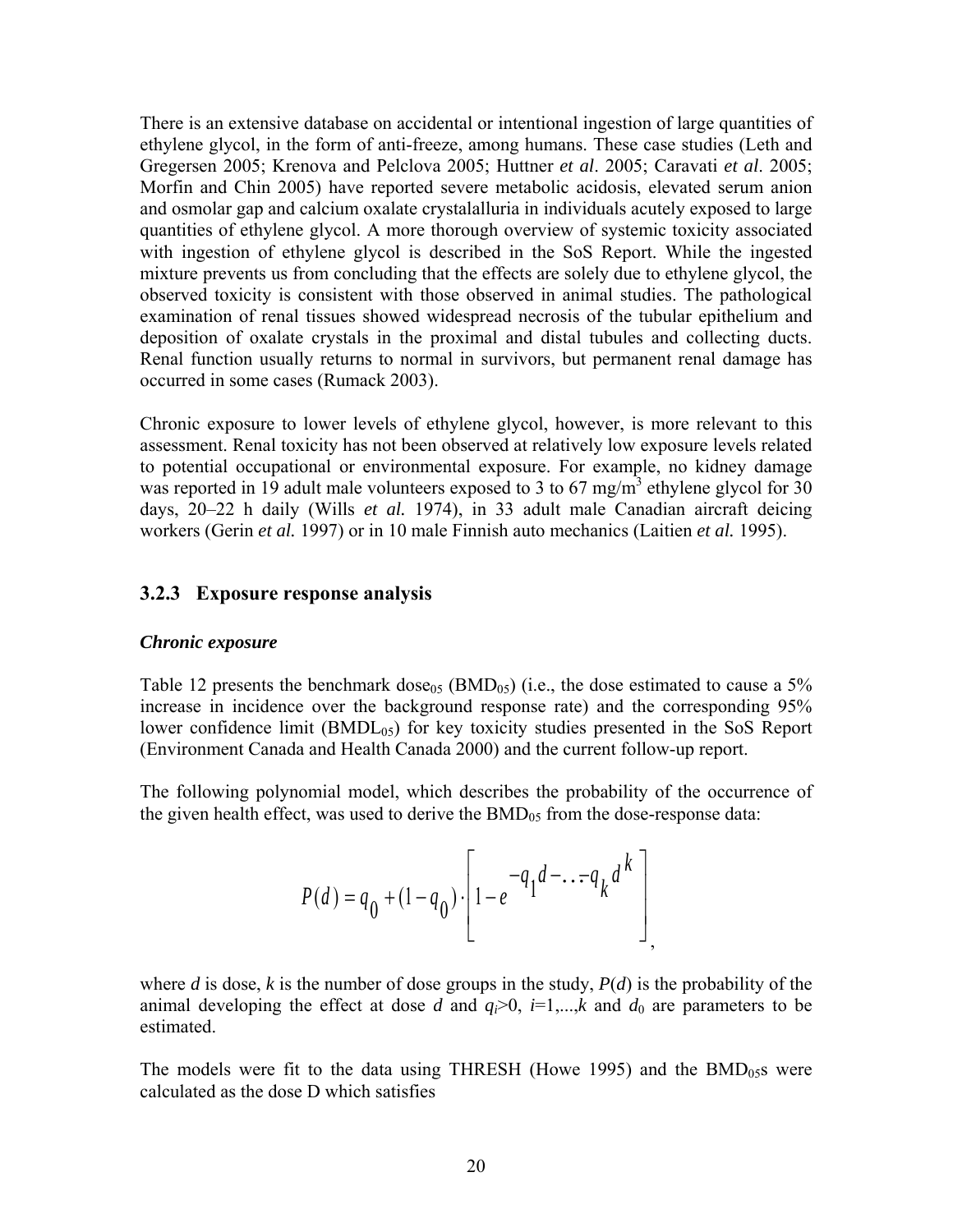$$
\frac{P(D) - P(0)}{1 - P(0)} = 0.05
$$

A chi-square lack of fit test was performed for each of the model fits. The degrees of freedom for this test are equal to *k* minus the number of *qi*s whose estimates are non-zero. A p-value of less than  $0.05$  indicates a significant lack of fit. The BMDL<sub>05</sub> is defined as the lower 95% confidence limit on the  $BMD_{05}$ .

The BMD<sub>05</sub> of 120 mg/kg/day, based on incidence of crystal nephropathy in male Wistar rats exposed to ethylene glycol for 12 months through diet (ACC 2005: Corley *et al.* 2008), was considered the most appropriate for use in establishing the tolerable intake (TI). The primary reason for selecting the 12-month study over the 16-week study (Cruzan *et al.* 2004) is to reduce the uncertainty associated with less-than-chronic exposure. Furthermore, the results of the chronic study indicate that the kidney lesions are not progressing over long-term exposure. The  $BMDL_{05}$  value for this end point was less than twofold lower than the central estimate of the  $BMD_{05}$ ; the latter, therefore, was used in the calculation of TI.

In the chronic study (ACC 2005; Corley *et al.* 2008), renal changes were reported in terms of crystal nephropathy only. In contrast, the provisional tolerable intake reported in the SoS Report was established based on the  $BMD_{05}$  for incidence of total tubular damage (i.e., oxalate crystals in kidney, dilated tubules, protein casts) in a subchronic study (Gaunt *et al*. 1974). Incidence of crystal nephropathy is a more compound-specific histopathological effect, which is considered adverse. For comparison purposes, the  $BMD_{05}$  for incidence of exclusive oxalate crystal formation in the kidney (as opposed to total tubular damage) from Gaunt *et al*. (1974) is 173.4 mg/kg/day (95% LCL 67.3 mg/kg-bw/day). Similarly, the BMD<sub>05</sub> from the 16-week study (Cruzan *et al.* 2004) is 161 mg/kg-bw/day based on incidence of crystal nephropathy (95% LCL of 72 mg/kg/day).

Based on the  $BMD_{05}$  of 120 mg/kg-bw/day, the tolerable intake (TI) has been derived as follows:

$$
T1 = 120 \frac{\text{mg/kg-bw/day}}{100}
$$
  
= 1.2 \frac{\text{mg/kg-bw/day}}{1200 \text{ µg/kg-bw/day}}

where

120 mg/kg-bw/day is the  $BMD_{05}$  for the incidence of compound-induced crystal nephropathy in male Wistar rats after dietary exposure to ethylene glycol for 12 months (ACC 2005) and

100 is the default uncertainty factor (x 10 for interspecies variation, x 10 for intraspecies variation). Regarding the factors for interspecies and intraspecies variation, the toxicokinetic and toxicodynamic aspects of these uncertainty factors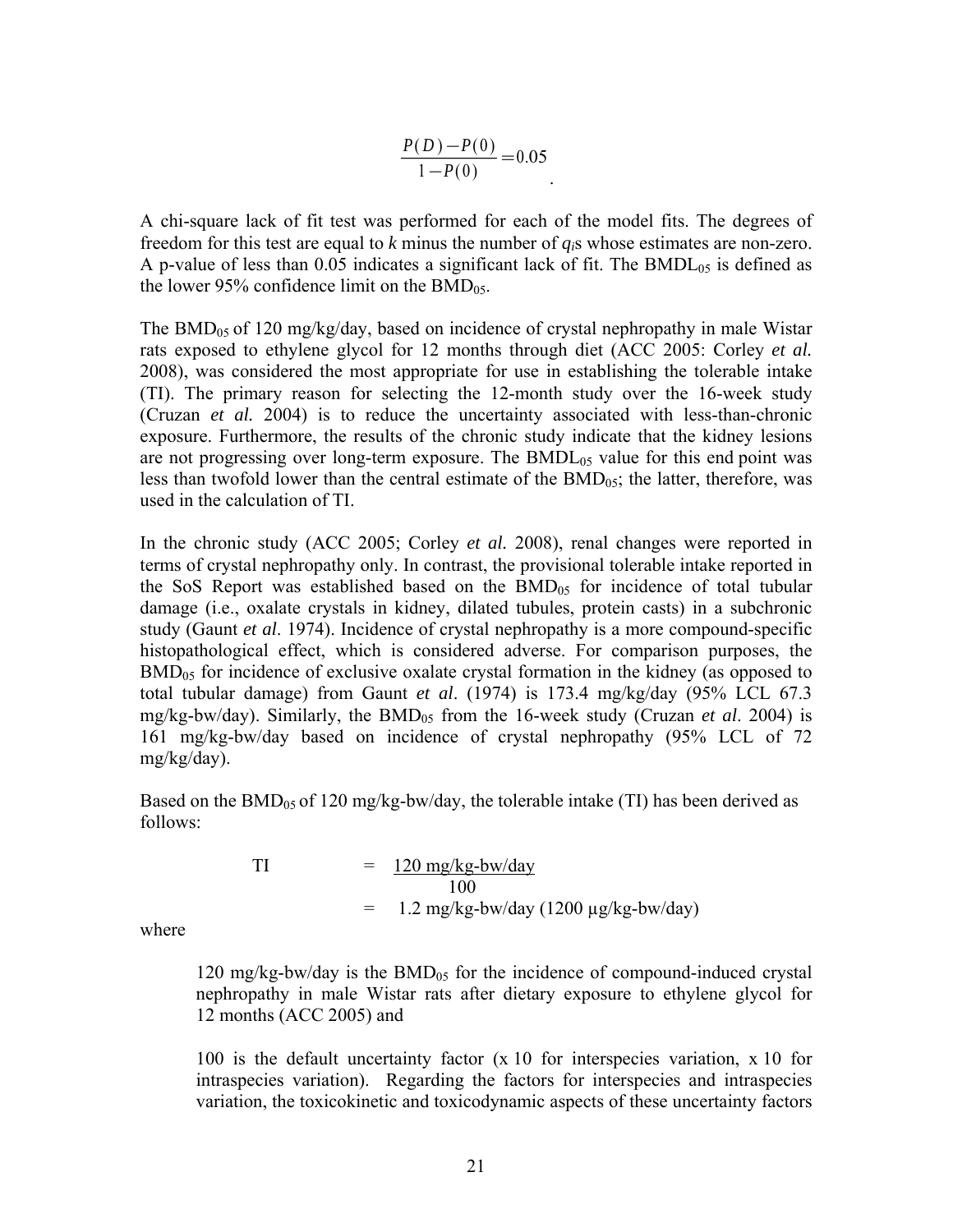<span id="page-28-0"></span>based on available data were not further refined. However, the additional uncertainty factor of 10x, which was applied to account for less-than-chronic exposure in the SoS Report, is no longer warranted given the availability of a chronic study in the sensitive rat strain.

### **3.2.4 Risk characterization**

The above estimated tolerance intake (TI) for chronic exposure remains protective for potential developmental effects. In the SoS Report, TIs for this end point were derived based on i) the NOAEL for developmental effects in mice (i.e., 500 mg/kg bw/day) divided by an uncertainty factor of 100; and ii) the NOEL of 150 mg/kg-bw/day in the same mice study divided by an uncertainty factor of 100. These values exceed the TI, based on renal effects, of 1.2 mg/kg-bw per day. Furthermore, NTP (2004) has concluded that there is negligible evidence of adverse developmental toxicity in humans from ethylene glycol at exposure levels below 125 mg/kg-bw/day. This is further supported by PBPK model predictions that human blood glycolic acid concentrations are unlikely to reach levels that could lead to developmental toxicity (Corley *et al*. 2005a).

Based on the information available, upper-bounding estimates of daily intake of ethylene glycol for the general population of Canada, up to 157 µg/kg-bw per day (Table 9), and for a highly exposed population in the immediate vicinity of an industrial point source, up to 191 µg/kg-bw per day (Table 10), are well below the TI of 1200 µg/kg-bw per day.

The SoS Report did not estimate inhalation exposure to consumer products. However, based on the levels identified in indoor air, this route of exposure has been investigated. The predicted highest 8-hr average air concentrations from the use of latex paint ranged from 2.5–6.7 mg/m<sup>3</sup> for adult do-it-yourself painters and from 0.7–1.8 mg/m<sup>3</sup> for child occupants. Indoor air concentrations would be lower if a higher ventilation rate was used in the model, which might be likely since paint labels instruct users to paint in wellventilated areas. In contrast, these concentrations could be higher if levels in paint exceed 5% (however, less than 0.4% of consumer paints sold in Canada exceed this value) or if primer containing similar levels of ethylene glycol is used. These predicted highest air concentration ranges are tenfold or greater below the NOAEL for irritation of 67 mg/m<sup>3</sup> identified in a human study (Wills *et al.* 1974), and are therefore considered protective. Use of this NOAEL as a basis for risk characterization is also considered to be protective of developmental effects as NTP (2004) has concluded that there is negligible concern for adverse developmental toxicity in humans from ethylene glycol at exposure levels below 125 mg/kg-bw/day, and the calculated oral equivalent doses for the ranges of predicted air concentrations would be approximately two orders of magnitude below this level. Confidence in the use of the NOAEL of  $67 \text{ mg/m}^3$  is further strengthened by PBPK model predictions that human blood glycolic acid concentrations are unlikely to reach levels that could lead to developmental toxicity (Corley *et al*. 2005a). Results from an inhalation study conducted in CD-1 mice (Tyl *et al*. 1995), summarized in the SOS Report, were not considered appropriate for use in characterizing risk from inhalation exposure, due to significant study limitations. These limitations included the confounding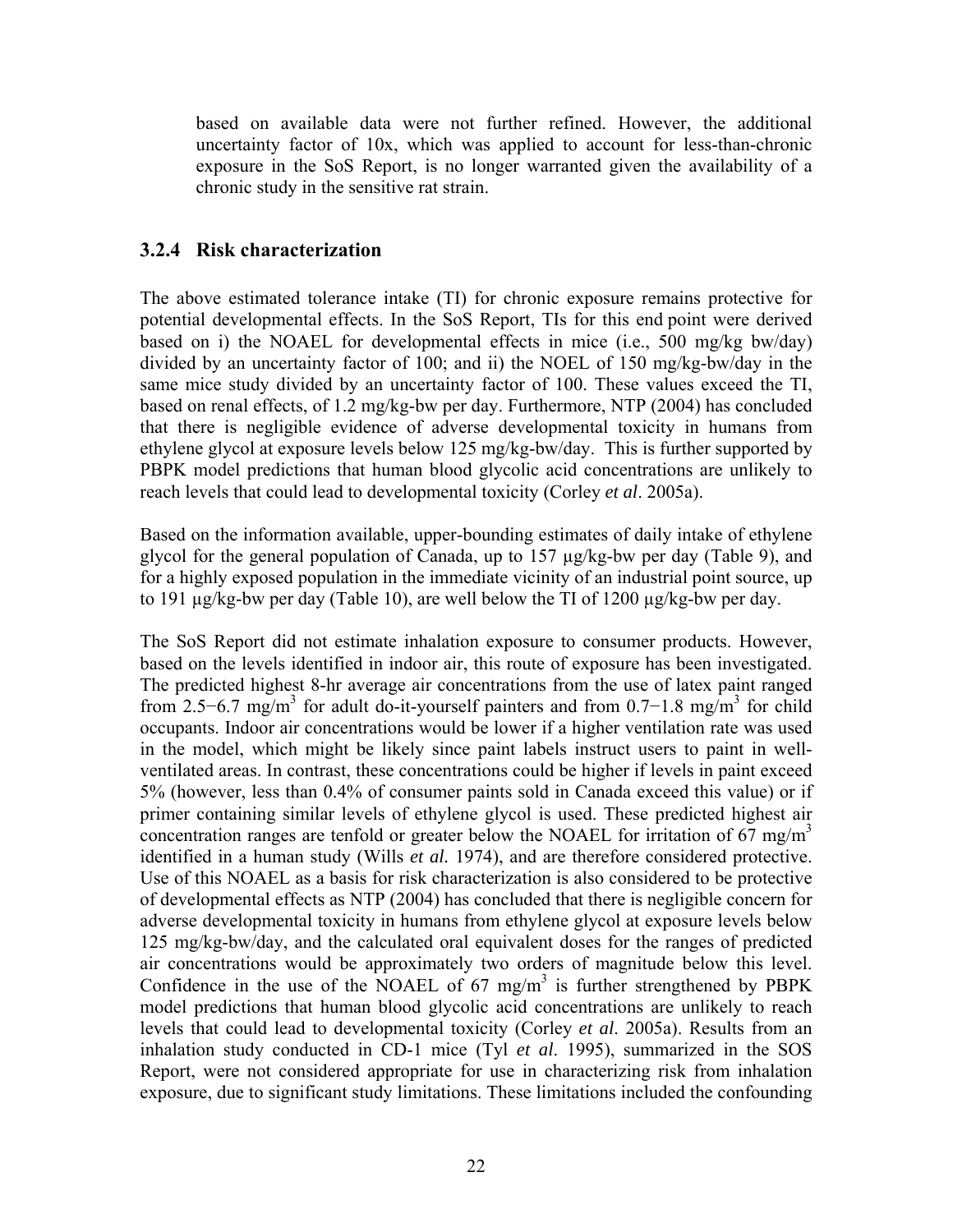<span id="page-29-0"></span>effects caused by exposure through ingestion and the stress induced by use of a restraint for a nose-only exposure.

According to CCSPA (2007), floor polish/wax products containing ethylene glycol are only used in commercial and institutional settings and are not for consumer use. However, it is possible that the general population may be exposed to ethylene glycol via inhalation in institutional settings. The upper bounding estimate used to represent this route of exposure  $(2.1 \text{ mg/m}^3)$  is well below the NOAEL of 67 mg/m<sup>3</sup> (Wills *et al.* 1974) and is not, therefore, of concern. It was considered that auto polish/wax is used primarily outdoors and inhalation exposure would therefore be negligible. (Note: As the dermal exposure estimate from use of auto polish/wax is below the TI, this consumer product scenario is not of concern.)

## **3.2.5 Uncertainties and degree of confidence in human health risk characterization**

In the SoS Report, limitations of the available data precluded development of upperbounding estimates of daily intake of ethylene glycol by the general population. In the current assessment, additional data permitted derivation of upper-bounding estimates of daily intake of ethylene glycol. However, the intakes from ambient air and from indoor air are each based on a single Canadian study with insufficient samples to ensure representativeness of the Canadian population. No monitoring data for drinking water and soils were identified. No new data on levels of ethylene glycol from food or food packaging were identified either and this remains an area of uncertainty. Thus, estimated total daily intake values for the general population, based on the limited data presented above, could change in cases where drinking water contributes any significant levels of ethylene glycol.

There is moderate confidence in the estimated intake in the vicinity of point sources. The computer air dispersion model (ISC PRIME) is considered to provide a reliable indication of ambient air concentrations of ethylene glycol at the dwelling and property boundary in the vicinity of industrial point sources. With respect to indoor air, it is possible that the indoor air intake value for those residents living near the vicinity of a point source is underestimated, as these values were measured in dwellings not located near industrial point sources. There is a high degree of certainty that the estimates of intake from ingestion of soil by a population exposed due to its proximity to a source of discharge to the atmosphere are upper-bounding.

Overall, there is low to moderate confidence in the estimates of exposure to ethylene glycol from use of consumer products. Based on the information provided by CCSPA (2002), there is high confidence that tub and tile cleaners do not contain ethylene glycol and that floor polish/waxes containing ethylene glycol are targeted to commercial and institutional uses (CCSPA 2002, 2007). However, there is uncertainty about occupant exposures following commercial and institutional uses. There is also some uncertainty regarding the appropriateness of using the ConsExpo residential floor polish scenario to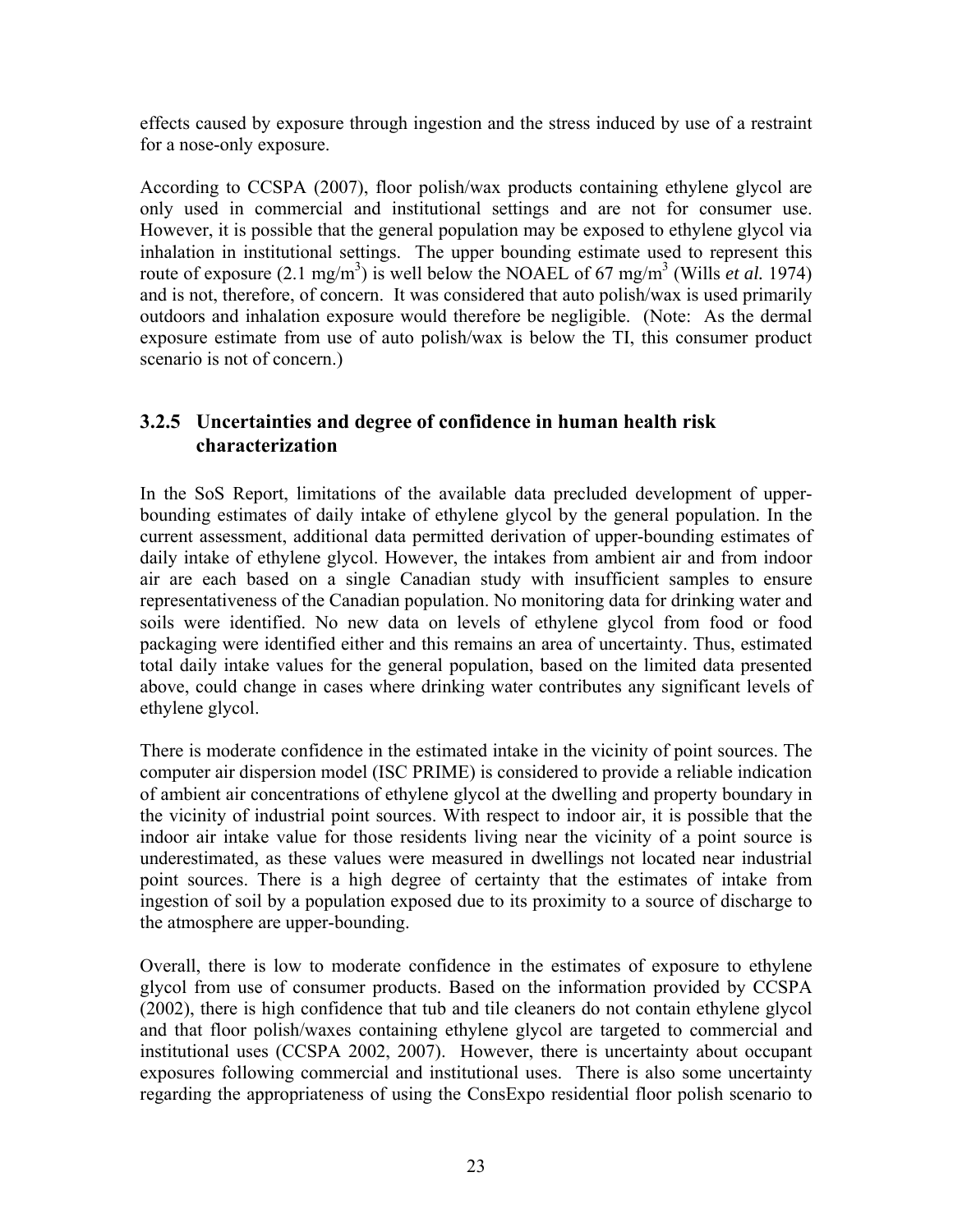<span id="page-30-0"></span>represent potential inhalation exposures to ethylene glycol to occupants of institutional settings. Additionally, data on Canadian-specific ranges and distributions of concentrations in the various products were not available. Information on dermal absorption, reported above, indicates that the assumption of 100% dermal absorption is very conservative and that actual dermal absorption is likely more than an order of magnitude lower than this. As noted in the SoS Report, estimated daily intakes of ethylene glycol by the dermal route from use of consumer products would be several orders of magnitude less than the values presented in Table 11 if skin permeability were taken into account (Environment Canada and Health Canada 2000). There is moderate confidence in the exposure estimates via the inhalation route from latex paint using the US EPA's Wall Paint Exposure Model and ethylene glycol-specific model parameter inputs. The model is relatively robust and has incorporated results of chamber tests involving ethylene glycol (US EPA 2001). This model was designed specifically to model indoor air concentrations and exposures from painting applications (US EPA 2001). As this model predicts that the highest air concentrations could occur approximately 1.5 days after painting has commenced, other occupant scenarios (e.g., child sleeping or playing in a freshly painted room) could result in higher exposures than the one presented. However, taking into consideration the conservative nature of inputs to the exposure assessment, exposure to ethylene glycol from consumer products is not considered to be of concern.

The degree of confidence in the database on toxicity that serves as the basis for development of the TI for ethylene glycol has increased from the database presented in the SoS Report, but remains in the moderate range. Confidence that the TI developed on the basis of renal effects is protective of other adverse effects of ethylene glycol, such as developmental effects, also remains moderate. The lack of data on progression of renal lesions following chronic exposure in the most sensitive animal model was an area of considerable uncertainty identified in the SoS Report. This has been addressed through conduct of a 12-month study in Wistar rats. It is considered that the chronic study used to derive  $BMD_{05}$  has comprehensively covered the renal histopathology, as renal tissues are the primary target sites for ethylene glycol toxicity. Furthermore, the study was conducted on Wistar rats, the strain of rats most sensitive to ethylene glycol.

### *3.3 CONCLUSION*

Based on the information presented in this report, ethylene glycol is not entering the environment in a quantity or concentration or under conditions that have or may have an immediate or long-term harmful effect on the environment or its biological diversity, or that constitutes or may constitute a danger to the environment on which life depends.

Based on the information presented in this report, ethylene glycol is not entering the environment in a quantity or concentration or under conditions that may constitute a danger to human life or health.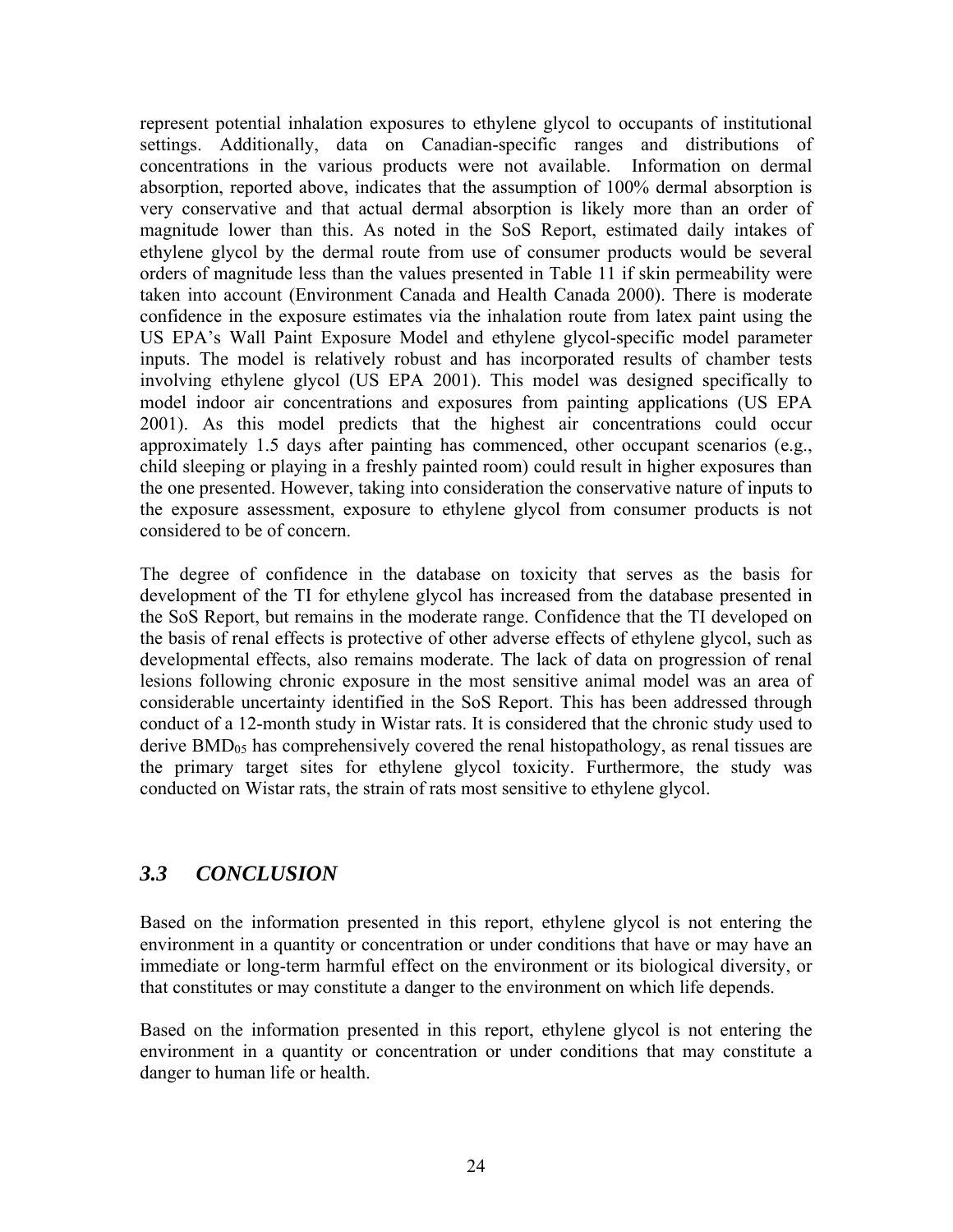Therefore, ethylene glycol does not meet any of the criteria under section 64 of CEPA 1999.

.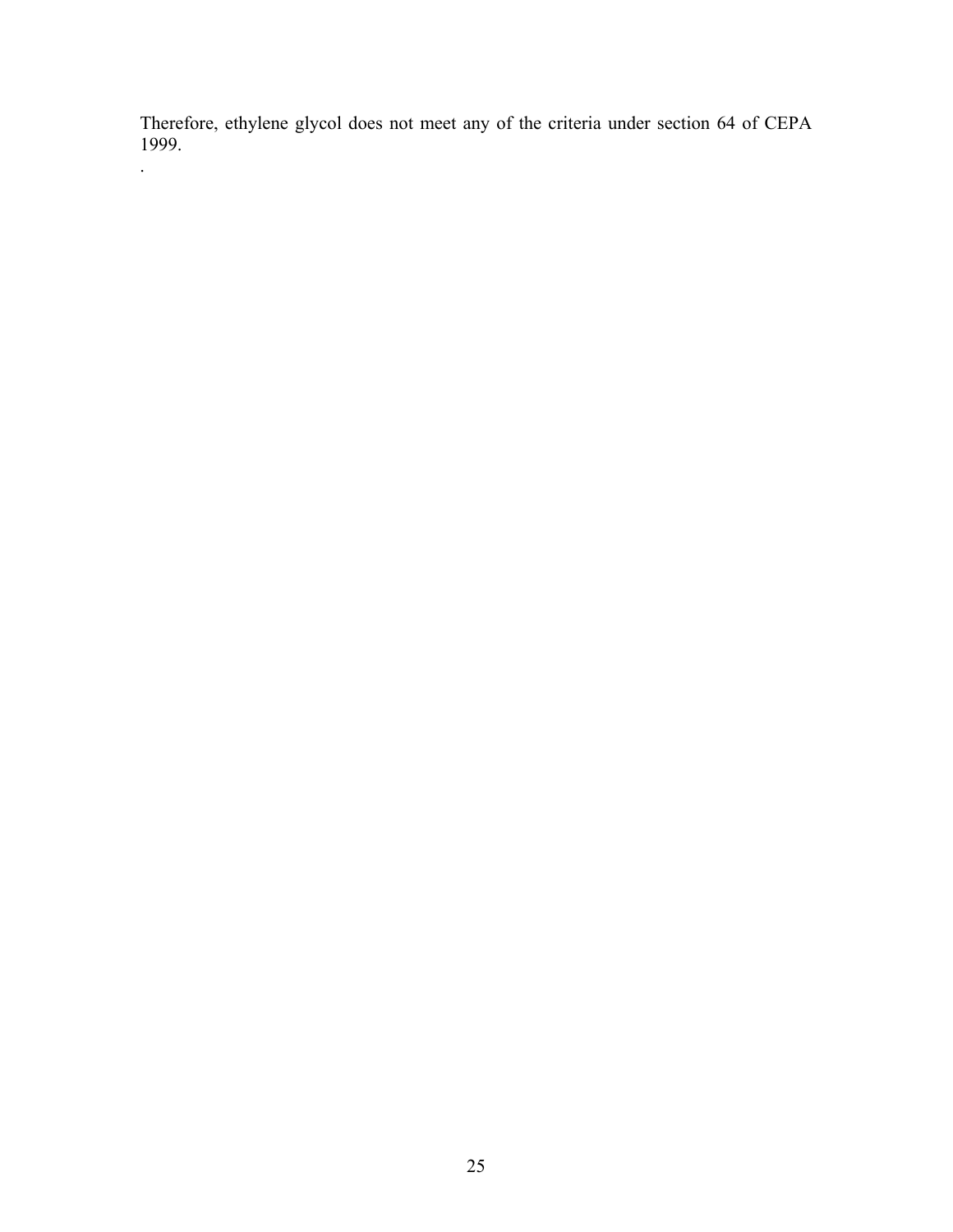# <span id="page-32-0"></span>**REFERENCES**

ACC (American Chemistry Council). 2005. Ethylene glycol: 12-month dietary toxicity study in Wistar rats. Study ID: 031079.

Aéroports de Montréal. 1998. Évaluation des opérations de dégivrage, saison 1997–1998, Aéroports Internationaux de Montréal — Dorval et Mirabel. Prepared by the Direction Environnement Aéroports de Montréal.

Aéroports de Montréal. 1999. Évaluation des opérations de dégivrage, saison 1998–1999, Aéroports Internationaux de Montréal — Dorval et Mirabel. Prepared by the Direction Environnement Aéroports de Montréal.

Amstrup, S.C., Gardner, C., Meyers, K.C. and Oehme, F.W. 1989. Ethylene glycol (antifreeze) poisoning in a free-ranging polar bear. Vet. Hum. Toxicol. 31(4): 317–319.

ATSDR (Agency for Toxic Substances and Disease Registry). 2007. Draft Toxicological Profile for Ethylene Glycol. Public Health Service, U.S. Department of Health and Human Services, Atlanta, Georgia: 179-181.

Beasley, V.R. 1985. Diagnosis and management of ethylene glycol (anti-freeze) poisoning. Feline Pract. 15(1): 41–46.

Beasley, V.R. and Buck, W.B. 1980. Acute ethylene glycol toxicosis: a review. Vet. Hum. Toxicol. 22(4): 255–263.

Black, P.R. 1983. Ethylene glycol intoxication in cats. Mod. Vet. Pract. 64: 733–734.

Booth, E.D., Dofferhoff, O., Boogaard, P.J. and Watson, W.P. 2004. Comparison of the metabolism of ethylene glycol and glycolic acid in vitro by precision-cut tissue slices from female rat, rabbit and human liver. Xenobiotica 34(1): 31–48.

Budavari S., O'Neil, M.J., Smith, A. and Heckelman, P.E. 1989. The Merck Index: An Encyclopedia of Chemicals, Drugs, and Biologicals. 11th ed. Merck and Co., Rahway, New Jersey.

CA/ICCA International Council of Chemical Associations). SIAM 18. April 2004. SIDS initial assessment profile on glycols.

CAA (Calgary Airport Authority). 1999. 1998/99 water quality monitoring program. Calgary, Alberta.

Canada. Environmental Protection Service. 1985. Enviro TIPS (Technical Information for Problem Spills). Volume 19 - Ethylene glycol. Environmental Protection Service, Technical Services Branch, Ottawa, Ontario. (Catalogue No. EN48-10/47-1985E).

Canada. 1994. Order in Council, Department of the Environment. Glycol guidelines. P.C. 1994-106, January 20, 1994. Canada Gazette, Part I, February 5, 1994. Available at <http://www.ec.gc.ca/CEPARegistry/documents/glines/glycol.cfm> (accessed November 14, 2007).

Canada. 1999. *Canadian Environmental Protection Act, 1999*. S.C., 1999, c. 33. Part III. vol. 22, no. 3. Available from:<http://www.gazette.gc.ca/archives/p3/1999/g3-02203.pdf> (accessed August 3, 2007).

Canada. 2000. Government notices, Department of the Environment and Department of Health. Notice of suspension of five-year period for ethylene glycol, a substance specified on the priority substances list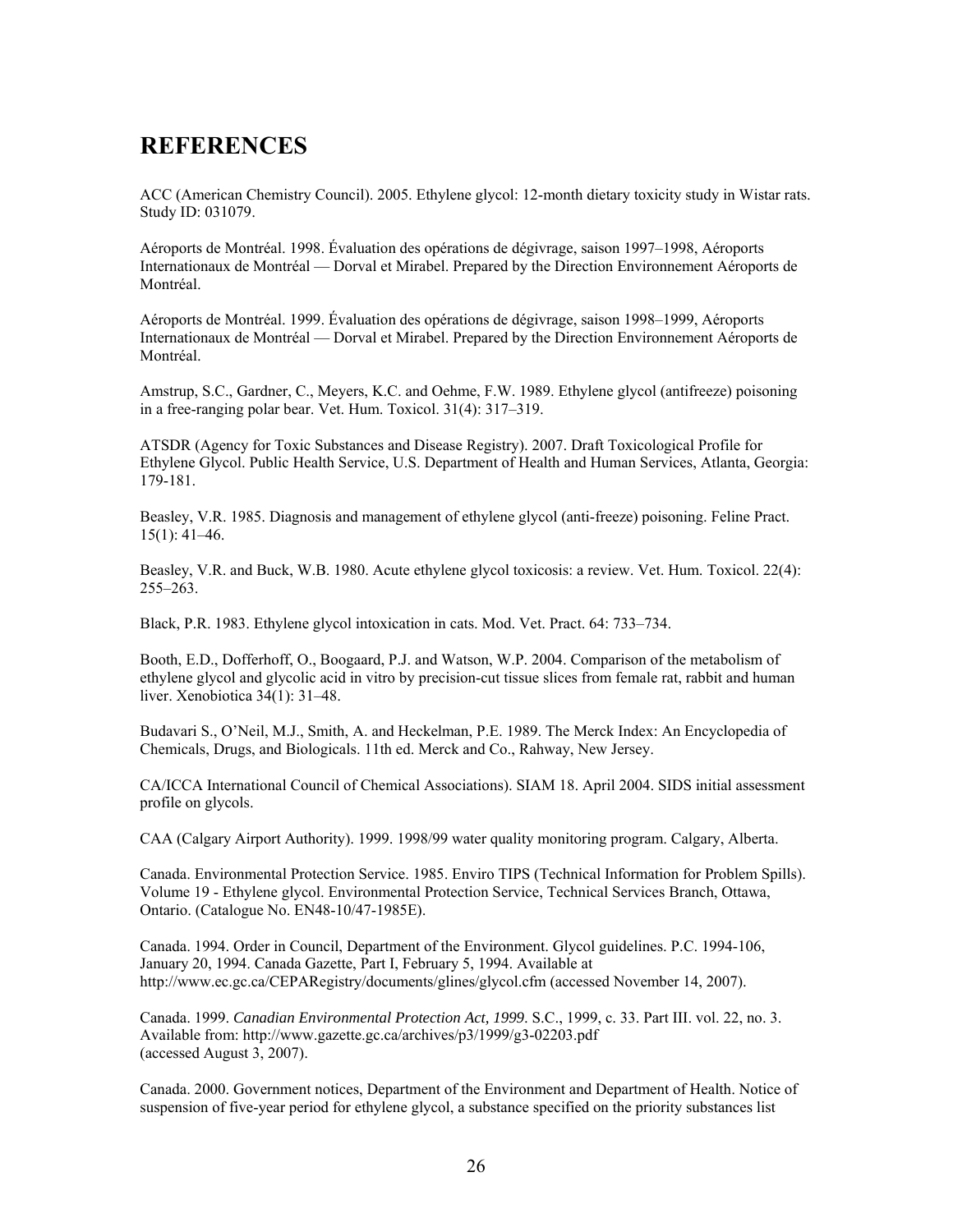(Subsection 78(2) of the *Canadian Environmental Protection Act, 1999*)*.* Available at Canada Gazette (Part I) 134 (49) (December 2, 2000). <http://canadagazette.gc.ca/partI/2000/20001202/html/notice-e.html#i2> (accessed November 14, 2007).

Caravati, E.M., Erdman, A.R., Christianson, G., Manoguerra, A.S., Booze, L.L., Woolf, A.D., Olson, K.R., Chyka, P.A., Scharman, E.J., Wax, P.M., Keyes, D.C. and Troutman, W.G. 2005. Ethylene glycol exposure: an evidence-based consensus guideline for out-of-hospital management. Clin. Toxicol. 43(5): 327–345.

Carney, E.W., Freshour, N.L., Dittenber, D.L. and Dryzga, M.D. 1999. Ethylene glycol developmental toxicity: unravelling the roles of glycolic acid and metabolic acidosis. Toxicol. Sci. 50(1): 117–126.

Carney, E.W., Liberacki, A.B., Tornesi, B. and Markham, D.A. 2001. Dose-rate is a critical determinant of ethylene glycol developmental toxicity in rats. Teratology 63(6): 263 (abstract).

Carney, E.W., Liberacki, A.B., Tornesi, B., Weitz, K.K., Luders, T.L. and Corely, R.A. 2002. Ethylene glycol kinetics in pregnant rats: differences between slow and fast dose-rate exposures. Toxicologist 66(1- S): 139.

Carstens, J., Csanady, G.A., Faller, T.H. and Filser, J.G. 2003. Human inhalation exposure to ethylene glycol. Arch. Toxicol. 77(8): 425–432.

Carstens, J., Csanady G.A. and Filser J.G. 2002. Human inhalation exposure to  ${}^{13}C_2$ -ethylene glycol vapours. Reprod. Toxicol. 16(4): 436–437.

CCSPA (Canadian Consumer Specialty Products Association) 2002. Letter to Chemicals Control Division, Environment Canada, dated Dec. 23, 2002, regarding ethylene glycol in consumer tub and tile cleaners.

CCSPA (Canadian Consumer Specialty Products Association) 2007. E-mail to Toxic Substances Section, Health Canada, dated November 1, 2007, regarding ethylene glycol in floor finish/floor sealer products.

Chang, J.C.S. 2001. Capstone Report on the Development of a Standar Test Method for VOC Emissions from Interior Latex and Alkyd Paints [Internet]. U.S. Environmental Protection Agency, Research Triangle Park, NC. Available from:<http://www.epa.gov/nrmrl/pubs/600r01093/600R01093.pdf>

Chang, J.C.S., Tichenor, B.A., Guo, Z. and Krebs, K.A. 1997. Substrate effects on VOC emissions form a latex paint. Indoor Air. 7: 241-247.

Chaulk, J. 2003. Model study of ethylene glycol use at select Canadian airports and effects on dissolved oxygen under various ice cover and no-ice cover conditions. Environment Canada unpublished draft report.

Chinn, H. 2007. CEH marketing research report: Ethylene glycols [Internet]. Menlo Park (CA): SRI Consulting (SRIC). Available from: <http://www.sriconsulting.com/CEH/Public/Reports/index.html> [restricted access]

CIS (Camford Information Services). 2003. Ethylene glycols profile. 4 p.

Corley, R.A., Bartels, M.J., Carney, E.W., Weitz, K.K., Soelbergy, J.J., Gies, R.A. and Thrall, K.D. 2005a. Development of a physiologically based pharmacokinetic model for ethylene glycol and its metabolite, glycolic acid, in rats and humans. Toxicol. Sci. 85(1): 476–490.

Corley, R.A., Meek, M.E. and Carney, E.W. 2005b. Mode of action: oxalate crystal-induced renal tubule degeneration and glycolic acid-induced dysmorphogenesis—renal and developmental effects of ethylene glycol. Crit. Rev. Toxicol. 35(8–9): 691–702.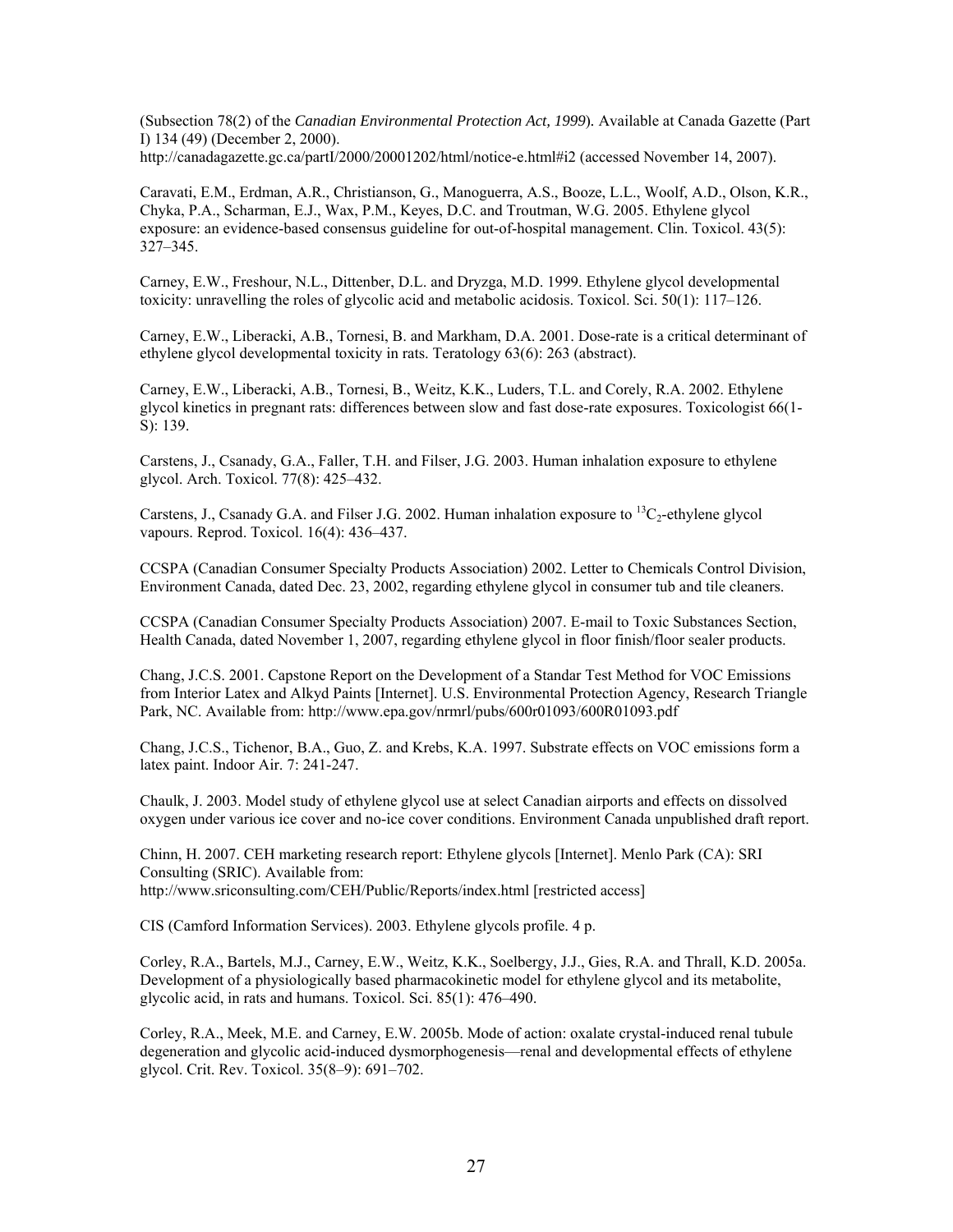Corley, R.A., Wilson, D.M., Hard G.C., Stebbins, K.E., Bartels, M.J., Soelberg, J.J., Dryzga, M.D., Gingell, R., McMartin, K.E. and Snellings, W.M. 2008. Dosimetry considerations in the enhanced sensitivity of male Wistar rats to chronic ethylene glycol-induced nephrotoxicity. Toxicol. Appl. Pharmacol. 228(2): 165-178.

Corsi, S.R., Harwell, G.R., Geis, S.W. and Bergman, D. 2006a. Impacts of deicer and anti-icer runoff on receiving waters from Dallas/Fort Worth International Airport, Texas, USA. Environ. Toxicol. Chem. 25(11): 2890–2900.

Corsi, S.R., Geis, S.W., Loyo-Rosales, J.E., Rice, C.P., Sheesley, R.J., Failey, G.G. and Cancilla, D.A.. 2006b. Characterization of aircraft deicer and anti-icer components and toxicity in airport snowbanks and snowmelt runoff. Environ. Sci. Technol. 40(10): 3195–3202.

CPCA (Canadian Paint and Coatings Association) 2008. Comments on the government proposal that ethylene glycol (CAS # 107-21-1) used in latex paints meets the criteria for addition as a toxic substance to Schedule 1 under section 64, CEPA 1999.

Cruzan, G., Corley, R.A., Hard, G.C., Mertens, J.J., McMartin, K.E., Snellings, W.M., Gingell, R. and Deyo, J.A. 2004. Subchronic toxicity of ethylene glycol in Wistar and F-344 rats related to metabolism and clearance of metabolites. Toxicol. Sci. 81(2): 502–511.

DePass, L.R., Garman, R.H., Woodside, M.D., Ellis Giddens, W., Maronpot, R.R. and Weil, C.S. 1986. Chronic toxicity and oncogenicity studies of ethylene glycol in rats and mice. Fundam. Appl. Toxicol. 7: 547-565.

Dinwoodie, G. 1996. Personal communication regarding summary of data on ethylene glycol concentrations in soil. Contaminated Sites and Decommissioning Branch, Alberta Environmental Protection. (From the SoS Report, 2000.)

EHD (Environmental Health Directorate). 1998. Draft internal report on exposure factors for assessing total daily intake of Priority Substances by the general population of Canada. December, 18, 1998. Bureau of Chemical Hazards, Health Canada, Ottawa, Ontario (unpublished).

Environment Canada. 1997. Results of the CEPA Section 16 Notice respecting the second Priority Substances List and di(2-ethylhexyl)phthalate. Use Patterns Section, Commercial Chemicals Evaluation Branch, Hull, Quebec.

Environment Canada and Health Canada. 2000. *Canadian Environmental Protection Act, 1999*: Priority Substances List State of the Science Report for Ethylene Glycol. Available upon request

Gaunt, I.F., Hardy, J., Gangolli, S.D., Butterworth, K.R. and Lloyd, A.G. 1974. Short-term toxicity of monoethylene glycol in the rat. BIBRA International, Carshalton, Surrey, U.K. pp. 1–31. (Research Report 4/1974).

Gerin, M., Patrice S., Begin D., Goldberg M.S., Vyskocil A., Adib G., Drolet D. and Viau C. 1997. A study of ethylene glycol exposure and kidney function of aircraft de-icing workers. Int. Arch. Occup. Environ. Health. 69: 255-265.

Grauer, G.F. and Thrall, M. 1986. Ethylene glycol (anti-freeze) poisoning. In: R.W. Kirk (ed.), Current Veterinary Therapy IX. W.B. Saunders, Philadelphia, Pennsylvania. pp. 206–212.

Green, M.L., Hatch, M and Freel, R.W. 2005. Ethylene glycol induces hyperoxaluria without metabolic acidosis in rats. Am. J. Physiol. Renal Physiol. 289(3): F536–F543.

GTAA (Greater Toronto Airport Authority). 2005. Sustainability Report, 2005.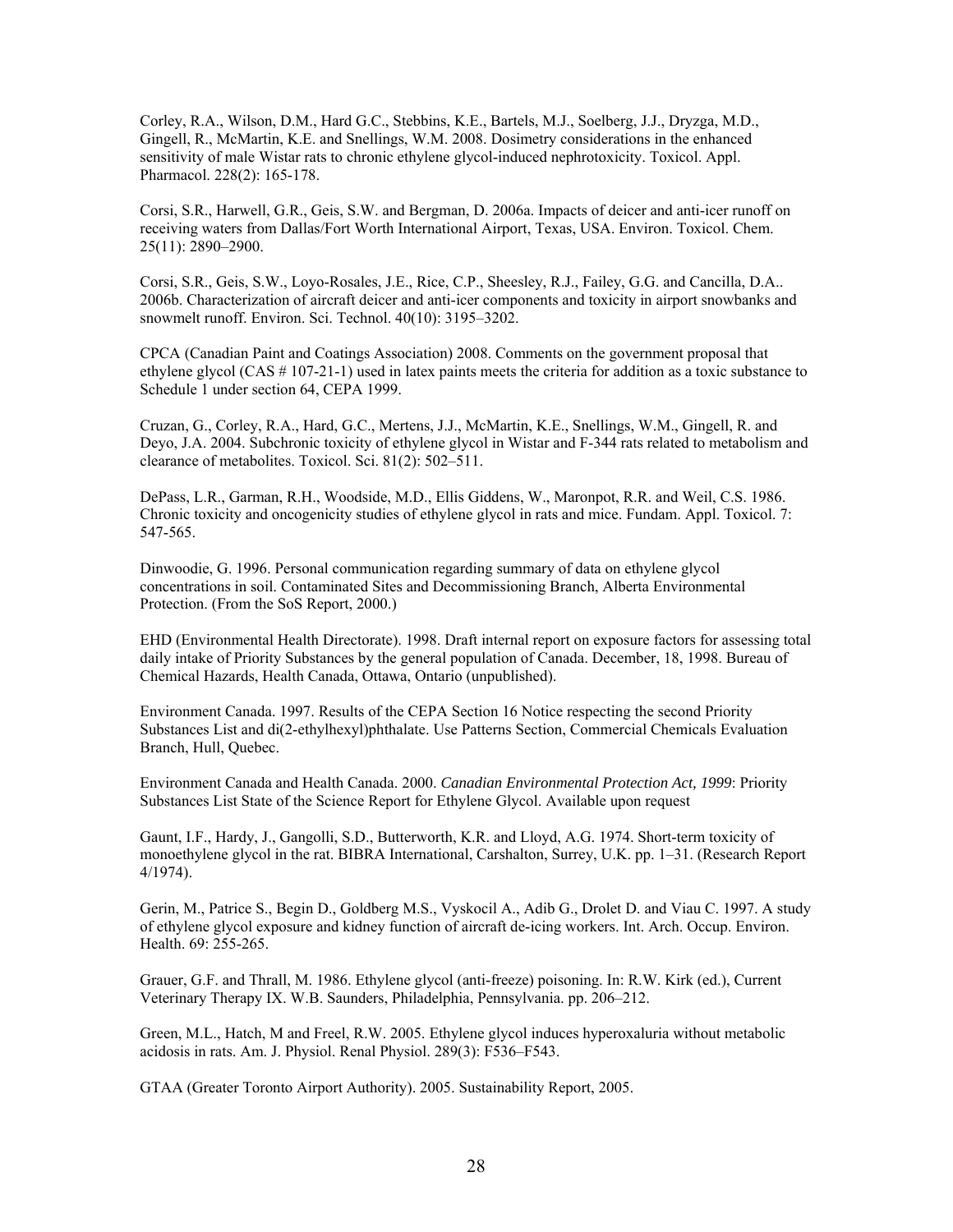Guo, C. and McMartin, K.E. 2005. The cytotoxicity of oxalate, metabolite of ethylene glycol, is due to calcium oxalate monohydrate formation. Toxicology 208(3): 347–355.

Guo, C., Li, Y., Crenshaw, B. and McMartin K. (2005). Effects of ethylene glycol metabolites on various cytotoxicity parameters in human proximal tubule cells. The Toxicologist  $84(s-1)$ : 433.

Hess, R., Bartels, M.J. and Pottenger, L.H. 2004. Ethylene glycol: an estimate of tolerable levels of exposure based on a review of animal and human data. Arch. Toxicol. 78(12): 671–680.

Hine, J. and Mookerjee, P.K. 1975. The intrinsic hydrophilic character of organic compounds. Correlations in terms of structural contributions. J. Org. Chem. 40(3): 292–298 [cited in Mackay *et al*., 1995].

Hirose, M., Tozawa, K., Okada, A., Hamamoto, S., Shimizu, H., Kubota, Y., Itoh, Y., Yasui, T. and Kohri, K. 2008. Glyoxylate induces renal tubular cell injury and microstructural changes in experimental mice. Urol Res 36:139-147.

Hodgson, A.T., Rudd, A.F., Beal, D. and Chandra, S. 2000. Volatile organic compound concentrations and emission rates in new manufactured and site-built houses. Indoor Air, 10(3): 178–192.

Howard, P.H. (ed.). 1990. Handbook of Environmental Fate and Exposure Data for Organic Chemicals.Vol. II. Solvents. Lewis Publishers, Chelsea, Michigan.

Howe, 1995. THRESH: A omputer program to compute a reference dose from quantal animal toxicity data using the benchmark dose method. ICF Kaiser Engineers, Inc., Ruston, LA.

Huang, H.S., Ma, M.C., Chen, J. and Chen, C.F. 2003. Changes in renal hemodynamics and urodynamics in rats with chronic hyperoxaluria and after acute oxalate infusion: role of free radicals. Neurourol. Urodyn. 22(2):176–182.

Huang, H.S., Ma, M.C., Chen, J. and Chen, C.F. 2002. Changes in the oxidant-antioxidant balance in the kidney of rats with nephrolithiasis induced by ethylene glycol. J. Urol. 167(6):2584–2593.

Huang, H.S., Chen, C.F., Chien, C.T. and Chen, J. 2000. Possible biphasic changes of free radicals in ethylene glycol-induced nephrolithiasis in rats. BJU Int. 85(9): 1143–1149.

Huttner, H.B., Berger, C. and Schwab, S. 2005. Severe ethylene glycol intoxication mimicking acute basilar artery occlusion. Neurocrit. Care 3(2): 171–173.

ICI Canada. 2007. Letter from ICI Canada to Existing Substances Division RE: Canada Gazette, Part I December 1, 2007 – Publication after assessment of a substance ethylene glycol (CAS No. 107-21-1). Dated January 28, 2008.

ICH (International Conference on Harmonization). 1997. ICH Topic Q3C Impurities: Residual Solvents. Step 4, Consensus Guideline, 17 July 1997. Note for Guidance on Impurities: Residual Solvents. Available at <http://www.tga.gov.au/docs/pdf/euguide/ich/028395en.pdf> (accessed October 2007).

Jovanovic, M.L. 2008. *In vitro* percutaneous absorption of neat and formulated 14C-ethylene glycol (14C-EG) through human skin using the Bronaugh Diffusion Cells. An unpublished report of Dow Corning Corporation.

Kersting, E.J. and Nielsen, S.W. 1965. Ethylene glycol poisoning in small animals. J. Am. Vet. Med. Assoc. 146: 113–118.

Khan, S.R., Johnson, J.M., Peck, A.B., Cornelius, J.G. and Glenton, P.A. 2002. Expression of osteopontin in rat kidneys: induction during ethylene glycol induced calcium oxalate nephrolithiasis. J. Urol. 168(3): 1173–1181.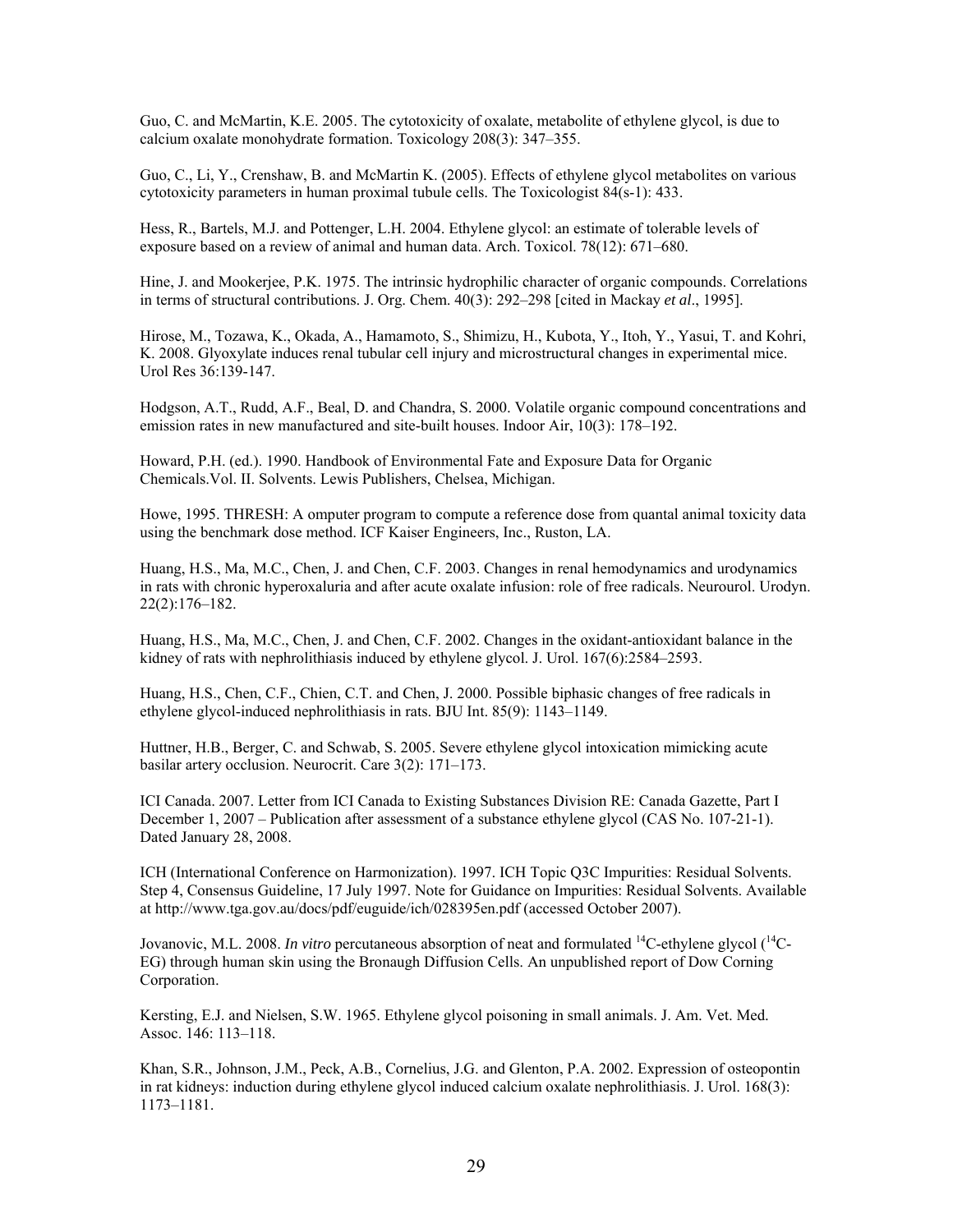Klug, S., Merker, H.J. and Jackh, R. 2001. Effects of ethylene glycol and metabolites on in vitro development of rat embryos during organogenesis. Toxicol. *n* Vitro, 15(6): 635–642.

Krenova, M. and Pelclova, D. 2005. Course of intoxications due to concurrent ethylene glycol and ethanol ingestion. Przegl. Lek. 62(6): 508–510.

Laitinen, J., Liesivuori, J. and Savolainen, H. 1995. Exposure to glycols and their renal effects in motor servicing workers. Occup. Med. 45: 259-262.

Leth, P.M. and Gregersen, M. 2005. Ethylene glycol poisoning. Forensic Sci. Int. 155(2–3): 179–184.

Lewis, R.J. 2007. Hawley's Condensed Chemical Dictionary. 15th ed. John Wiley & Sons, Inc., New York.

McMartin, K.E. and Wallace, K.B. 2005. Calcium oxalate monohydrate, a metabolite of ethylene glycol, is toxic for rat renal mitochondrial function. Toxicol. Sci. 84(1): 195–200.

McMartin, K.E. and Guo, C. 2007. Binding and internalization of oxalate crystals by proximal tubule cells from humans and rats is related to oxalate cytotoxicity. The Toxicologist 96(S-1): 264-265.

Mohanasundari, M., Sabesan, M. and Sethupathy, S. 2005. Renoprotective effect of grape seeds extract in ethylene glycol induced nephrotoxic mice. Indian J. Exp. Biol. 43(4): 356–359.

Morfin, J. and Chin, A. 2005. Images in clinical medicine. Urinary calcium oxalate crystals in ethylene glycol intoxication. N. Engl. J. Med. 353(24): e21.

Nielsen, R., Malcolm, H.M. and Dobson, S. 1993. Environmental hazard assessment: Ethylene glycol. Toxic Substances Division, Department of the Environment, Building Research Establishment, Garston, Watford, U.K.

Neeper-Bradley, T.L., Tyl, R.W., Fisher, L.C., Kubena, M.F., Vrbanic, M.A. and Losco, P.E. 1995. Determination of a no-observed-effect level for developmental toxicity of ethylene glycol administered by gavage to CD rats and CD-1 mice. Fundam. Appl. Toxicol. 27(1):121–130.

NLM (National Library of Medicine). 2009. Household Products Database. Available at http://householdproducts.nlm.nih.gov/cgi-bin/household/brands?tbl=chem&id=282&query=107-21- 1&searchas=TblChemicals (searched February 20, 2009).

NPRI (National Pollutant Release Inventory). 2005. NPRI Online Data Search. http://www.ec.gc.ca/pdb/npri/npri\_home\_e.cfm

NTP (National Toxicology Program). Center for the Evaluation of Risks to Human Reproduction (CERHR). 2004. NTP-CERHR monograph on the potential human reproductive and developmental effects of ethylene glycol. NIH Publication No. 04-4481. Available at: [http://cerhr.niehs.nih.gov/chemicals/egpg/ethylene/EG\\_Monograph.pdf](http://cerhr.niehs.nih.gov/chemicals/egpg/ethylene/EG_Monograph.pdf) (accessed September 19, 2008).

OECD (Organisation for Economic Co-Operation and Development). 2009. SIDS Initial Assessment Report for SIAM 18. Ethylene Glycol Category. Available at: <http://cs3-hq.oecd.org/scripts/hpv/>

Oehme, F.W. 1983. Ethylene glycol (anti-freeze) poisoning. In: R.W. Kirk (ed.), Current Veterinary Therapy. VIII. W.B. Saunders, Philadelphia, Pennsylvania. pp. 114–116.

OMEE (Ontario Ministry of Environment and Energy). 1994. Windsor Air Quality Study: TAGA 6000 Survey Results. Queen's Printer for Ontario. 63 p.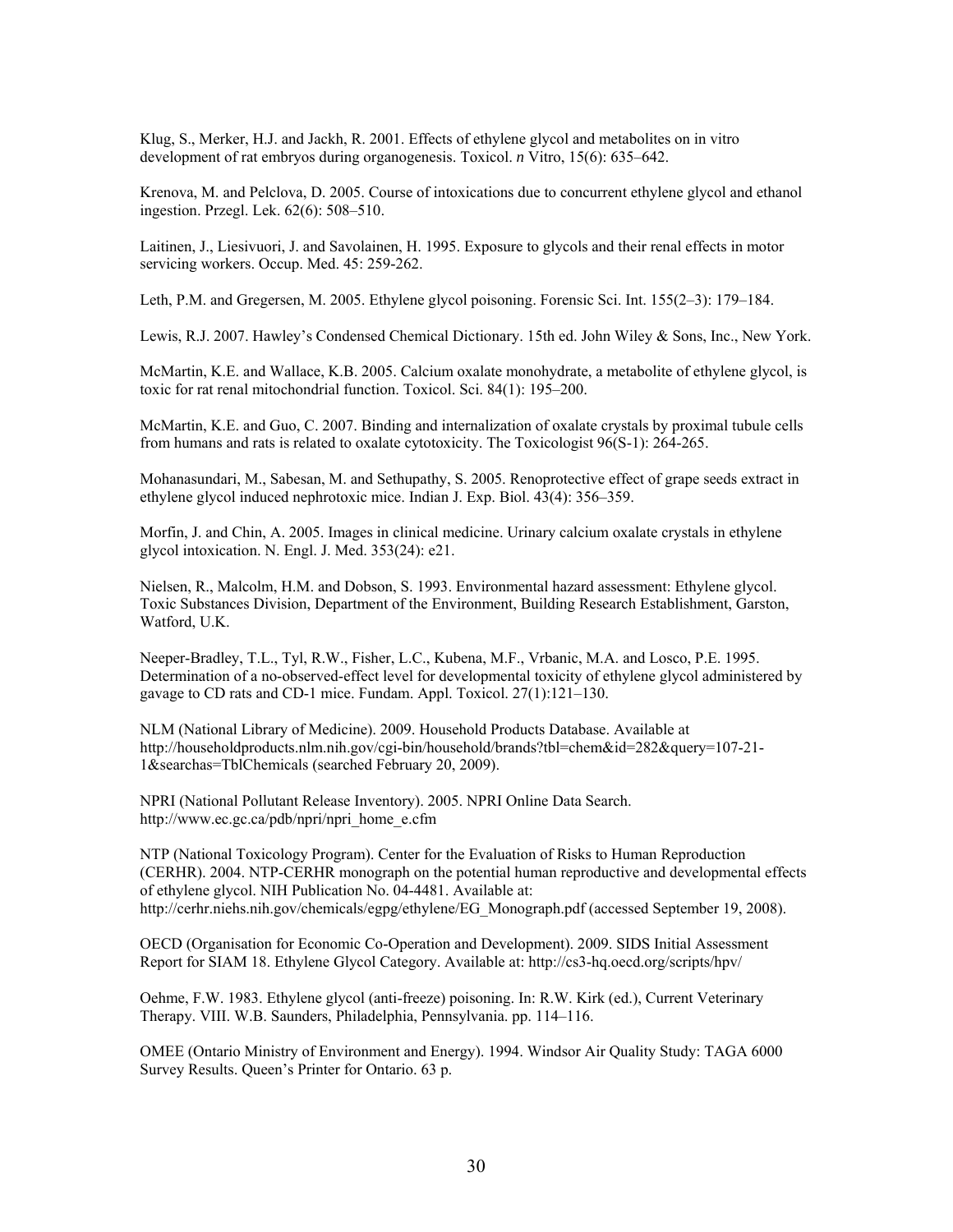O'Neil MJ (editor). 2006. The Merck Index: an encyclopedia of chemicals, drugs and biologicals. Whitehorse Station, New Jersey.

Osweiler, G.D., Carson, T.L. and Buck, W.B. 1985. Clinical and Diagnostic Veterinary Toxicology. 3rd ed. Kendall/Hunt Publishing Co., Dubuque, Iowa. 494 p.

Parker, W. 1999. A probabilistic application of the Streeter-Phelps model for evaluation of stream water quality impacts from aircraft deicing operations in Canada. Unpublished report prepared for Environment Canada. Department of Civil and Environmental Engineering, Carleton University, Ottawa, Ontario.

Penumarthy, L. and Oehme, F.W. 1975. Treatment of ethylene glycol toxicosis in cats. Am. J. Vet. Res. 36(2): 209–212.

Pillard, D.A. 1995. Comparative toxicity of formulated glycol deicers and pure ethylene and propylene glycol to *Ceriodaphnia dubia* and *Pimephales promelas*. Environ. Toxicol. Chem. 14: 311–315.

PMRA (Pest Management and Regulatory Agency). 2009. E-mail sent to Risk Assessment Bureau, Health Canada regarding ethylene glycol use in pesticide products.

Poldelski, V., Johnson, A., Wright, S., Rosa, V.D. and Zager, R.A. 2001. Ethylene glycol-mediated tubular injury: identification of critical metabolites and injury pathways. Am. J. Kidney Dis. 38(2): 339–348.

Pottenger, L.H., Carney, E.W. and Bartels, M.J. 2001. Dose-dependent nonlinear pharmacokinetics of ethylene glycol metabolites in pregnant (GD 10) and nonpregnant Sprague-Dawley rats following oral administration of ethylene glycol. Toxicol. Sci. 62(1): 10–19.

Registry of Toxic Effects of Chemical Substances (RTECS). KW2975000. Ethylene Glycol. Update May 2009. National Institute for Occupational safety and Health.

Riddell, C., Nielsen, S.W. and Kersting, E.J. 1967. Ethylene glycol poisoning in poultry. J. Am. Vet. Med. Assoc. 150(12): 1531–1535.

RIVM (National Institute for PublicSchuler, R.L., Hardin, B.D., Niemeier, R.W., Booth, G., Hazelden, K., Piccirillo, V. and Smith, K. 1984. Results of testing fifteen glycol ethers in a short-term *in vivo* reproductive toxicity assay. Environ. Health and the Environment). 2006. ConsExpo version 4.1. Developed by The National Institute for Public Health and the Environment (RIVM - Rijksinstituut voor Volksgezondheid en Milieu). The Netherlands. Perspect. 57: 141–146. Available at [http://www.rivm.nl/en/healthanddisease/productsafety/ConsExpo.jsp#tcm:13-](http://www.pubmedcentral.nih.gov/picrender.fcgi?artid=1568273&blobtype=pdf) [42840http://www.pubmedcentral.nih.gov/picrender.fcgi?artid=1568273&blobtype=pdf](http://www.pubmedcentral.nih.gov/picrender.fcgi?artid=1568273&blobtype=pdf) (accessed November 15, 2007).

Rumack, B.H. POISINDEX® Information System. Microdex, Inc., Englewood, CO, 2003; CCIS Volume 116, edition exp May 2003. Hall, A.H. & Rumack, B.H. (Eds): TOMES® Information System

Sciences International, Inc. 2003. Assessment of estimated human exposure to ethylene glycol in the vicinity of an ethylene glycol manufacturing facility – prepared for Ethylene glycol panel, American Chemistry Council, Arlington, VA.

Schuler, R.L., Hardin, B.D., Niemeier, R.W., Booth, G., Hazelden, K., Piccirillo, V. and Smith, K. 1984. Results of testing fifteen glycol ethers in a short-term in vivo reproductive toxicity assay. Environ. Health Perspect. 57: 141–146. Available at

<http://www.pubmedcentral.nih.gov/picrender.fcgi?artid=1568273&blobtype=pdf>(accessed November 15, 2007).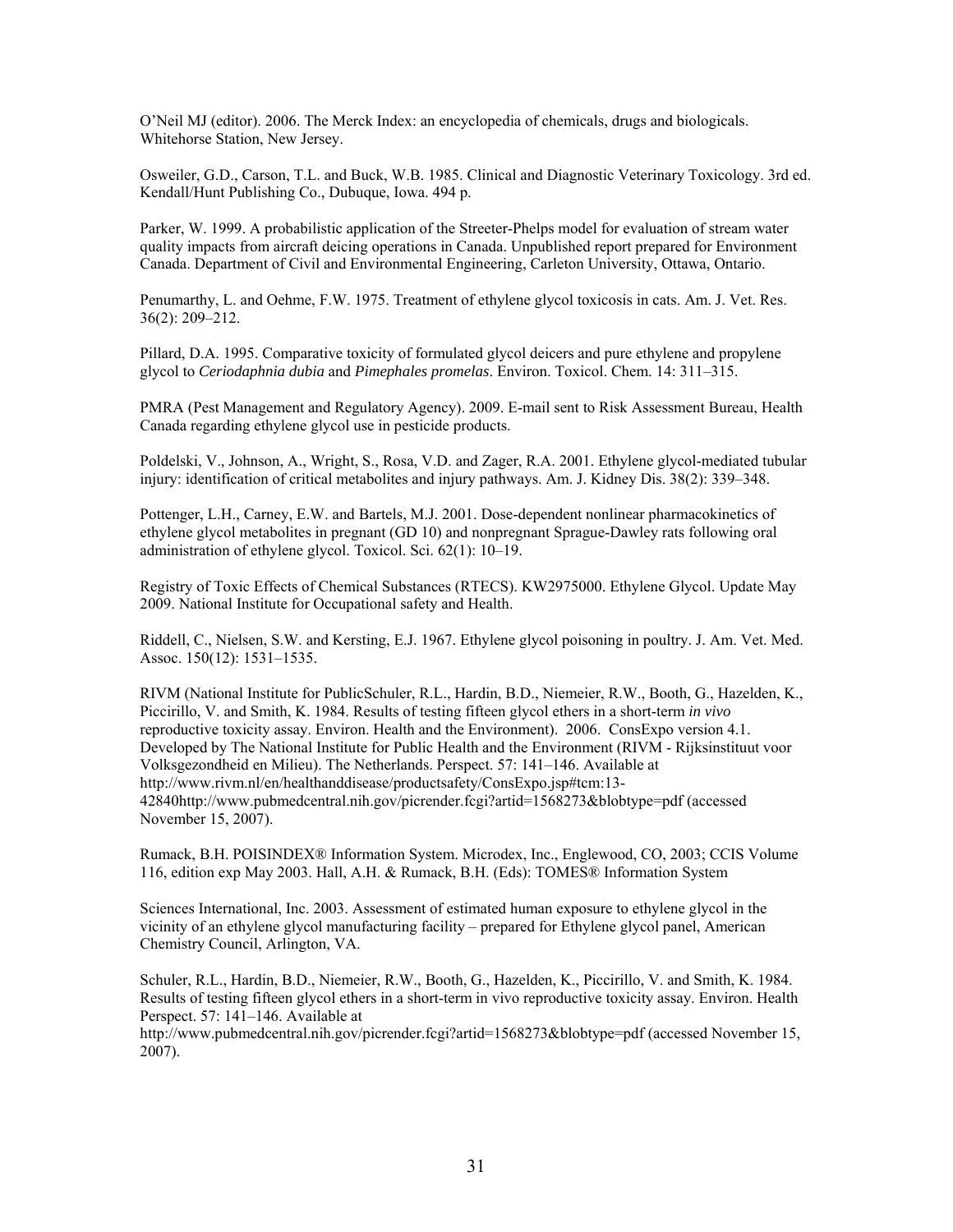Stead, M.A., Baltz, D.M., Chesney, E.J., Tarr, M.A., Kolok, A.S. and Marx, B.D. 2005. Swimming performance of Juvenile Florida Pompano after sub lethal exposure to ethylene glycol and methanol: synergistic effects. Transactions of the American Fisheries Society 134(6): 1438–1447.

Stowe, C.M., Barnes, D.M. and Arendt, T.D. 1981. Ethylene glycol intoxication in ducks. Avian Dis. 25(2): 538–541.

Streeter, H.W. and E.B. Phelps. 1925. A study of the pollution and natural purification of the Ohio River. III. Factors concerned in the phenomena of oxidation and reaeration. U.S. Public Health Service. 75 pp. (Public Health Bulletin No. 146, February 1925).

Transport Canada. 1987. Assessment of ground water quality impairment by glycol-based aircraft deicing fluids at Ottawa International Airport. Prepared for Professional and Technical Services, Facilities and Environment Management, Airports Authority Group, Ottawa, Ontario, by Gartner Lee Ltd., Markham, Ontario (AK-75-09-168).

Tyl R.W., Ballantyne, B., Fisher, L.C., Fait, D.L., Dodd, D.E., Klonne, D.R., Prits, I.M. and Losco, P.E. 1995. Evaluation of the developmental toxicity of ethylene glycol aerosol in CD-1 mice by nose-only exposure. Fundam. Appl. Toxicol. 27(1): 49–62.

Upadhyay, S., Carstens,J., Klein,D., Faller,T.H., Halbach,S., Kirchinger,W., Kessler,W., Csanady,G.A. and Filser,J.G. 2008. Inhalation and epidermal exposure of volunteers to ethylene glycol: kinetics of absorption, urinary excretion, and metabolism to glycolate and oxalate. Toxicol. Lett. 178(2): 131-141.

US EPA (United States Environmental Protection Agency). 1986. Standard Scenarios for Estimating Exposure to Chemical Substances During Use of Consumer Products. Vols. I and II. Prepared by Versar Inc. for Exposure Evaluation Division, Office of Toxic Substances, Washington, D.C. (EPA contact No. 68-02-3968).

US EPA (United States Environmental Protection Agency). 2001. Wall Paint Exposure Model (WPEM): Version 3.2 User's Guide. Developed by GEOMET Technologies, Inc for USEPA Office of Pollution Prevention and Toxics and National Paint and Coatings Association, Washington, D.C.

USPC (United States Pharmacopeial Convention). 2007. United States Pharmacopeia and the National Formulary (USP-30-NF-25). General Chapters: 467 Residual Solvents. United States Pharmacopeial Convention, Inc., Rockville, Maryland.

Verschueren, K. 1983. Handbook of Environmental Data on Organic Chemicals. 2nd ed. Van Nostrand Reinhold Co., New York, N.Y. 1310 p.

Wilke, O., Jann, O. and Brödner, D. 2002. VOC- and SVOC-Emissions from Adhesives, Floor Coverings and Complete Floor Structures. Proceedings: 9th International Conference on Indoor Air Quality and Climate – June 30-July 5, 2002, v. 1. pp. 962–967. Available at [http://www.chps.net/info/iaq\\_papers/PaperIII.1.pdf](http://www.chps.net/info/iaq_papers/PaperIII.1.pdf) (accessed November 15, 2007).

Wills, J.H., Coulston, F., Harris E.S., McChesney, E.W., Russell, J.C. and Serrone D. M. 1974. Inhalation of aerosolized ethylene glycol by man. Clin. Toxicol. 7: 463-476.

Zhu, J., Feng, Y. and Aikawa, B. 2004. A positive chemical ionization GC/MS method for the determination of airborne ethylene glycol and propylene glycols in non-occupational environments. J. Environ. Monit. 6(11): 881–887.

Zorzano, A. and Herrera, E.. 1990. Differences in kinetic characteristics and in sensitivity to inhibitors between human and rat liver alcohol dehydrogenase and aldehyde dehydrogenase. Gen. Pharmacol. 21(5): 697–702.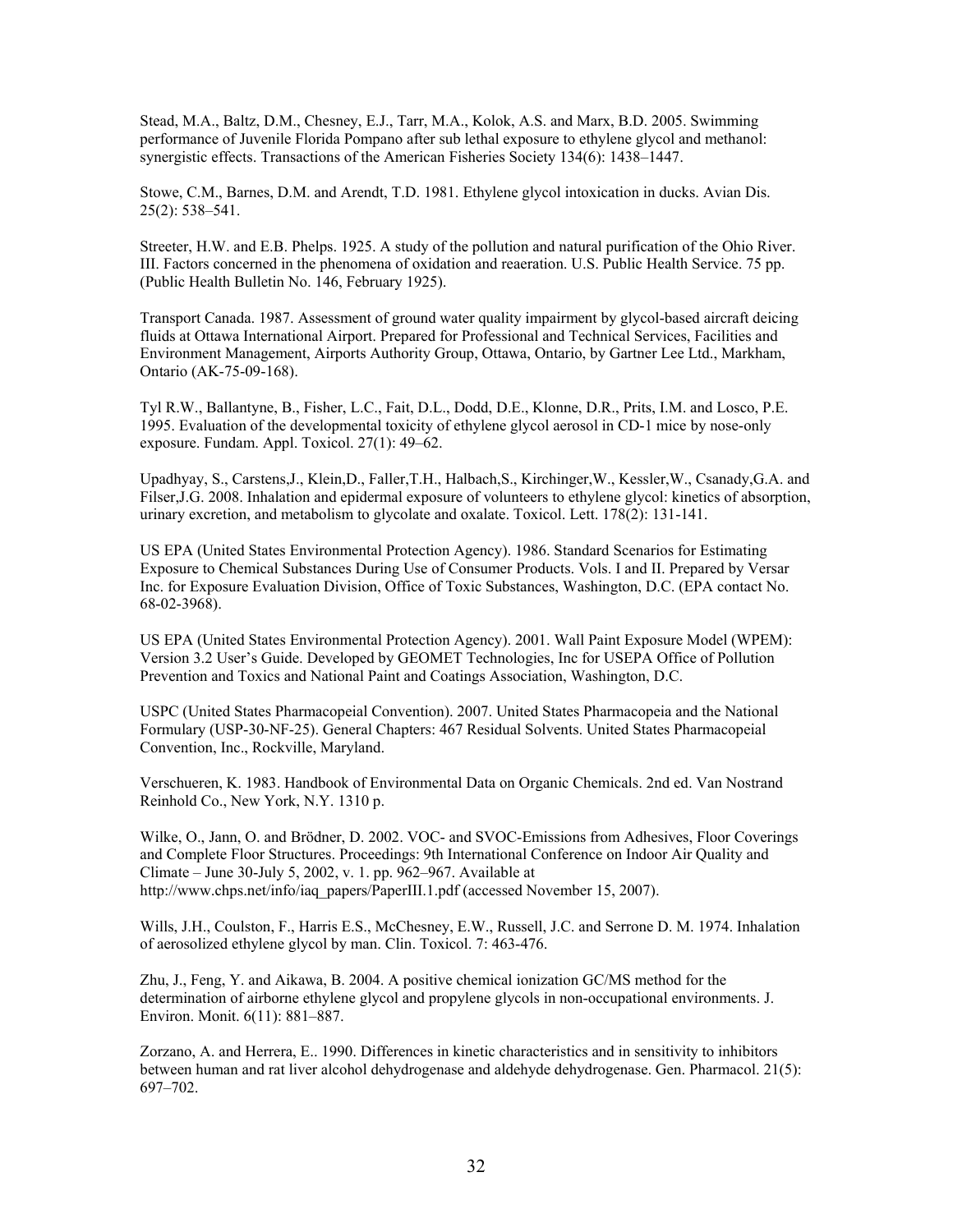# <span id="page-39-0"></span>**APPENDIX A: TABLES 1 TO 13**

|  | Table 1: Chemical and physical properties of ethylene glycol |
|--|--------------------------------------------------------------|
|--|--------------------------------------------------------------|

| <b>Property</b>                                  | Parameter                                                                                                                                | Reference                                                                                      | <b>Fugacity Model</b><br><b>Input Parameters</b><br>(Mackay et al. 1995)                              |
|--------------------------------------------------|------------------------------------------------------------------------------------------------------------------------------------------|------------------------------------------------------------------------------------------------|-------------------------------------------------------------------------------------------------------|
| Molecular formula                                | $C_2H_6O_2$                                                                                                                              |                                                                                                |                                                                                                       |
| Molecular weight (g/mol)                         | 62.07                                                                                                                                    |                                                                                                | 62.07                                                                                                 |
| CAS registry number                              | $107 - 21 - 1$                                                                                                                           |                                                                                                |                                                                                                       |
| Common synonyms                                  | glycol, glycol alcohol,<br>ethylene alcohol, ethylene<br>dihydrate, monoethylene<br>glycol, 1,2-dihydroxyethane,<br>1,2-ethanediol       |                                                                                                |                                                                                                       |
| Physical state (25°C)                            | colourless liquid                                                                                                                        |                                                                                                |                                                                                                       |
| Melting point $(^{\circ}C)$                      | $-13$<br>$-11.5$                                                                                                                         | Budavari et al. 1989<br>Howard 1990<br>Weast 1982-1983<br><b>IPCS 1993</b><br><b>HSDB 1999</b> | $-13$                                                                                                 |
| Boiling point (°C)                               | 197.6                                                                                                                                    | Budavari et al. 1989<br>Howard 1990<br><b>IPCS 1993</b><br><b>HSDB 1999</b>                    |                                                                                                       |
| Density (g/mL)<br>at 20 $\mathcal{C}$            | 1.1135<br>1.1<br>1.1088<br>1.1130                                                                                                        | Budavari et al. 1989<br><b>IPCS 1993</b><br><b>HSDB 1999</b><br>Verschueren 1983               |                                                                                                       |
| Vapour pressure (Pa)                             | $6.7(20^{\circ}C)$<br>$7(20^{\circ}C)$<br>12.27 $(5)$ <sup>c</sup><br>$11.7(25^{\circ}C)$                                                | Verschueren 1983<br><b>IPCS 1993</b><br>Howard 1990<br><b>HSDB 1999</b>                        | 12                                                                                                    |
| Henry's Law constant<br>(Pa·m <sup>3</sup> /mol) | $6.08 \times 10^{-3}$ 5.81 $\times 10^{-6}$<br>(calculated)<br>$2.37 \times 10^{-5}$ (calculated)<br>$6.0 \times 10^{-3}$ (experimental) | Howard 1990<br>Hine and Mookerjee 1975<br>Hine and Mookerjee 1975<br>Hine and Mookerjee 1975   | $7.5 \times 10^{-3}$<br>(calculated based on<br>fictitious water<br>solubility of $1.0 \times 10_5$ ) |
| $Log K_{ow}$                                     | $-1.36$<br>$-1.93$<br>$-2.02$                                                                                                            | Howard 1990<br>Verschueren 1983<br>Iwase et al. 1985                                           | $-1.36$                                                                                               |
| Solubility in water                              | miscible                                                                                                                                 | Budavari et al. 1989<br><b>IPCS 1993</b>                                                       | $1.0 \times 10^{11}$ mg/L                                                                             |
| Conversion factor                                | multiply $x 1.11$ g/mL to<br>convert µL/L to mg/L                                                                                        |                                                                                                |                                                                                                       |
| Half-life - air                                  | $0.35 - 3.5$ days<br>$0.24 - 2.4$ hours                                                                                                  | Howard et al. 1991<br>Darnall et al. 1976                                                      | 55 hours                                                                                              |
| Half-life – water                                | $2-12$ days (aerobic)<br>8-48 days (anaerobic)                                                                                           | Howard et al. 1991<br>Howard et al. 1991                                                       | 55 hours                                                                                              |
| Half-life $-$ groundwater                        | $4-24$ days                                                                                                                              | Howard et al. 1991                                                                             |                                                                                                       |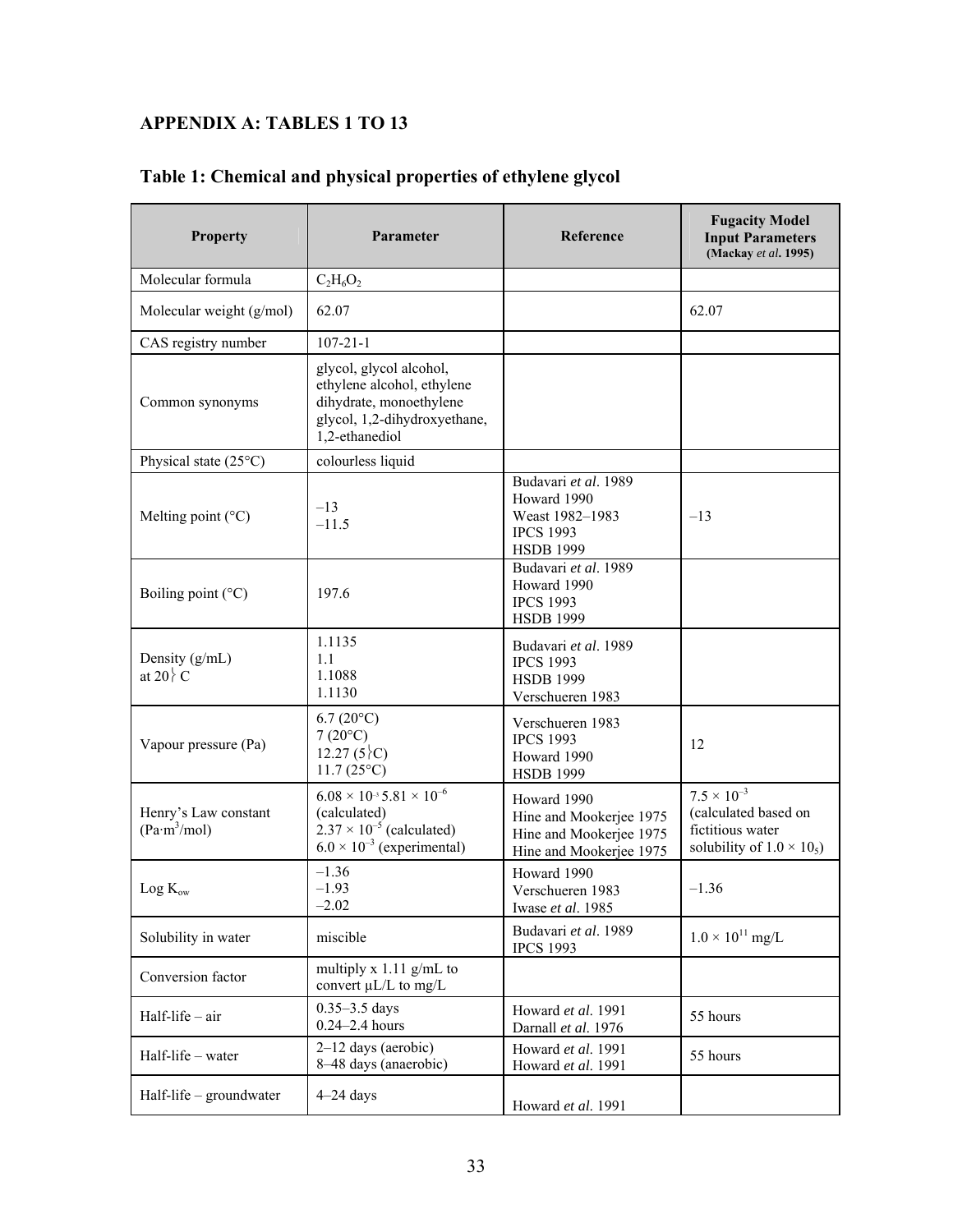| $Half-life -$<br><br>$-$ soil | days<br><u>—</u><br>. . | 1991<br>Howard<br>l et al | $- -$<br>hours<br>╮<br>ັບ |
|-------------------------------|-------------------------|---------------------------|---------------------------|
| $Half-life -$<br>· sediment   |                         | $\overline{\phantom{0}}$  | 1701<br>hours             |

## **Table 2: Ethylene glycol releases from all reporting sources (NPRI 1994–2005)**

| Report Year | Number of<br>Reporting<br>Facilities | Total<br>Disposal | Total<br>Recycled | Untreated<br>Releases | Total of<br>Releases,<br>Disposal<br>and<br>Recycling |
|-------------|--------------------------------------|-------------------|-------------------|-----------------------|-------------------------------------------------------|
| 1994        | 237                                  | 2073              | 821               | 2931                  | 5825                                                  |
| 1995        | 237                                  | 3523              | 359               | 3857                  | 7739                                                  |
| 1996        | 275                                  | 3775              | 353               | 3765                  | 7893                                                  |
| 1997        | 289                                  | 3997              | 913               | 4569                  | 9479                                                  |
| 1998        | 294                                  | 2874              | 2748              | 2986                  | 8608                                                  |
| 1999        | 327                                  | 3198              | 1632              | 2207                  | 7037                                                  |
| 2000        | 333                                  | 4390              | 7230              | 2570                  | 14 190                                                |
| 2001        | 337                                  | 5597              | 3358              | 2346                  | 11 301                                                |
| 2002        | 358                                  | 5985              | 2202              | 1571                  | 9759                                                  |
| 2003        | 345                                  | 5215              | 2953              | 2331                  | 10 500                                                |
| 2004        | 345                                  | 4573              | 2702              | 2358                  | 9633                                                  |
| 2005        | 353                                  | 5270              | 2675              | 2175                  | 10 1 19                                               |

Notes: All releases are in tonnes. "Untreated Releases" do not include underground injection.

### **Table 3: Untreated ethylene glycol releases by compartment, all sources (NPRI 1994–2005)**

| Year | <b>Reporting</b><br><b>Facilities</b> | <b>Compartment</b> |       |      |                                        | <b>Total Releases</b> |
|------|---------------------------------------|--------------------|-------|------|----------------------------------------|-----------------------|
|      |                                       | Air                | Water | Land | <b>Underground</b><br><b>Injection</b> |                       |
|      |                                       |                    |       |      |                                        |                       |
| 1994 | 178                                   | 377                | 91    | 2453 | 77                                     | 2998                  |
| 1995 | 165                                   | 533                | 72    | 3247 | 220                                    | 4072                  |
| 1996 | 188                                   | 504                | 69    | 3188 | 233                                    | 3994                  |
| 1997 | 192                                   | 378                | 26    | 4161 | 133                                    | 4698                  |
| 1998 | 175                                   | 256                | 33    | 2691 | 139                                    | 3119                  |
| 1999 | 203                                   | 284                | 28    | 1890 | 245                                    | 2447                  |
| 2000 | 190                                   | 317                | 68    | 2179 | 422                                    | 2986                  |
| 2001 | 223                                   | 247                | 58    | 2037 | 123                                    | 2465                  |
| 2002 | 188                                   | 312                | 51    | 1206 | 173                                    | 1742                  |
| 2003 | 185                                   | 352                | 444   | 1532 | 173                                    | 2501                  |
| 2004 | 184                                   | 343                | 545   | 1465 | 126                                    | 2479                  |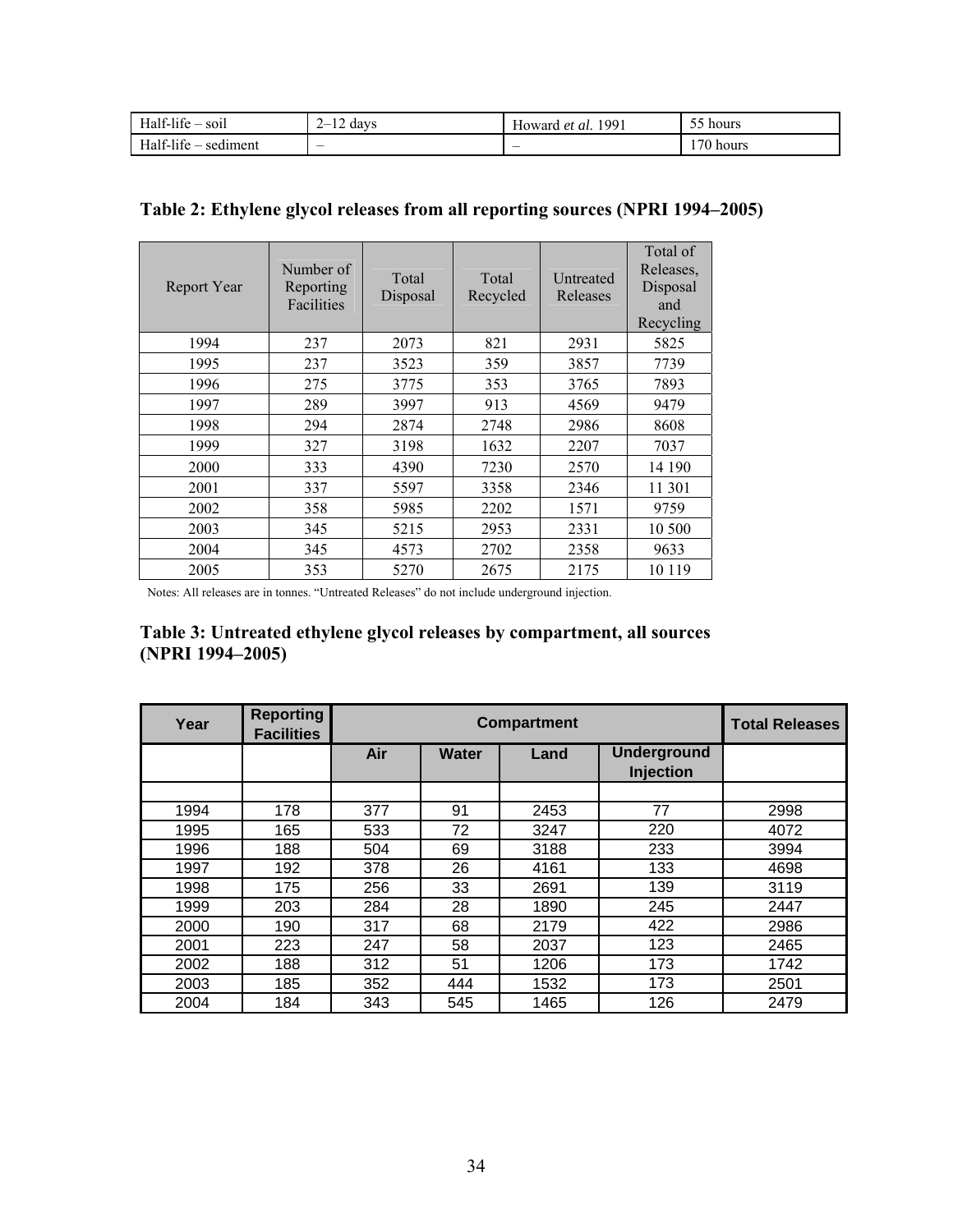| <b>Reporting Year</b> | <b>Untreated Releases</b> | <b>Disposal</b> | Recycling | <b>Total</b> |
|-----------------------|---------------------------|-----------------|-----------|--------------|
| 1998                  | 2450                      | 1418            | 709       | 4577         |
| 1999                  | 1797                      | 1874            | 466       | 4137         |
| 2000                  | 2163                      | 3090            | 346       | 5599         |
| 2001                  | 2019                      | 4322            | 347       | 6688         |
| 2002                  | 1165                      | 4364            | 654       | 6183         |
| 2003                  | 1445                      | 4030            | 844       | 6319         |
| 2004                  | 1405                      | 3536            | 988       | 5929         |
| 2005                  | 1232                      | 4236            | 1277      | 6745         |

## **Table 4: Ethylene glycol releases from airports**

Source: NPRI 2005. All releases are in tonnes.

#### **Table 5: Summary statistics of concentrations of ethylene glycol in stormwater released from Canadian airports in selected years**

| <b>Deicing</b>        | Number of      |      | Summary statistics and percentiles of distribution of measured concentrations (mg/L) |             |      |                  |      |                |
|-----------------------|----------------|------|--------------------------------------------------------------------------------------|-------------|------|------------------|------|----------------|
| <b>Season</b>         | <b>Samples</b> | Mean | <b>Median</b>                                                                        | <b>75th</b> | 90th | 95 <sub>th</sub> | 99th | <b>Maximum</b> |
| 1997-1998             | 1606           | 22   | 4                                                                                    | 10          | 38   | 80               | 256  | 3700           |
| 1998-1999             | 1676           | 23   | 5                                                                                    | 12          | 45   | 65               | 180  | 4700           |
| 1997-1999<br>combined | 3282           | 23   | 5                                                                                    | 10          | 42   | 72               | 200  | 4700           |
| 2003-2004             | 1508           | 27   | 5                                                                                    | 12          | 46   | 82               | 478  | 1860           |
| 2004-2005             | 1728           | 19   | 4                                                                                    | 11          | 51   | 76               | 136  | 2560           |
| 2003-2005<br>combined | 3236           | 23   | 5                                                                                    | 12          | 49   | 78               | 224  | 2560           |

#### **Table 6: Direct toxicity risk quotients for exposure of algae to ethylene glycol**

| <b>Effluent</b><br><b>Concentration</b><br>(mg/L) | <b>Descriptor</b>                                                 | <b>EEV in Receiving</b><br>Water (mg/L) | Quotient <sup>1</sup> |
|---------------------------------------------------|-------------------------------------------------------------------|-----------------------------------------|-----------------------|
| 4700                                              | Highest maximum, 1997-1999                                        | 470                                     | 0.719                 |
|                                                   | seasons                                                           |                                         |                       |
| 200                                               |                                                                   | 20                                      | 0.031                 |
|                                                   | 99th percentile, 1997-1999 seasons                                |                                         |                       |
| 72                                                |                                                                   | 7                                       | 0.012                 |
|                                                   | 95th percentile, 1997-1999 seasons                                |                                         |                       |
| 2560                                              | Highest maximum, 2003-2005                                        | 256                                     | 0.391                 |
|                                                   | seasons                                                           |                                         |                       |
| 224                                               |                                                                   | 22                                      | 0.034                 |
|                                                   | 99th percentile, 2003-2005 seasons                                |                                         |                       |
| 78                                                |                                                                   | 8                                       | 0.012                 |
|                                                   | 95th percentile, 2003-2005 seasons                                |                                         |                       |
|                                                   | 1 Quotient is derived by dividing the EEV by the ENEV (654 mg/L). |                                         |                       |
|                                                   |                                                                   |                                         |                       |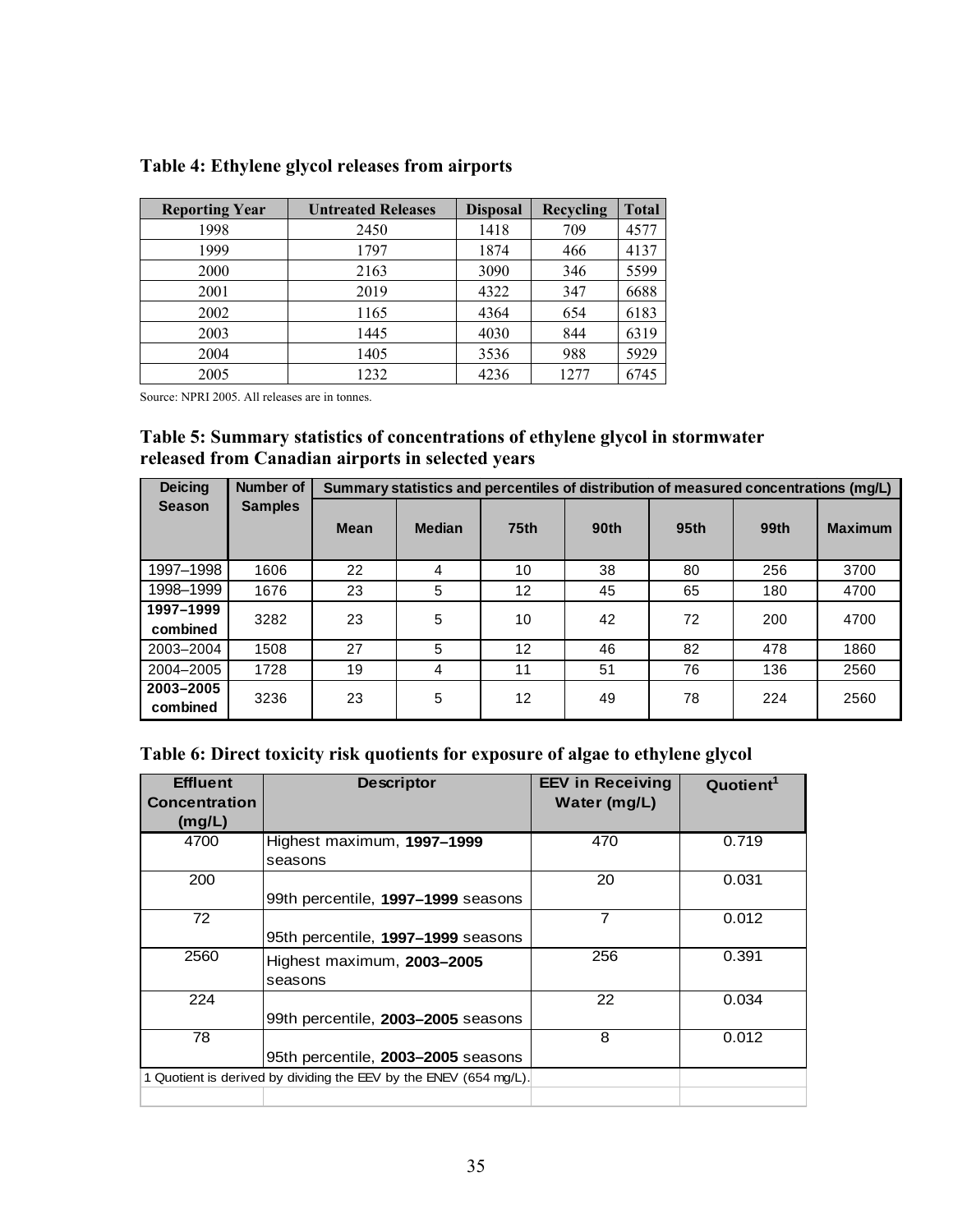| <b>Effluent</b><br><b>Concentration</b><br>(mg/L) | <b>Descriptor</b>                                                 | <b>EEV in Receiving</b><br>Water (mg/L) | Quotient <sup>1</sup> |
|---------------------------------------------------|-------------------------------------------------------------------|-----------------------------------------|-----------------------|
| 4700                                              | Highest maximum, 1997-1999<br>seasons                             | 470                                     | 0.993                 |
| 200                                               | 99th percentile, 1997-1999 seasons                                | 20                                      | 0.042                 |
| 72                                                | 95th percentile, 1997-1999 seasons                                | $\overline{7}$                          | 0.015                 |
| 2560                                              | Highest maximum, 2003-2005<br>seasons                             | 256                                     | 0.541                 |
| 224                                               | 99th percentile, 2003-2005 seasons                                | 22                                      | 0.047                 |
| 78                                                | 95th percentile, 2003-2005 seasons                                | 8                                       | 0.017                 |
|                                                   | 1 Quotient is derived by dividing the EEV by the ENEV (473 mg/L). |                                         |                       |

**Table 7: Direct toxicity risk quotients for exposure of amphibians to ethylene glycol** 

#### **Table 8: Indirect toxicity risk quotients for exposure of aquatic biota to ethylene glycol**

| <b>Effluent</b><br><b>Concentration</b><br>(mg/L) | <b>Descriptor</b>                     | <b>EEV in Receiving</b><br>Water (mg/L) | Oxygen Deficit <sup>1</sup><br>(mg/L) | Quotient <sup>2</sup> |
|---------------------------------------------------|---------------------------------------|-----------------------------------------|---------------------------------------|-----------------------|
| 4700                                              | Highest maximum, 1997-1999<br>seasons | 470                                     | 57.9                                  | 16.1                  |
| 200                                               | 99th percentile, 1997-1999 seasons    | 20                                      | 3.1                                   | 0.86                  |
| 72                                                | 95th percentile, 1997-1999 seasons    |                                         | 1.3                                   | 0.37                  |
| 2560                                              | Highest maximum, 2003-2005<br>seasons | 256                                     | 32.9                                  | 9.13                  |
| 224                                               | 99th percentile, 2003-2005 seasons    | 22                                      | 3.4                                   | 0.95                  |
| 78                                                | 95th percentile, 2003-2005 seasons    | 8                                       | 1.6                                   | 0.44                  |

Notes: 1. "Oxygen deficit" is the application of the Streeter and Phelps (1925) oxygen sag model to provide the number of mg  $O_2$ /L below the saturation point of 13.1 mg  $O_2$ /L and resulting from the assumed EEV in the receiving water.

2. The quotient represents the ratio between the calculated oxygen deficit and the minimal oxygen deficit of 3.6 mg/L

needed to meet the cold-water CCME freshwater guideline of 9.5 mg/L, assuming a water temperature of 4°C.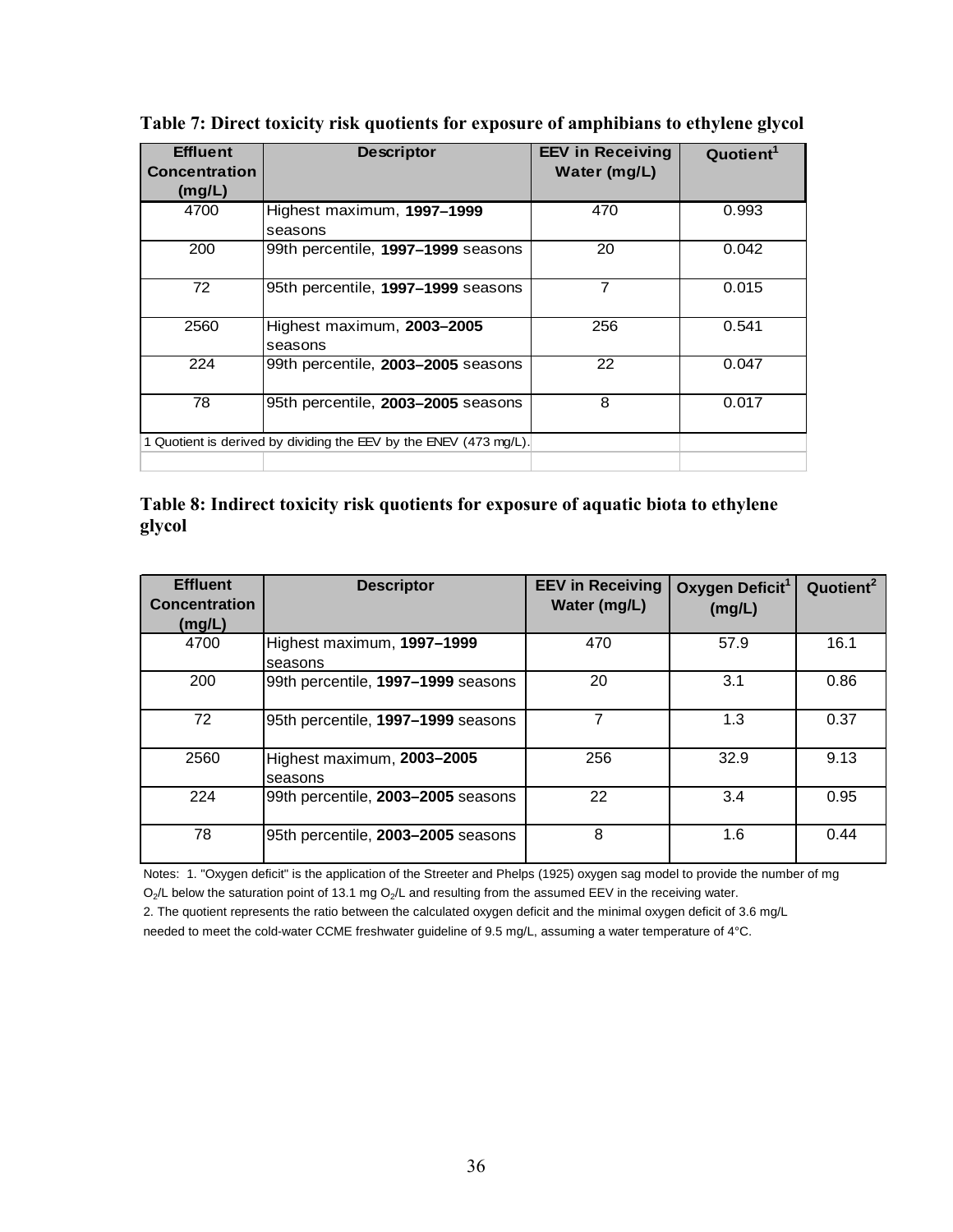| Estimated Intake (µg/kg-bw per day) of Ethylene Glycol by<br><b>Various Age Groups in the General Population</b> |         |                           |                    |                    |                    |           |                    |  |
|------------------------------------------------------------------------------------------------------------------|---------|---------------------------|--------------------|--------------------|--------------------|-----------|--------------------|--|
|                                                                                                                  |         | $0-6$ Months <sup>1</sup> |                    |                    |                    |           |                    |  |
|                                                                                                                  |         | Not                       | $0.5 - 4$          | $5 - 11$           | $12 - 19$          | $20 - 59$ | $60+$              |  |
| Route of Exposure                                                                                                | Formula | Formula                   | Years <sup>2</sup> | Years <sup>3</sup> | Years <sup>4</sup> | $Years^5$ | Years <sup>6</sup> |  |
|                                                                                                                  | Fed     | Fed                       |                    |                    |                    |           |                    |  |
| Ambient $air7$                                                                                                   | 2.6     | 2.6                       | 5.6                | 4.4                | 2.5                | 2.1       | 19                 |  |
| Indoor $air8$                                                                                                    | 54.6    | 54.6                      | 117.1              | 91.3               | 51.9               | 44.6      | 38.8               |  |
| Food and beverages <sup>9</sup>                                                                                  | 2.4     | 2.4                       | 34.4               | 41.1               | 31.9               | 16.8      | 12.2               |  |
| Drinking water $10$                                                                                              |         |                           |                    |                    |                    |           |                    |  |
| Soil <sup>11</sup>                                                                                               |         |                           |                    |                    |                    |           |                    |  |
|                                                                                                                  |         |                           |                    |                    |                    |           |                    |  |
| Total intake                                                                                                     | 60      | 60                        | 157                | 137                | 86                 | 64        | 53                 |  |

#### **Table 9: Upper-bounding estimates of daily intake of ethylene glycol by the general population of Canada**

1 Assumed to weigh 7.5 kg, to breathe 2.1  $m<sup>3</sup>$  of air per day (EHD 1998) and to consume food items at average daily rates indicated in EHD (1998).

2 Assumed to weigh 15.5 kg, to breathe 9.3  $m<sup>3</sup>$  of air per day (EHD 1998) and to consume food items at average daily rates indicated in EHD (1998).

- 3 Assumed to weigh 31.0 kg, to breathe  $14.5 \text{ m}^3$  of air per day (EHD 1998) and to consume food items at average daily rates indicated in EHD (1998).
- 4 Assumed to weigh 59.4 kg, to breathe  $15.8 \text{ m}^3$  of air per day (EHD 1998) and to consume food items at average daily rates indicated in EHD (1998).
- 5 Assumed to weigh 70.9 kg, to breathe  $16.2 \text{ m}^3$  of air per day (EHD 1998) and to consume food items at average daily rates indicated in EHD (1998).
- 6 Assumed to weigh 72.0 kg, to breathe  $14.3 \text{ m}^3$  of air per day (EHD 1998) and to consume food items at average daily rates indicated in EHD (1998).
- 7 The Ontario Ministry of Environment (formerly the Ontario Ministry of Environment and Energy) measured levels of ethylene glycol at 12 different public areas located in Windsor, Ontario in 1992 (OMEE 1994b). The maximum concentration (75  $\mu$ g/m<sup>3</sup>) was used to calculate the upper-bounding estimate of exposure for ambient air. Canadians are assumed to spend 3 hours outdoors each day (EHD 1998).
- 8 Zhu *et al*. (2004) measured levels of ethylene glycol in nine residential homes (two apartments and seven single detached houses), one attached residential garage, one office and two laboratories. The maximum concentration observed in a residential home  $(223 \mu g/m^3)$  was used to calculate the upperbounding estimate of exposure. Canadians are assumed to spend 21 hours indoors each day (EHD 1998).
- 9 Refer to the State of the Science Report for Ethylene Glycol (Environment Canada and Health Canada 2000) for more details on the values of ethylene glycol that may be found in food and beverages.
- <sup>10</sup> Concentrations of ethylene glycol in Canadian drinking water or elsewhere were not identified.
- <sup>11</sup> Background concentrations of ethylene glycol in Canadian soils or elsewhere were not identified.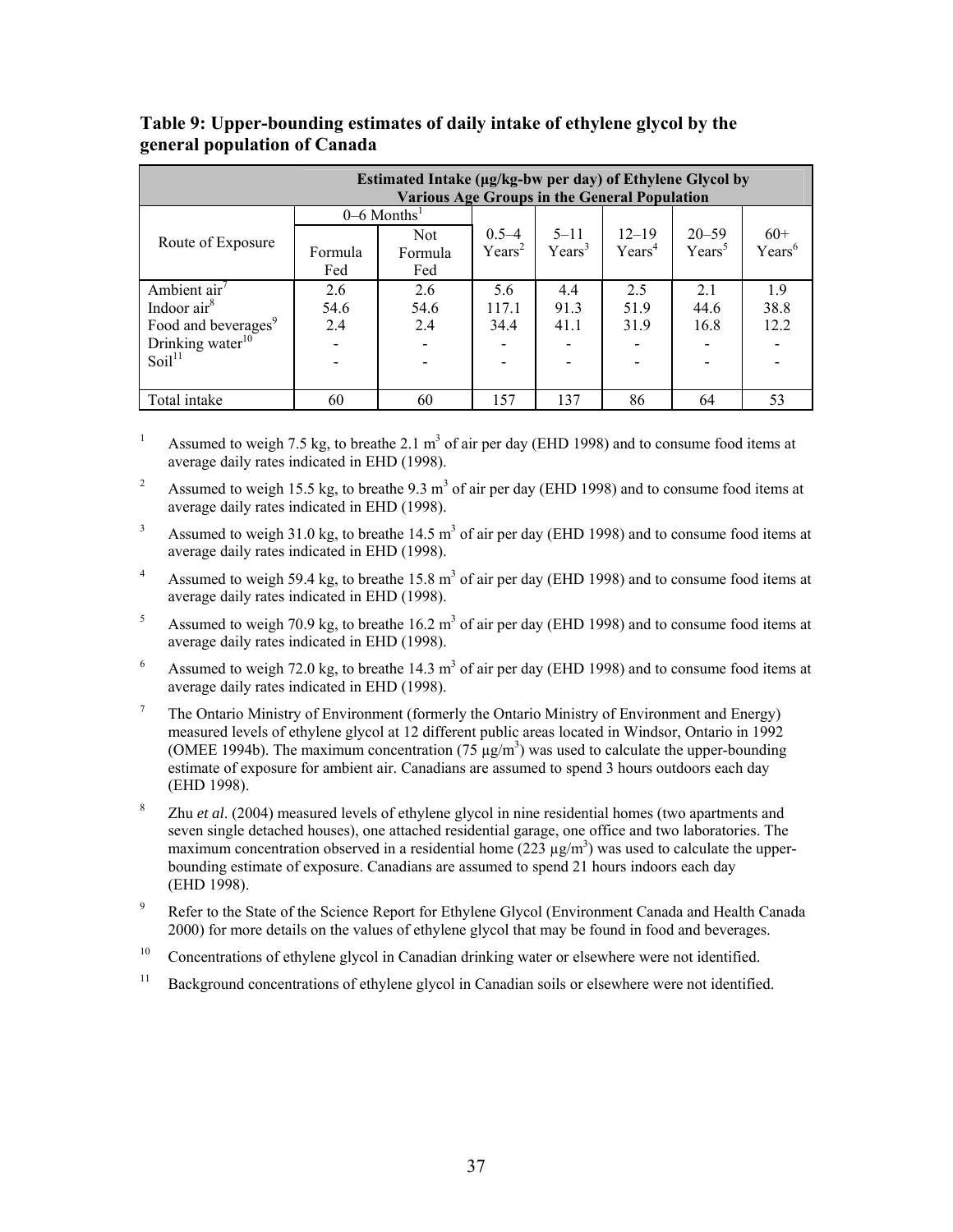| Estimated intake (µg/kg-bw per day) of ethylene glycol by various age<br>groups in a highly exposed population |                |                       |                               |                                |                                 |                        |                    |  |
|----------------------------------------------------------------------------------------------------------------|----------------|-----------------------|-------------------------------|--------------------------------|---------------------------------|------------------------|--------------------|--|
|                                                                                                                |                | 0–6 Months            |                               |                                |                                 |                        |                    |  |
| Route of Exposure                                                                                              | Formula<br>Fed | Not<br>Formula<br>Fed | $0.5-4$<br>Years <sup>2</sup> | $5 - 11$<br>Years <sup>3</sup> | $12 - 19$<br>Years <sup>4</sup> | $20 - 59$<br>$Years^5$ | $60+$<br>$Years^6$ |  |
| Ambient $air7$                                                                                                 | 5.39           | 5.39                  | 11.55                         | 9.01                           | 5.12                            | 4.40                   | 3.82               |  |
| Indoor air <sup>8</sup>                                                                                        | 54.6           | 54.6                  | 117.1                         | 91.3                           | 51.9                            | 44.6                   | 38.8               |  |
| Food and beverages <sup>9</sup>                                                                                | 2.4            | 2.4                   | 34.4                          | 41.1                           | 31.9                            | 16.8                   | 12.2               |  |
| Soil <sup>10</sup>                                                                                             | 17             | 17                    | 28                            | 9                              | $\overline{2}$                  | 2                      |                    |  |
| Total intake                                                                                                   | 79             | 79                    | 191                           | 150                            | 91                              | 68                     | 57                 |  |

#### **Table 10: Upper-bounding estimates of daily intake of ethylene glycol by a highly exposed population in the immediate vicinity of an industrial point source**

1 Assumed to weigh 7.5 kg, to breathe 2.1  $m<sup>3</sup>$  of air per day, to consume food items at average daily rates indicated in EHD (1998), and to ingest 30 mg of soil per day (EHD 1998).

2 Assumed to weigh 15.5 kg, to breathe  $9.3 \text{ m}^3$  of air per day, to consume food items at average daily rates indicated in EHD (1998), and to ingest 100 mg of soil per day (EHD 1998).

3 Assumed to weigh 31.0 kg, to breathe  $14.5 \text{ m}^3$  of air per day, to consume food items at average daily rates indicated in EHD (1998), and to ingest 65 mg of soil per day (EHD 1998).

4 Assumed to weigh 59.4 kg, to breathe  $15.8 \text{ m}^3$  of air per day, to consume food items at average daily rates indicated in EHD (1998), and to ingest 30 mg of soil per day (EHD 1998).

5 Assumed to weigh 70.9 kg, to breathe  $16.2 \text{ m}^3$  of air per day, to consume food items at average daily rates indicated in EHD (1998), and to ingest 30 mg of soil per day (EHD 1998).

6 Assumed to weigh 72.0 kg, to breathe  $14.3 \text{ m}^3$  of air per day, to consume food items at average daily rates indicated in EHD (1998), and to ingest 30 mg of soil per day (EHD 1998).

7 Based on the maximum 24-hr average concentration (154  $\mu$ g/m<sup>3</sup>) predicted in ambient air in nearby residences located outside of outer property boundary of an ethylene glycol manufacturing facility in Red Deer, Alberta, Canada (Sciences International, 2003). Canadians are assumed to spend 3 hours outdoors each day (EHD 1998). These values are likely underestimated as they do not take into account the higher levels of ethylene glycol expected to be found in indoor air of residences located near the vicinity of an industrial point source.

8 Zhu *et al*. (2004) measured levels of ethylene glycol in nine residential homes (two apartments and seven single detached houses), one attached residential garage, one office and two laboratories. The maximum concentration observed in a residential home  $(223 \mu g/m^3)$  was used to calculate the upperbounding estimate of exposure. Canadians are assumed to spend 21 hours indoors each day (EHD 1998).

9 Refer to the State of the Science Report for Ethylene Glycol from 2000 for more details on the values of ethylene glycol that may be found in food and beverages.

Based on the maximum reported concentration (4290 mg/kg) in soil near an industrial point source of discharge (AEP 1996).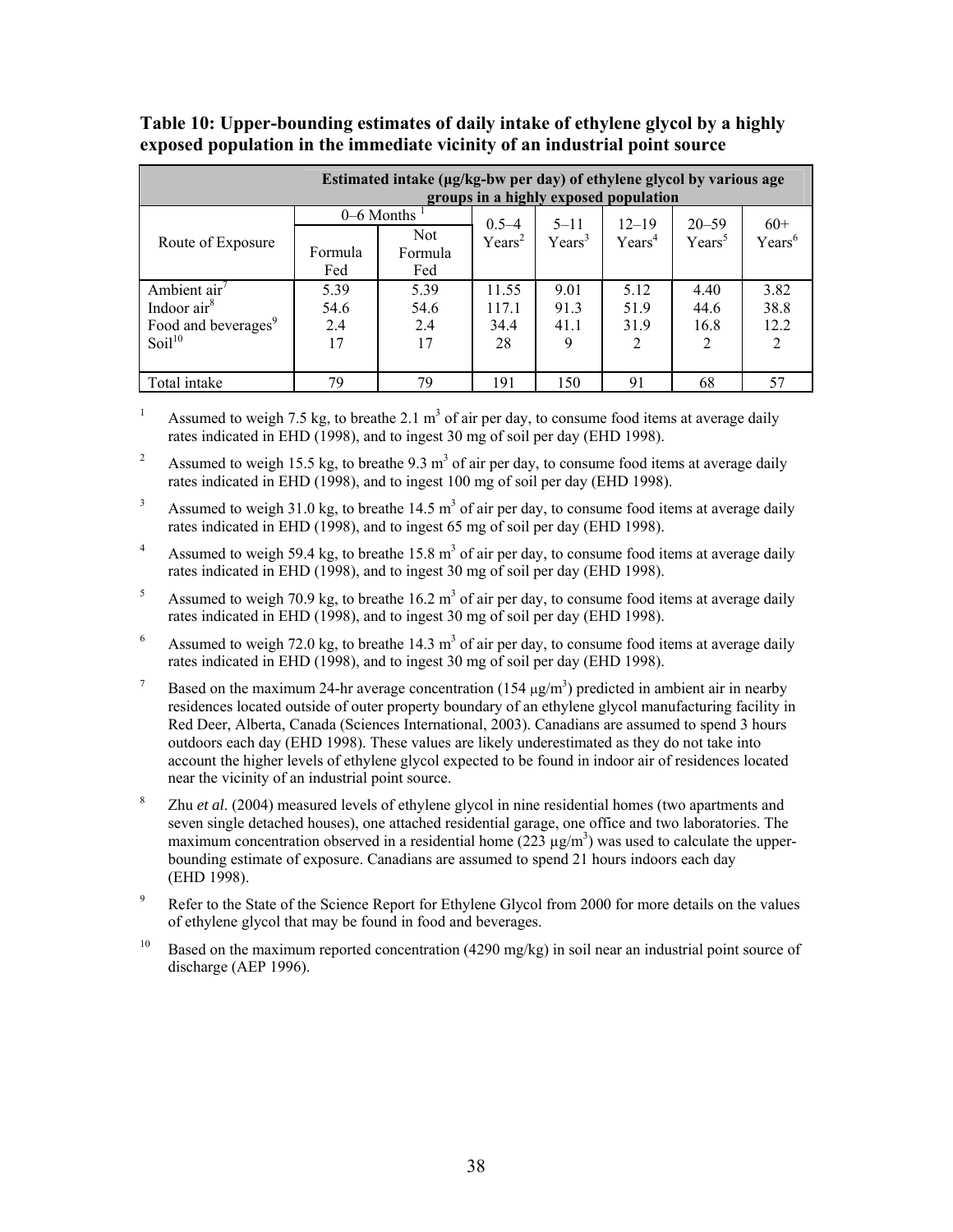### **Table 11: Upper-bounding estimates of exposure to ethylene glycol from use of consumer products.**

| Consumer<br>Product Type | Assumptions                                                                                                                                                                                                                                                                                                                                                                                                                                                                                                                                                                                                                                                                                                                                                                                                                                                                                                                                                                            | Estimated<br>Concentrations and<br>Intakes                                                                                                                                                                                                                                                           |
|--------------------------|----------------------------------------------------------------------------------------------------------------------------------------------------------------------------------------------------------------------------------------------------------------------------------------------------------------------------------------------------------------------------------------------------------------------------------------------------------------------------------------------------------------------------------------------------------------------------------------------------------------------------------------------------------------------------------------------------------------------------------------------------------------------------------------------------------------------------------------------------------------------------------------------------------------------------------------------------------------------------------------|------------------------------------------------------------------------------------------------------------------------------------------------------------------------------------------------------------------------------------------------------------------------------------------------------|
| Latex wall<br>paint      | Inhalation (do-it-yourself painter)<br>- Use Wall Paint Exposure Assessment Model (WPEM), version 3.2<br>2001 (US EPA 2001) and its default values (unless otherwise stated) for<br>a do-it-yourself adult painter (RESDIY) in a painted area.<br>- Assume adult paints one bedroom with 2 coats of paint in one day.<br>- Select ethylene glycol as the chemical of interest.<br>- Assume the percent ethylene glycol in the paint to range from 1.9%<br>(average) to 5.0% (CPCA 2008).<br>- Adjust paint chemical mass by using a recovery rate of 9% (Chang et<br>al. 1997) and the emission decay rate constant $k_1$ to 3.0 (US EPA 2001)<br>A worst-case scenario would be if an adult paints one bedroom with one<br>coat of primer and one coat of paint at a maximum ethylene glycol<br>concentration of 5% in both primer and the paint (NLM 2007; ICI 2007)<br>in one day $- 7.74$ mg/m <sup>3</sup><br>Concentrations would be higher for paints that contain more than 5% | Highest 8-hr<br>concentration =<br>2.5 mg/m <sup>3</sup> $(1.9\%$<br>EG)<br>4.0 mg/m <sup>3</sup> (3% EG)<br>6.7 mg/m <sup>3</sup> (5% EG)<br>Highest<br>instantaneous<br>concentration =<br>3.6 mg/m <sup>3</sup> $(1.9\%$<br>EG)<br>5.7 mg/m <sup>3</sup> (3% EG)<br>9.6 mg/m <sup>3</sup> (5% EG) |
|                          | ethylene glycol (0.4% of paints sold in Canada)<br>Inhalation adult/child occupant                                                                                                                                                                                                                                                                                                                                                                                                                                                                                                                                                                                                                                                                                                                                                                                                                                                                                                     |                                                                                                                                                                                                                                                                                                      |
|                          | - Use Wall Paint Exposure Assessment Model (WPEM), version 3.2<br>2001 (US EPA 2001) and its default values (unless otherwise stated) for<br>a child residing in house being painted (RESCHILD) located in the<br>building but not in the painted area.<br>- Assume one bedroom is painted with 2 coats of paint.<br>- Select ethylene glycol as the chemical of interest.<br>- Adjust paint chemical mass by using a recovery rate of 9% (Chang et<br>al. 1997) and the emission decay rate constant $k_1$ to 3.0 (US EPA 2001).<br>- Assume the average percent ethylene glycol in the paint to range from<br>1.9% (average) to 5.0% (CPCA 2008).<br>A worst-case scenario would be if a child occupant is present when one<br>bedroom is being painted using one coat of primer and one coat of paint<br>at a maximum ethylene glycol concentration of 5% in both primer and<br>the paint (NLM 2007; ICI 2007) in one day $-3.20$ mg/m3                                             | Highest 8-hr<br>$concentration =$<br>$0.7 \text{ mg/m}^3 (1.9\%$<br>EG)<br>1.1 mg/m <sup>3</sup> (3% EG)<br>1.8 mg/m <sup>3</sup> (5% EG)<br>Highest<br>instantaneous<br>$concentration =$<br>$1.7$ mg/m <sup>3</sup> $(1.9\%$ EG)<br>$2.7 \text{ mg/m}^3$ (3% EG)<br>4.6 mg/m <sup>3</sup> (5% EG)  |
|                          | Concentrations would be higher for paints that contain more than 5%<br>ethylene glycol (0.4% of paints sold in Canada)                                                                                                                                                                                                                                                                                                                                                                                                                                                                                                                                                                                                                                                                                                                                                                                                                                                                 |                                                                                                                                                                                                                                                                                                      |
|                          | Dermal (do-it-yourself painter)<br>- Assume a paint density of 1.24 $g/cm3$ , surface area exposed to be<br>$220 \text{ cm}^2$ (10% of the surface area of the face, hands and forearms), a film<br>thickness of 0.0098 cm (US EPA 1986).<br>- Assume the maximum percent ethylene glycol in both the primer and<br>the paint to be 5.0% (NLM 2007; ICI, 2007)<br>- Assume 100% absorption through skin.<br>- Assume adult body weight of 70.9 kg (EHD 1998).                                                                                                                                                                                                                                                                                                                                                                                                                                                                                                                          | Intake $=$<br>$1.9 \text{ mg/kg-bw per}$<br>day                                                                                                                                                                                                                                                      |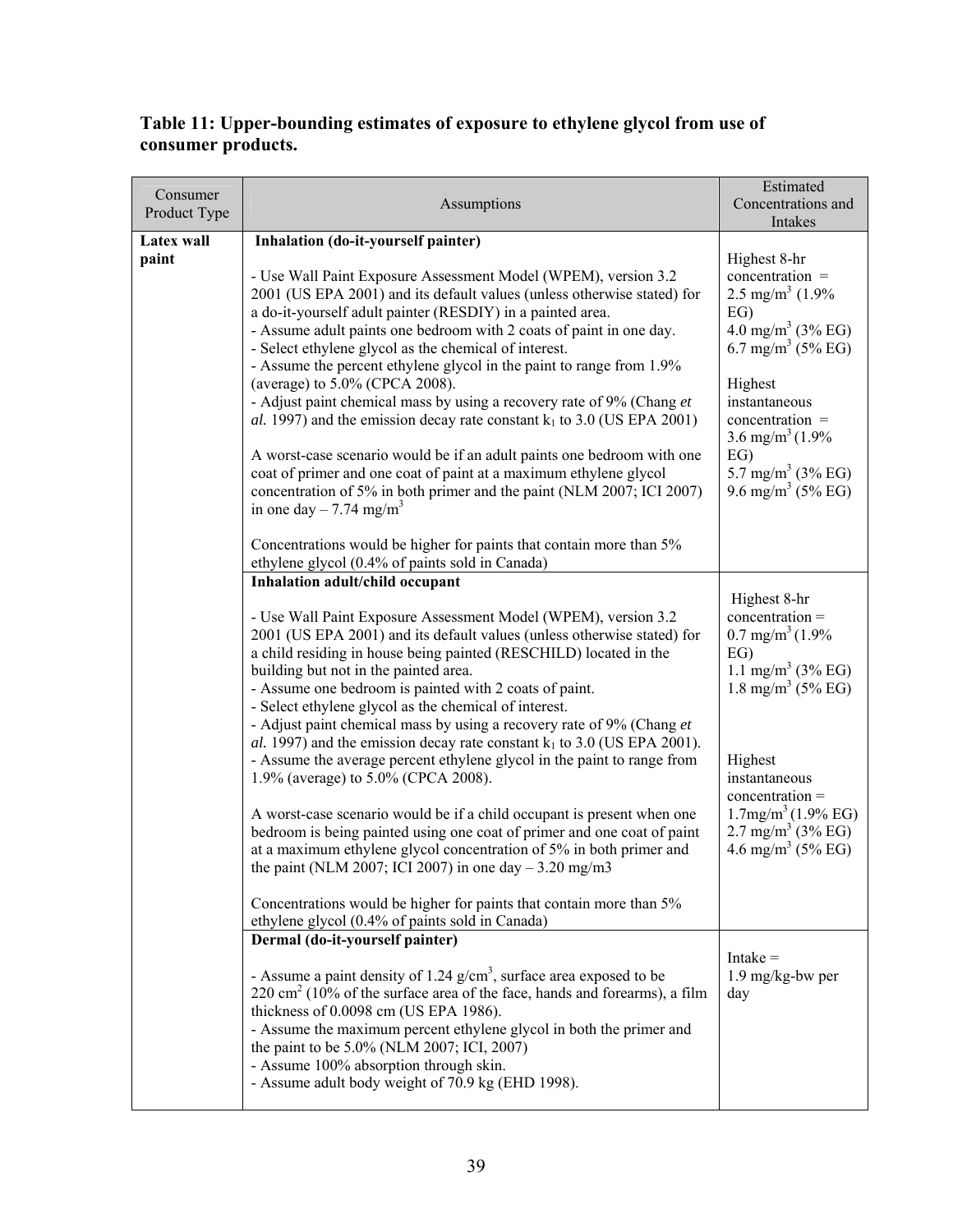|                                | Intake = $\frac{0}{6}$ in product)(surface area)(density of product)(film thickness)<br>(body weight)<br>Intake = $(0.05)(220 \text{ cm}^2)(1.24 \text{ g/cm}^3)(0.0098 \text{ cm})$                                                                                                                                                                                                                                                                                                                                                                                           |                                                 |
|--------------------------------|--------------------------------------------------------------------------------------------------------------------------------------------------------------------------------------------------------------------------------------------------------------------------------------------------------------------------------------------------------------------------------------------------------------------------------------------------------------------------------------------------------------------------------------------------------------------------------|-------------------------------------------------|
|                                | 70.9 kg                                                                                                                                                                                                                                                                                                                                                                                                                                                                                                                                                                        |                                                 |
| Floor                          | $= 0.001885$ g/kg-bw per day OR 1.89 mg/kg-bw per day<br>Inhalation (adult/child occupant)                                                                                                                                                                                                                                                                                                                                                                                                                                                                                     |                                                 |
| Polish/Wax                     | - Use ConsExpo, version 4.1 (RIVM, 2006) and its default values (unless<br>otherwise stated) for adult applying floor polish to living room floor<br>$(22m2)$ using a cloth and manually rubbing floor, twice/ yr, undiluted<br>product, leave the room after polishing.<br>- Assume the maximum percent ethylene glycol in floor polish to be 3.5<br>based on value referenced in SoS Report (2000).<br>Note: CCSPA (2007) indicated a typical range of 1-3%.                                                                                                                 | Mean event<br>concentration = $2.1$<br>$mg/m^3$ |
| Auto<br>wax/paste <sup>1</sup> | Dermal contact by applicator<br>- Assume a maximum concentration of 3.0%, an exposed surface area<br>equal to 400 cm <sup>2</sup> (palm and fingers of average adult), product density of<br>1.022 $g/cm3$ , a film thickness of 0.00325 cm (US EPA 1986).<br>- Assume adult body weight of 70.9 kg (EHD 1998).<br>Intake = $\frac{0}{6}$ in product)(surface area)(density of product)(film thickness)<br>(body weight)<br>Intake = $(0.030)(400 \text{ cm}^2)(1.022 \text{ g/cm}^3)(0.00325 \text{ cm})$<br>70.9 kg<br>$= 0.000562$ g/kg-bw per day OR 0.56 mg/kg-bw per day | $Intake =$<br>$0.56$ mg/kg-bw/day               |

<sup>1</sup> Assume this activity would be done outdoors and therefore inhalation exposure to ethylene glycol would be negligible (US EPA 1986).

#### **Table 12: Benchmark dose (BMD) values for key toxicity studies: Gaunt** *et al***. (1974), Depass** *et al***. (1976), Neeper-Bradley** *et al***. (1995), Cruzan** *et al***. (2004) and ACC (2005)**

| <b>End Point</b>                        | $BMD_{05}$<br>(mg/kg/day) | $BMDL_{05}$<br>(mg/kg/day) | <b>Lack of Fit</b><br>(P-Value) |
|-----------------------------------------|---------------------------|----------------------------|---------------------------------|
|                                         |                           |                            |                                 |
| Gaunt et al. (1974)*                    |                           |                            |                                 |
| Kidney tubule damage                    | 39.3                      | 18.6                       | 0.87                            |
| Individual nephrons with dethylene      | 83.8                      | 45.1                       | 0.86                            |
| glycoleneration                         |                           |                            |                                 |
| Individual nephrons with dethylene      | 217.6                     | 75.4                       | 0.75                            |
| glycoleneration and occasional oxalate  |                           |                            |                                 |
| Several nephrons with dethylene         | 553.9                     | 180.1                      | 1.00                            |
| glycoleneration and frequent crystals   |                           |                            |                                 |
| Nephrons with dethylene glycoleneration | 173.4                     | 67.3                       | 0.90                            |
| and oxalate crystals                    |                           |                            |                                 |
| Generalized tubular damage with heavy   | 456.5                     | 158.1                      | 1.00                            |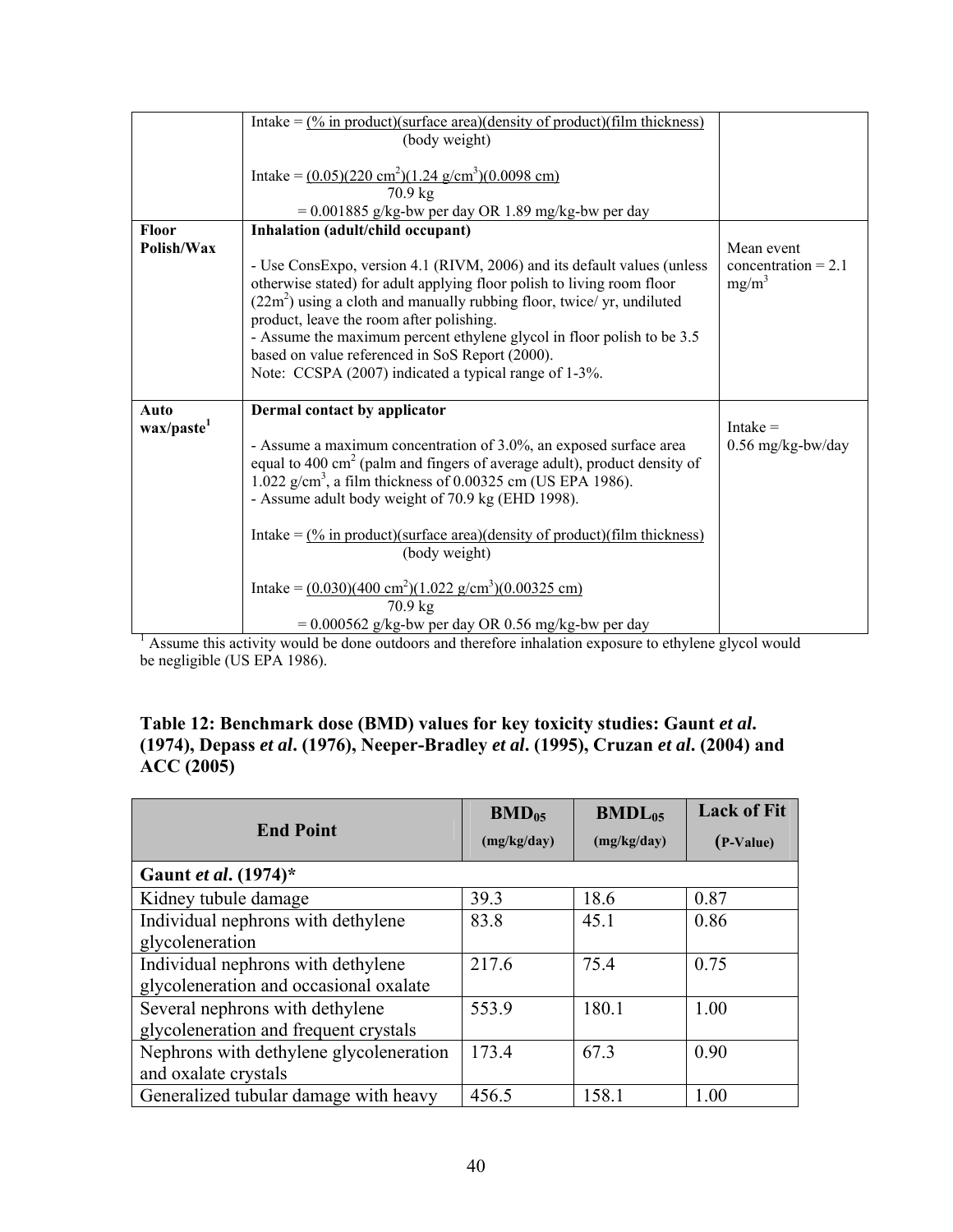| crystals                                   |                    |       |      |
|--------------------------------------------|--------------------|-------|------|
| Depass et al. (1986)                       |                    |       |      |
| Tubular dilation                           | 726.5              | 476.1 | 0.70 |
| Hydronephrosis                             | 367.0              | 230.0 | 0.11 |
| Oxalate nephrosis                          | 313.2              | 272.5 | 0.41 |
| Calcium oxalate crystalluria               | 704.0              | 521.6 | 0.93 |
| Neeper-Bradley et al. (1995)               |                    |       |      |
| Extra 14 <sup>th</sup> rib per litter      | 141.3              | 23.1  | 0.91 |
| Extra 14 <sup>th</sup> rib per fetus       | 103.6              | 87.9  | 0.01 |
| Cruzan et al. (2004)                       |                    |       |      |
| Wistar rats, crystal nephropathy severity  | 160.7              | 71.5  | 0.92 |
| $>=1$ vs. severity 0                       |                    |       |      |
| Wistar rats, crystal nephropathy, severity | 194.7              | 73.0  | 0.98 |
| $>=$ 2 vs. severity $<=$ 1                 |                    |       |      |
| Wistar rats, crystal nephropathy, severity | 158.2              | 52.9  | 0.68 |
| $>=$ 3 vs. severity $<=$ 2                 |                    |       |      |
| Wistar rats, crystal nephropathy, severity | $326.\overline{4}$ | 95.1  | 0.98 |
| $>=$ 4 vs. severity $\leq$ =3              |                    |       |      |
| Wistar rats, crystal nephropathy, severity | 398.5              | 106.6 | 0.96 |
| 5 vs. severity $\leq$ =4                   |                    |       |      |
| F-344 rats, crystal nephropathy, severity  | 348.0              | 164.3 | 0.82 |
| $>=1$ vs. severity 0                       |                    |       |      |
| F-344 rats, crystal nephropathy, severity  | 367.1              | 214.8 | 0.46 |
| $>=$ 2 vs. severity $<=$ 1                 |                    |       |      |
| F-344 rats, crystal nephropathy, severity  | 437.8              | 226.7 | 0.79 |
| $>=$ 3 vs. severity $<=$ 2                 |                    |       |      |
| F-344 rats, crystal nephropathy, severity  | 704.3              | 241.6 | 0.99 |
| $>=$ 4 vs. severity $<=$ 3                 |                    |       |      |
| F-344 rats, crystal nephropathy, severity  | 704.3              | 241.6 | 0.99 |
| $>=$ 5 vs. severity $<=$ 4                 |                    |       |      |
| <b>ACC</b> (2005)                          |                    |       |      |
| Compound-induced nephropathy               | 120.1              | 82.0  | 0.49 |
| incidence                                  |                    |       |      |
| Compound-induced nephropathy severity      | 165.4              | 151.1 | 0.38 |
| Birefringement crystals incidence          | 142.5              | 93.6  | 0.70 |
| Birefringement crystals severity           | 172.7              | 156.2 | 0.25 |

\* These data were originally modeled in 1999 using a multi-stage model with a threshold term (d<sub>0</sub>), which was standard practice at the time. The current practice is to omit the threshold term since the resulting BMDs are more conservative.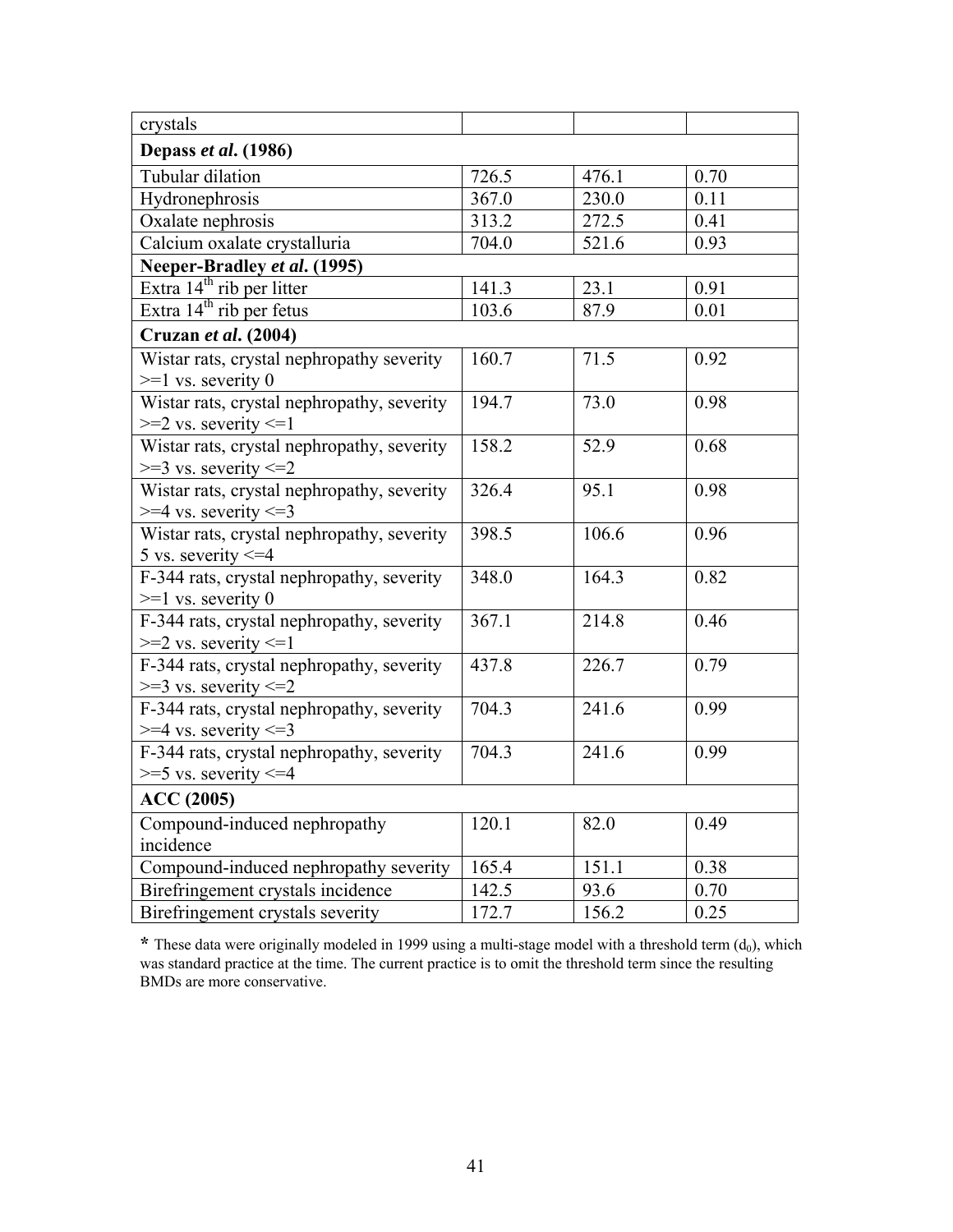**Table 13: Maternal and developmental effects in CD-1 mice from nose-only exposure to ethylene glycol during gestation days 6–15 (Tyl** *et al***., 1995)** 

| <b>Target</b><br>Concentration<br>$(mg/m^2)$ | Average<br><b>Measured</b><br>Concentration<br>(mg/m <sup>3</sup> ) | <b>Maternal Effects</b><br><b>Observed</b>                                | <b>Developmental Effects</b><br><b>Observed</b>                                                          |
|----------------------------------------------|---------------------------------------------------------------------|---------------------------------------------------------------------------|----------------------------------------------------------------------------------------------------------|
|                                              |                                                                     | No effects                                                                | No effects                                                                                               |
| 500                                          | 360                                                                 | No significant effects<br>observed                                        | No significant effects<br>observed                                                                       |
| 1000                                         | 779                                                                 | Increased absolute<br>kidney weight                                       | No significant effects<br>observed                                                                       |
| 2500                                         | 2505                                                                | Increased absolute and<br>relative $(\sim 7\%; p<0.05)$<br>kidney weights | Reduced fetal body<br>weights per litter, increase<br>incidence of skeletal<br>variations and fused ribs |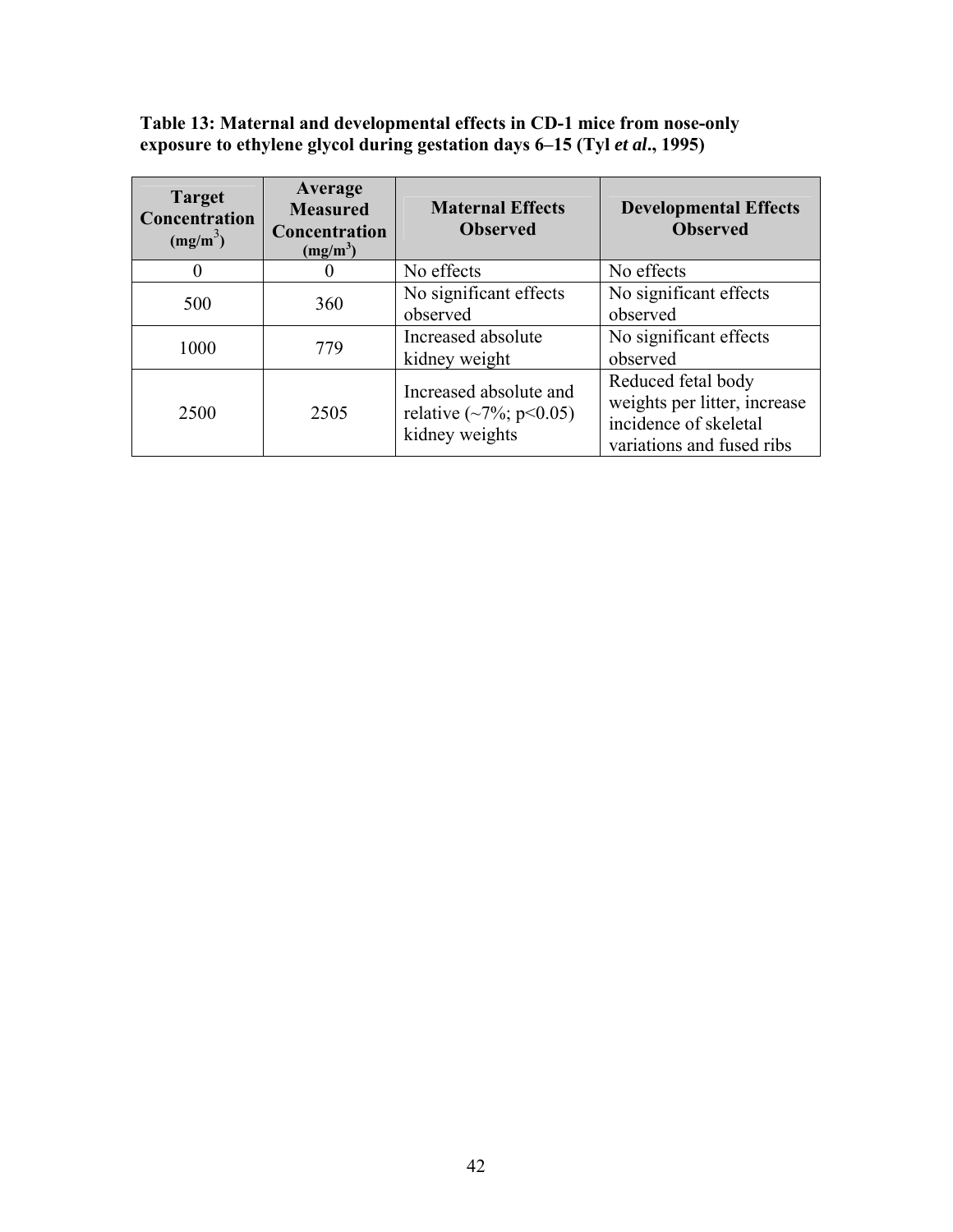# <span id="page-49-0"></span>**APPENDIX B: LITERATURE SEARCH STRATEGY — NEW INFORMATION FOR THE HUMAN HEALTH ASSESSMENT**

The critical information for the hazard characterization was obtained from the rat dietary studies conducted by the Ethylene Glycol Research Task Force of the American Chemistry Council; this information was submitted under Section  $71(1)(c)$  of CEPA 1999. The critical information related to exposure assessment among the general population in Canada was obtained from a letter issued by the Canadian Consumer Speciality Product Association (CCSPA). Additional information was obtained from a study report prepared for the American Chemistry Council; the report consisted of an assessment of estimated human exposure to ethylene glycol in the vicinity of an ethylene glycol manufacturing facility and was used to quantify the level of ethylene glycol to which the people living close to manufacturing facilities were exposed.

A comprehensive literature search was conducted of monitoring data in Canada and/or elsewhere (from January 2000 to January 2009) and toxicological studies in animals and humans (from January 2000 to January 2009) to identify critical new data for the assessment of the human health risk. A search was conducted by chemical name or CAS registry number in the following databases: HSDB (Hazardous Substances Data Bank), TOXLINE, Pubmed, Current Contents (SilverPlatter database), ChemIDplus, IRIS (Integrated Risk Information System), TERA (Toxicology Excellence for Risk Assessment), CCRIS (Chemical Carcinogenesis Research Information System), GENE-TOX, DART/ETIC (Developmental and Reproductive Toxicology / Environmental Teratology Information Centre), IARC (International Agency for Research on Cancer), IUCLID, US EPA (United States Environmental Protection Agency), WHO (World Health Organization) database, Patty's Toxicology database, BIBRA International, OECD (Organisation for Economic Co-operation and Development) database, NPRI 2005 (National Pollutant Release Inventory), Syracuse Research Corporation's Environmental Fate Database, NAPS (National Air Pollutant Surveillance) database, Dow Chemical website, Shell Chemicals website, MEGlobal website, Camford Information Services Product Profiles (2003), and the Pest Management Regulatory Agency (Health Canada) website. A general search was also conducted using the Google search engine.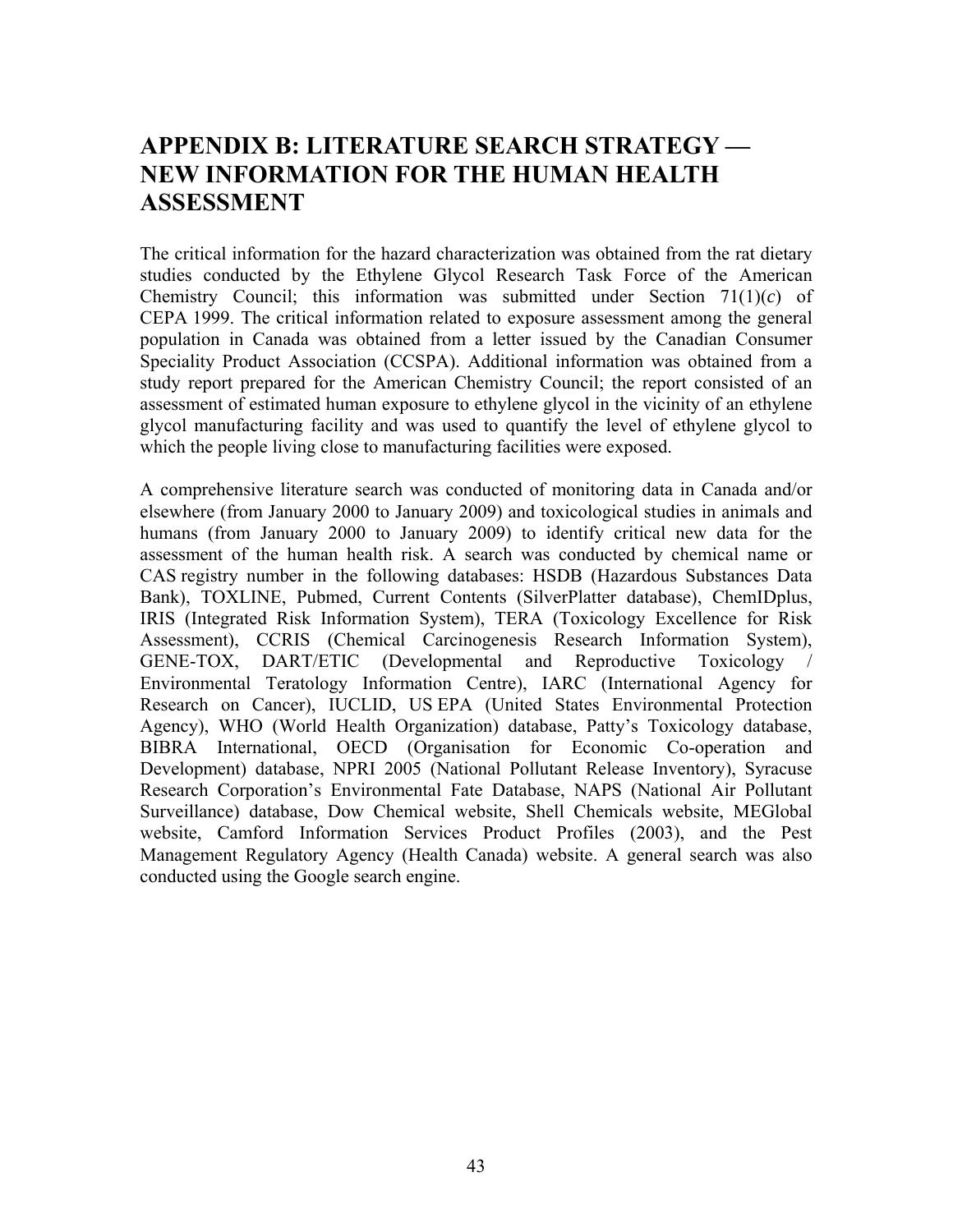# <span id="page-50-0"></span>**APPENDIX C: LITERATURE SEARCH STRATEGY — NEW INFORMATION FOR THE ECOLOGICAL ASSESSMENT**

Updates since January 2000 were obtained through a search of the SciFinder and Cyberus databases. In addition, on-line searches were done through Google Scholar and Google. Updated information on ethylene glycol releases were obtained from the NPRI (National Pollutant Release Inventory). The latest available data at the time of writing was for the 2004–2005 winter season. Airport glycol release information was obtained from Transport Canada's annual Airport Glycol Monitoring Program reports, up to and including 2004–2005.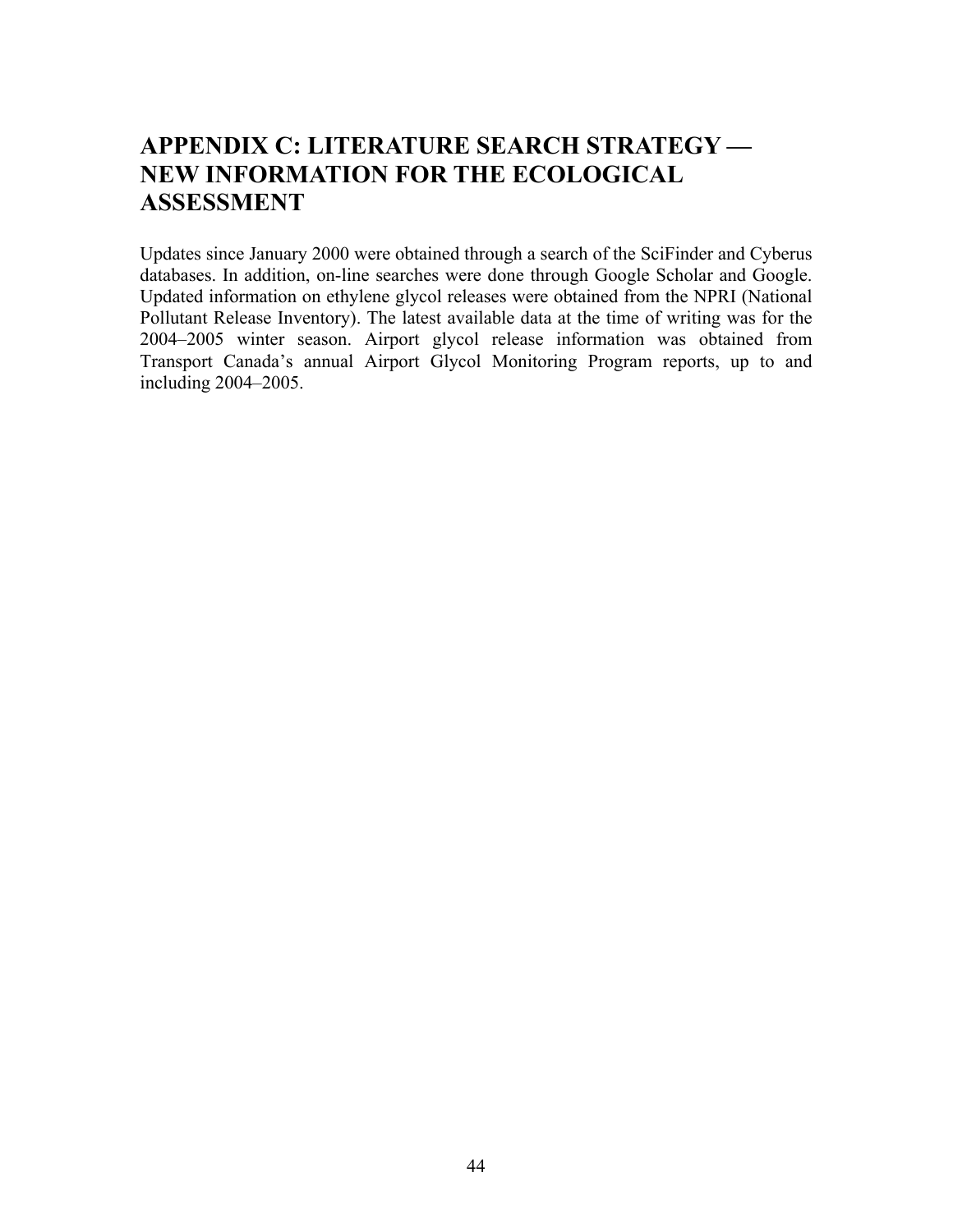# <span id="page-51-0"></span>**APPENDIX D: MANAGEMENT OF ETHYLENE GLYCOL AT CANADIAN AIRPORTS**

Management of ethylene glycol at Canadian airports was discussed at some length in the State of the Science Report (Environment Canada and Health Canada, 2000). Some recent improvements in the handling and release of ethylene glycol have been mentioned in the present report.

Data on groundwater concentrations of ethylene glycol are very limited, but some pre-2000 measurements were taken at Calgary International, Charlottetown, Montréal International (Dorval and Mirabel) and Ottawa Macdonald-Cartier International airports. These data are summarized in Table 14 below, along with data obtained from the Edmonton International Airport.

Table 15 presents concentrations of total glycol at selected monitoring stations at Canadian airports for the 2004–2005 deicing season.

| <b>Airport</b>                                   | <b>Sampling</b><br><b>Dates</b> | <b>Number</b><br>0f<br><b>Samples</b> | <b>Detection</b><br>Limit<br>(mg/L) | <b>Median</b><br>(mg/L) | Mean<br>(mg/L) | <b>Maximum</b><br>(mg/L) | <b>Reference</b>              |
|--------------------------------------------------|---------------------------------|---------------------------------------|-------------------------------------|-------------------------|----------------|--------------------------|-------------------------------|
| Calgary<br>International                         | 4 Oct. 1996–28 Jul.<br>1999     | 17                                    | 5                                   | $<$ DL                  | $\overline{4}$ | 38                       | <b>CAA 1999</b>               |
| Montréal-<br>Trudeau                             | 13 Nov. 1997-25<br>May 1998     | 20                                    | 0.5                                 | 1.3                     | 8              | 32                       | Aéroports de<br>Montréal 1998 |
| Montréal-<br>Mirabel                             | 28 Nov. 1997-6 Jul.<br>1999     | 5                                     | 6                                   | $<$ DI.                 | $<$ DL         | 49                       | Aéroports de<br>Montréal 1999 |
| Ottawa<br>MacDonald-<br>Cartier<br>International | Dec. 1985–Dec. 1986             | ?                                     | 5                                   | $<$ DL                  | $<$ DL         | 415                      | Transport Canada<br>1987      |
| Edmonton<br>International                        | Mar.-Sept. 2002                 | 8                                     | 5                                   | $<$ 5                   | $<$ 5          | $<$ 5                    | Transport Canada<br>2003      |

#### **Table 14: Concentrations of ethylene glycol in groundwater sampled at**  Canadian airports<sup>1</sup>

<sup>1</sup> For many airports, "total glycol" values have been reported; however, none of the airports listed used other glycols. All samples taken in the immediate vicinity of deicing operations and at shallow depth were excluded. The "detection limit" (DL) is equivalent to minimum values in all cases.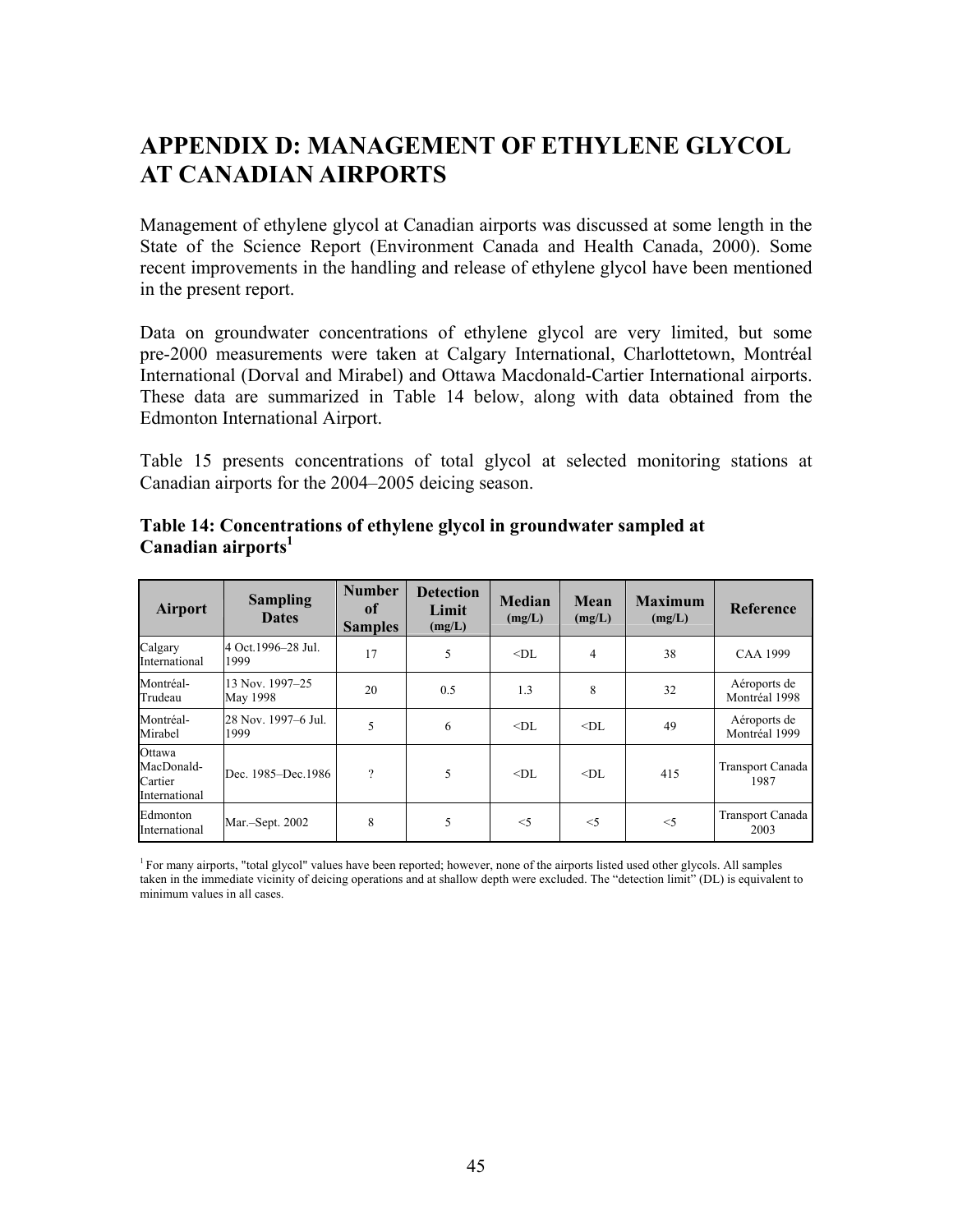| <b>Airport</b>         | <b>Sampling Dates</b><br>within<br><b>Deicing Season</b> | <b>Site</b>                                               | <b>Number</b><br><sub>of</sub><br><b>Samples</b> | <b>Detection</b><br>Limit<br>(mg/L) | Mean<br>(mg/L) | <b>Median</b><br>(mg/L) | <b>Maximum</b><br>(mg/L) | <b>Number of Samples</b><br>$>100$ mg/L |
|------------------------|----------------------------------------------------------|-----------------------------------------------------------|--------------------------------------------------|-------------------------------------|----------------|-------------------------|--------------------------|-----------------------------------------|
| Moncton                | 4 Nov. 2004-24<br>Mar. 2005                              | $\overline{4}$                                            | 19                                               |                                     | 4              | $\theta$                | 80                       | $\theta$                                |
|                        |                                                          | 6                                                         | 19                                               |                                     | 13             | $\overline{0}$          | >120                     | 2                                       |
|                        |                                                          | 8                                                         | 19                                               |                                     | 9              | $\overline{0}$          | 120                      | 2                                       |
| Charlottetown          | 1 Oct. 2004-15<br>May 2005                               |                                                           | $\overline{7}$                                   |                                     | $\mathbf{0}$   | $\theta$                | $\boldsymbol{0}$         | $\boldsymbol{0}$                        |
| Charlottetown          | 14 Dec. $2004 - 5$<br>Apr. 2005                          | Not indicated                                             | 6                                                | No<br>numerical<br>data             |                |                         |                          |                                         |
| Saint John             | 27 Oct. 2004-7<br>Apr. 2005                              | Not indicated                                             | 14                                               |                                     | Na             | na                      | >100                     |                                         |
| Montréal-<br>Trudeau   | 2 Nov. 2004-26<br>Apr. 2005                              | Centre de dégivrage (PE-2)                                | 203                                              | 10                                  | 49             | 53                      | 97.5                     | $\overline{0}$                          |
|                        |                                                          | Aviation générale (R: ethylene<br>glycolegard Whitewind)  | 11                                               | 10                                  | <10            | <10                     | 20                       | $\mathbf{0}$                            |
|                        |                                                          | Aviation générale (R: ethylene<br>glycolegard Skyservice) | 16                                               | 10                                  | 22             | 11                      | 146                      |                                         |
|                        |                                                          | Aviation générale (R: ethylene<br>glycolegard Exécaire)   | 17                                               | 10                                  | 17             | <10                     | 124                      |                                         |
|                        |                                                          | Exutoir Bouchard (DP-1)                                   | 19                                               | 10                                  | 51             | 42                      | 136                      | 3                                       |
| Montréal-<br>Mirabel   | 2 Nov. 2004-26<br>Apr. 2005                              | Centre de dégivrage                                       | 82                                               | 10                                  | 40             | <10                     | 590                      | 5                                       |
|                        |                                                          | Zone cargo                                                | $\overline{2}$                                   | 10                                  | <10            | <10                     | <10                      | $\boldsymbol{0}$                        |
|                        |                                                          | Site Cyr                                                  | $\overline{c}$                                   | 10                                  | <10            | <10                     | <10                      | $\boldsymbol{0}$                        |
| Québec-Jean-<br>Lesage | 1 Mar. 2005-31<br>Mar. 2005                              | <b>Station CA</b>                                         | $\overline{4}$                                   |                                     | 78             | 67                      | 130                      |                                         |
|                        |                                                          | Station 24                                                | $8\,$                                            |                                     | 77             | 66                      | 198                      | 3                                       |
| London                 | 9 Nov. 2004-15<br>Apr. 2005                              |                                                           | 8                                                | $\overline{4}$                      | $\leq 4$       | $\leq 4$                | $\leq 4$                 | $\boldsymbol{0}$                        |

#### **Table 15: Concentrations of total glycol sampled at selected monitoring stations of Canadian airports for the 2004**–**2005 deicing season**